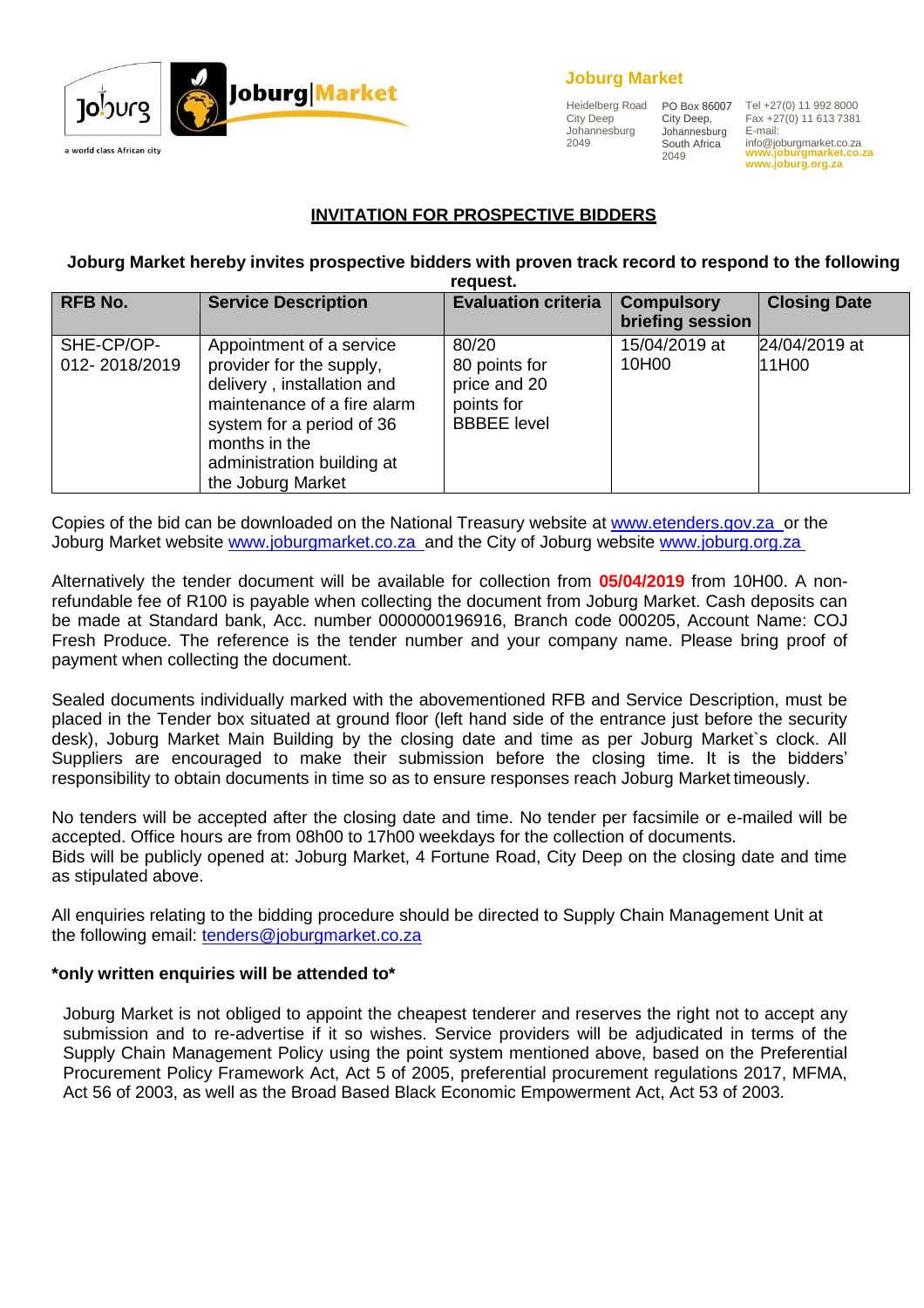#### **IMPORTANT NOTICE**

- 1. Bidders are reminded that for any and all alterations in the bid document must be initialled / signed in full by the bidder's authorised signatory and or provide an accompanying letter on the bidder's official letterhead will indicate such alterations.
- 2. This bid, correctly endorsed, is to be addressed to the Supply Chain Management and must be deposited into the tender/ bid box at the Ground Floor: Main Entrance, Joburg Market, 04 Fortune Street, City Deep, at the time and date shown herein. Under no circumstance will late tenders be accepted.
- 3. Failure to attend the compulsory briefing session (if applicable to the bid l) will result in disqualification of the bid.
- 4. Failure to submit samples, if requested will result in disqualification of the bid.
- 5. The bid document is to be completed in ink and in full. It is not to be re-typed at all.
- 6. The bid document is to be submitted in full in the same order as issued, with all the sections attached.
- 7. In bid where Consortiums and Joint Ventures are involved, an agreement endorsed with signatures of all parties involved, must be submitted.
- 8. Micro Exempted Enterprises (EME's) are required to submit a certificate issued byan Auditor Or Accounting Officer on a letter head with a practise number and contact number clearly Specified on the face of the certificate

#### **FAILURE TO COMPLY WITH THE ABOVE REQUIREMENTS MAY DISQUALIFY THE BID**

**Cell : …………………………………………… E-Mail:………………………………………………**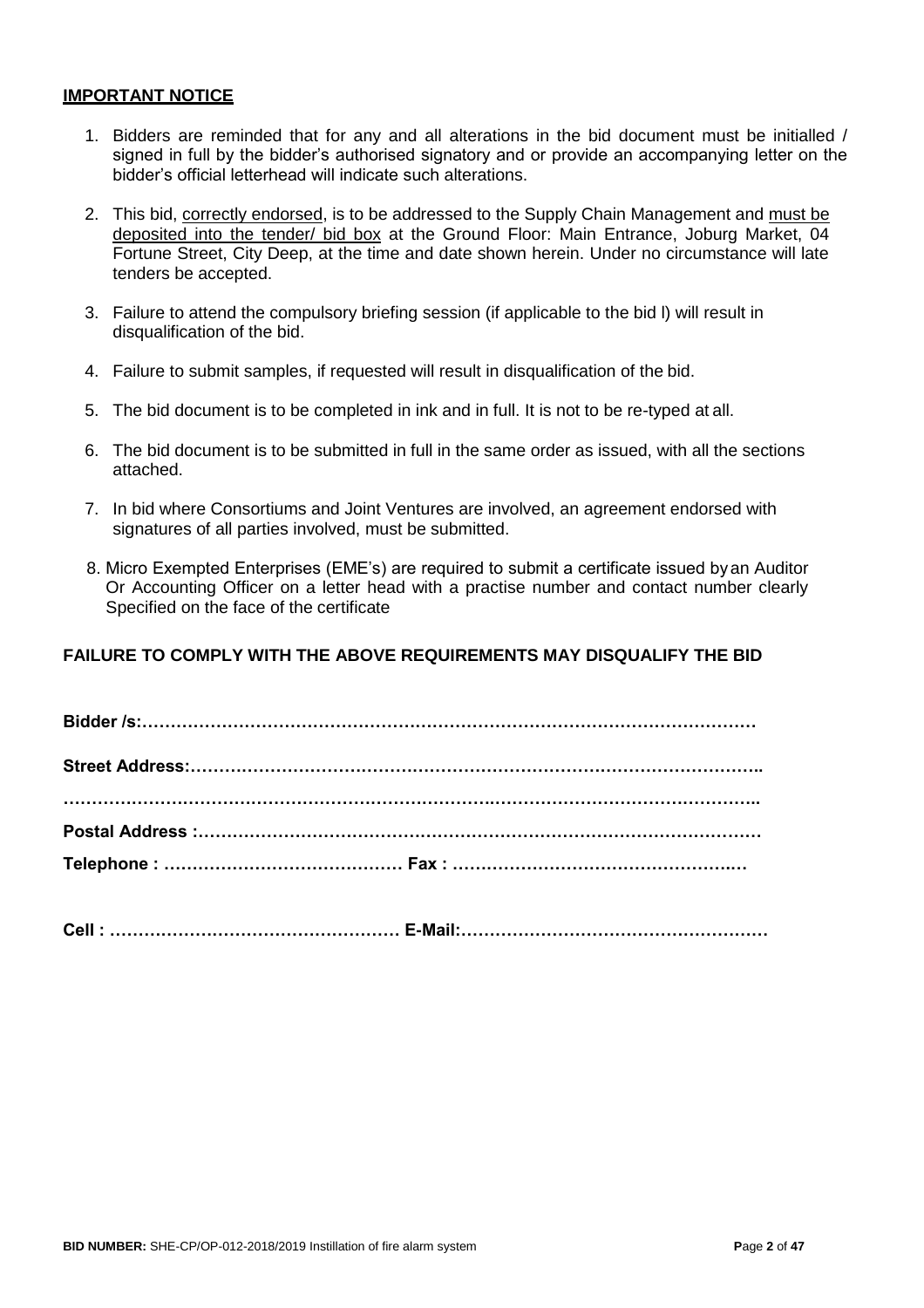# **INDEX**

| No.           | <b>TABLE OF CONTENTS</b>                            | <b>SOURCE DOCUMENT</b> |
|---------------|-----------------------------------------------------|------------------------|
| $\mathbf 1$ . | <b>INVITATION TO BID</b>                            | MBD <sub>1</sub>       |
| 2.            | <b>DECLARATION OF INTEREST</b>                      | MBD <sub>4</sub>       |
| 3.            | <b>PREFERENCE POINTS CLAIMS</b>                     | <b>MBD 6.1</b>         |
| 4.            | <b>DECLARATION OF BIDDERS PAST SCM PRACTICE</b>     | MBD <sub>8</sub>       |
| 5.            | <b>CERTIFICATE OF INDEPENDENT BID DETERMINATION</b> | MBD <sub>9</sub>       |
| 6.            | <b>GENERAL CONDITIONS OF CONTRACT</b>               |                        |
| 7.            | <b>TERMS OF REFERENCE</b>                           |                        |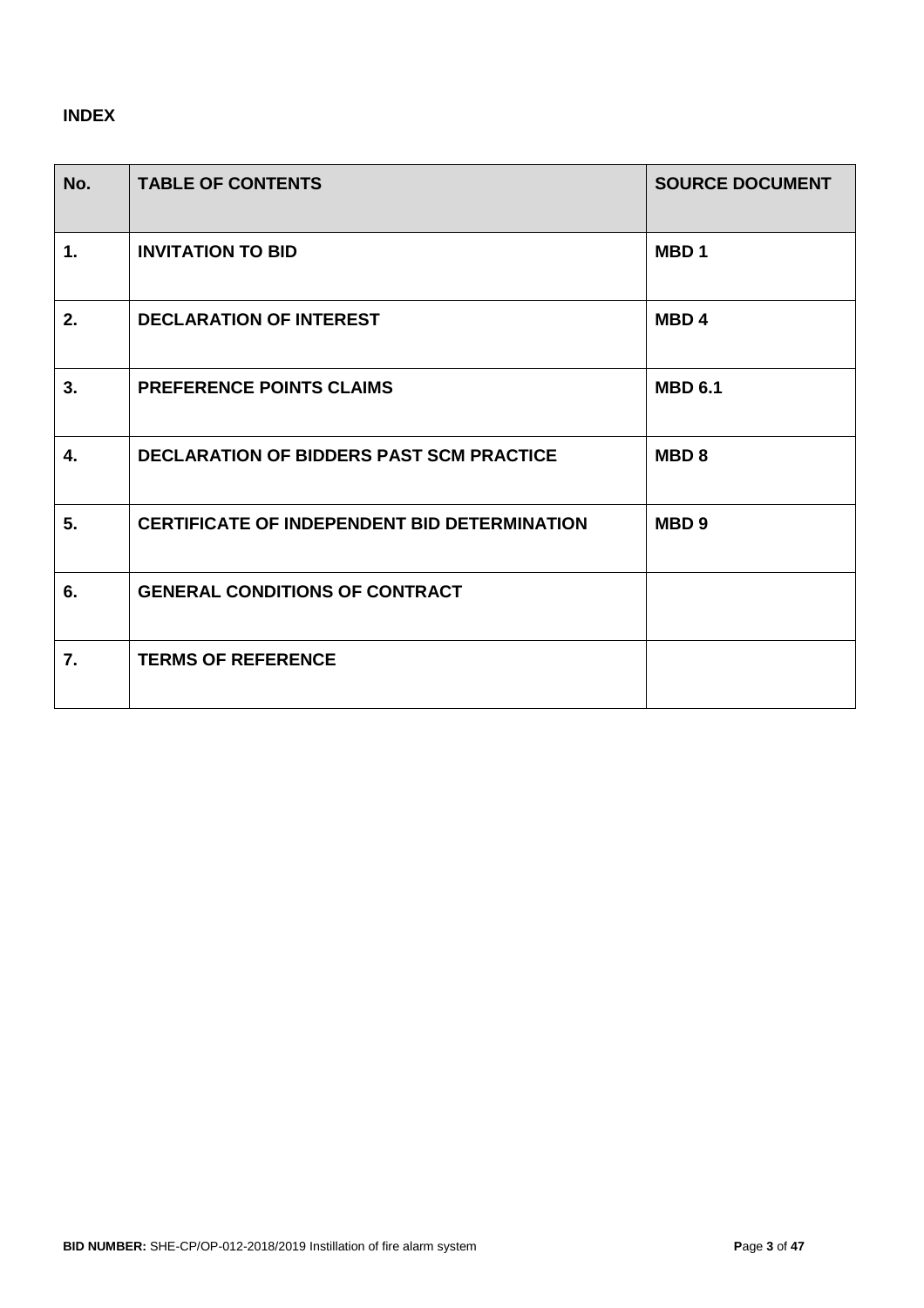# **BID DOCUMENTS CHECK LIST:**

**A completed and signed BID document must be submitted in a sealed envelope. The BID document must be submitted as issued with attachments on a separate file with dividers between every attachment. The dividers must be in the form and numbered according to the numbering stated below. That is:**

| <b>Item</b>    | <b>Description</b>                                                                                                                                                                                                                  | Submitted -         |
|----------------|-------------------------------------------------------------------------------------------------------------------------------------------------------------------------------------------------------------------------------------|---------------------|
|                |                                                                                                                                                                                                                                     | <b>Indicate YES</b> |
|                |                                                                                                                                                                                                                                     | or NO               |
| $\mathbf 1$    | Completed Registration on the National Treasury Central Supplier Database                                                                                                                                                           |                     |
| 2              | Completed and signed MBD 1,4,6.1, 8, 9,                                                                                                                                                                                             |                     |
| <b>NB</b>      | Failure to fully complete all sections will lead to a disqualification of the bid.                                                                                                                                                  |                     |
| 3              | General Condition of Contract (GCC) to be signed                                                                                                                                                                                    |                     |
| 4              | Rates and taxes account not older than three months or lease agreement                                                                                                                                                              |                     |
| 5              | ID copies of shareholders / directors and share certificates; certification not older<br>than three months                                                                                                                          |                     |
| 6              | Signed JV agreement for Joint Venture companies. Separate National Treasury<br>Central Supplier Database registration and consolidated BBBEE certificate (where<br>applicable)                                                      |                     |
| $\overline{7}$ | Initial / sign for all alterations in the tender document                                                                                                                                                                           |                     |
| 8              | Registration with CIDB (where applicable)                                                                                                                                                                                           |                     |
| 9              | Submission of tender documents; the original thereof including all returnable                                                                                                                                                       |                     |
| 10             | B-BBEE Status Level of Contribution certificate OR SWORN AFFIDAVIT - B-BBEE<br><b>EXEMPTED MICRO ENTERPRISE OR an Accounting Officer as contemplated in the</b><br>Close Corporation Act (CCA) in order to claim preference points. |                     |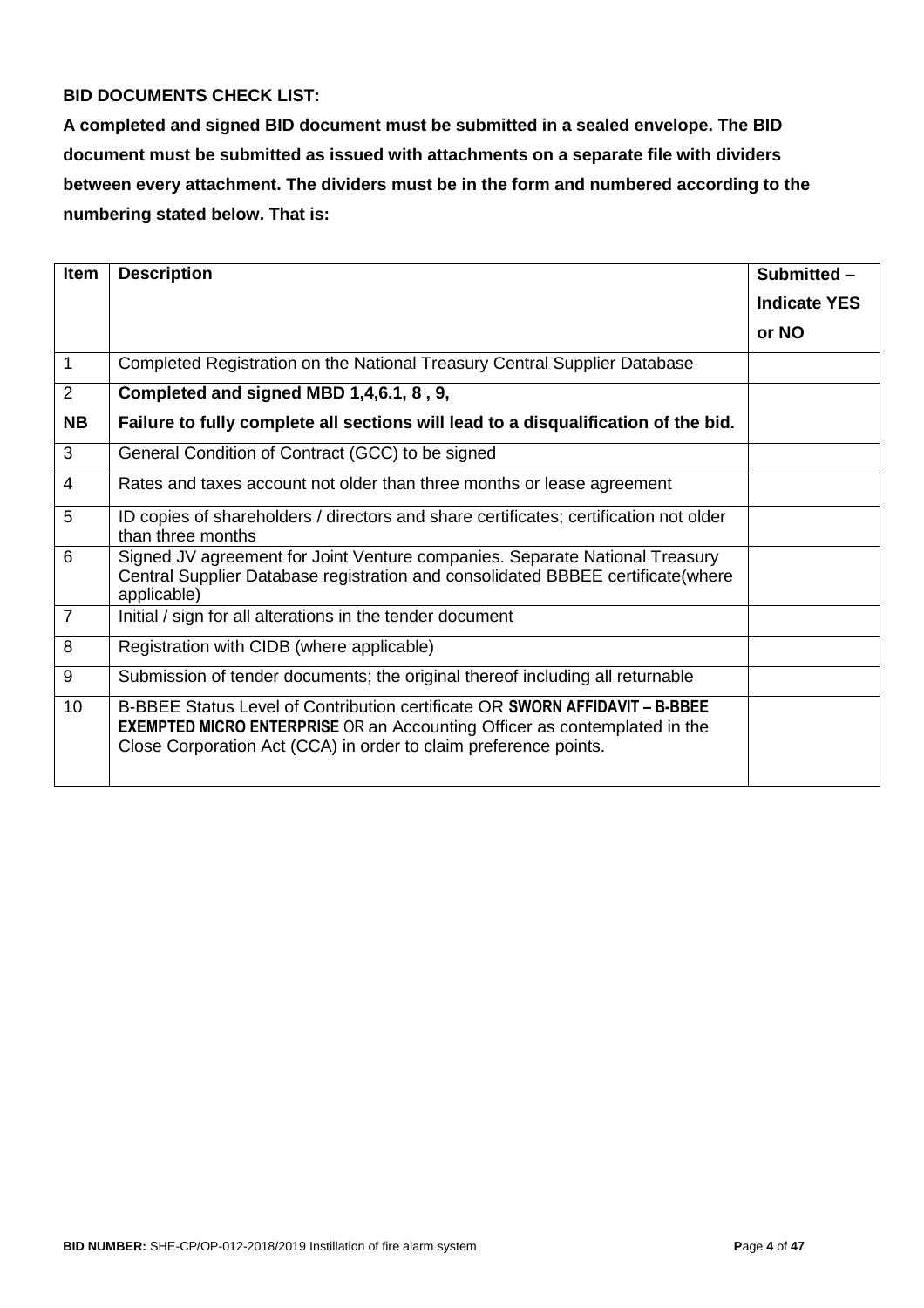# **PART A INVITATION TO BID**

|                                                                                                                                                                     |                                                                                                                                                                                               | YOU ARE HEREBY INVITED TO BID FOR REQUIREMENTS OF THE JOBURG MARKET                                                                                                                      |            |                                                                |                      |            |       |
|---------------------------------------------------------------------------------------------------------------------------------------------------------------------|-----------------------------------------------------------------------------------------------------------------------------------------------------------------------------------------------|------------------------------------------------------------------------------------------------------------------------------------------------------------------------------------------|------------|----------------------------------------------------------------|----------------------|------------|-------|
| <b>BID NUMBER:</b>                                                                                                                                                  | <b>SHE-CP-012-</b><br>2018/2019                                                                                                                                                               | <b>CLOSING DATE:</b>                                                                                                                                                                     | 24/04/2018 |                                                                | <b>CLOSING TIME:</b> |            | 11:00 |
| <b>DESCRIPTION:</b>                                                                                                                                                 | Appointment of service provider for the supply, delivery, installation and maintenance of fire<br>alarm system for a period of 36 months in the administration building at the Joburg Market  |                                                                                                                                                                                          |            |                                                                |                      |            |       |
|                                                                                                                                                                     |                                                                                                                                                                                               | THE SUCCESSFUL BIDDER WILL BE REQUIRED TO FILL IN AND SIGN A WRITTEN CONTRACT FORM (MBD7).                                                                                               |            |                                                                |                      |            |       |
|                                                                                                                                                                     |                                                                                                                                                                                               | BID RESPONSE DOCUMENTS MAY BE DEPOSITED IN THE BID BOX SITUATED AS FOLLOWS                                                                                                               |            |                                                                |                      |            |       |
| <b>City Deep</b><br>2049<br><b>OR</b>                                                                                                                               | <b>Attention: Head of Supply Chain Management</b><br><b>PO BOX 86007</b><br>Johannesburg<br>DEPOSITED IN THE BID BOX SITUATED AT GROUND FLOOR (left hand side of the entrance just before the |                                                                                                                                                                                          |            |                                                                |                      |            |       |
|                                                                                                                                                                     |                                                                                                                                                                                               | security desk), Joburg Market Main Building by the closing date and time as per Joburg Market's clock. All<br>Suppliers are encouraged to make their submission before the closing time. |            |                                                                |                      |            |       |
| 4 Fortune Road<br><b>City Deep</b><br>Johannesburg                                                                                                                  |                                                                                                                                                                                               |                                                                                                                                                                                          |            |                                                                |                      |            |       |
| accepted for consideration.                                                                                                                                         | The bid box is open 24 hours a day, 7 days a week.                                                                                                                                            | Bidders should ensure that bids are delivered timeously to the correct address. If the bid is late, it will not be                                                                       |            |                                                                |                      |            |       |
| <b>SUPPLIER INFORMATION</b>                                                                                                                                         |                                                                                                                                                                                               |                                                                                                                                                                                          |            |                                                                |                      |            |       |
| <b>NAME OF BIDDER</b>                                                                                                                                               |                                                                                                                                                                                               |                                                                                                                                                                                          |            |                                                                |                      |            |       |
| POSTAL ADDRESS                                                                                                                                                      |                                                                                                                                                                                               |                                                                                                                                                                                          |            |                                                                |                      |            |       |
| AND / OR                                                                                                                                                            |                                                                                                                                                                                               |                                                                                                                                                                                          |            |                                                                |                      |            |       |
| <b>STREET ADDRESS</b>                                                                                                                                               |                                                                                                                                                                                               |                                                                                                                                                                                          |            |                                                                |                      |            |       |
| <b>TELEPHONE NUMBER</b><br>AND / OR                                                                                                                                 |                                                                                                                                                                                               | CODE                                                                                                                                                                                     |            |                                                                | <b>NUMBER</b>        |            |       |
| <b>CELLPHONE NUMBER</b>                                                                                                                                             |                                                                                                                                                                                               |                                                                                                                                                                                          |            |                                                                |                      |            |       |
| <b>FACSIMILE NUMBER</b>                                                                                                                                             |                                                                                                                                                                                               |                                                                                                                                                                                          |            |                                                                |                      |            |       |
| (If applicable)                                                                                                                                                     |                                                                                                                                                                                               | CODE                                                                                                                                                                                     |            |                                                                | <b>NUMBER</b>        |            |       |
| <b>E-MAIL ADDRESS</b>                                                                                                                                               |                                                                                                                                                                                               |                                                                                                                                                                                          |            |                                                                |                      |            |       |
| (If VAT registered)                                                                                                                                                 | <b>VAT REGISTRATION NUMBER</b>                                                                                                                                                                |                                                                                                                                                                                          |            |                                                                |                      |            |       |
| TAX COMPLIANCE STATUS                                                                                                                                               |                                                                                                                                                                                               | <b>TCS PIN:</b>                                                                                                                                                                          |            | <b>OR</b>                                                      | CSD No:              |            |       |
| <b>B-BBEE STATUS LEVEL</b><br><b>[TICK APPLICABLE BOX]</b>                                                                                                          | <b>VERIFICATION CERTIFICATE</b>                                                                                                                                                               | $\Box$ Yes                                                                                                                                                                               |            | <b>B-BBEE</b><br><b>STATUS</b><br><b>LEVEL</b><br><b>SWORN</b> |                      | $\Box$ Yes |       |
|                                                                                                                                                                     |                                                                                                                                                                                               | $\Box$ No                                                                                                                                                                                |            | <b>AFFIDAVIT</b>                                               |                      | $\Box$ No  |       |
| A B-BBEE STATUS LEVEL VERIFICATION CERTIFICATE/ SWORN AFFIDAVIT (FOR EMES & QSEs) MUST BE<br><b>SUBMITTED IN ORDER TO QUALIFY FOR PREFERENCE POINTS FOR B-BBEET</b> |                                                                                                                                                                                               |                                                                                                                                                                                          |            |                                                                |                      |            |       |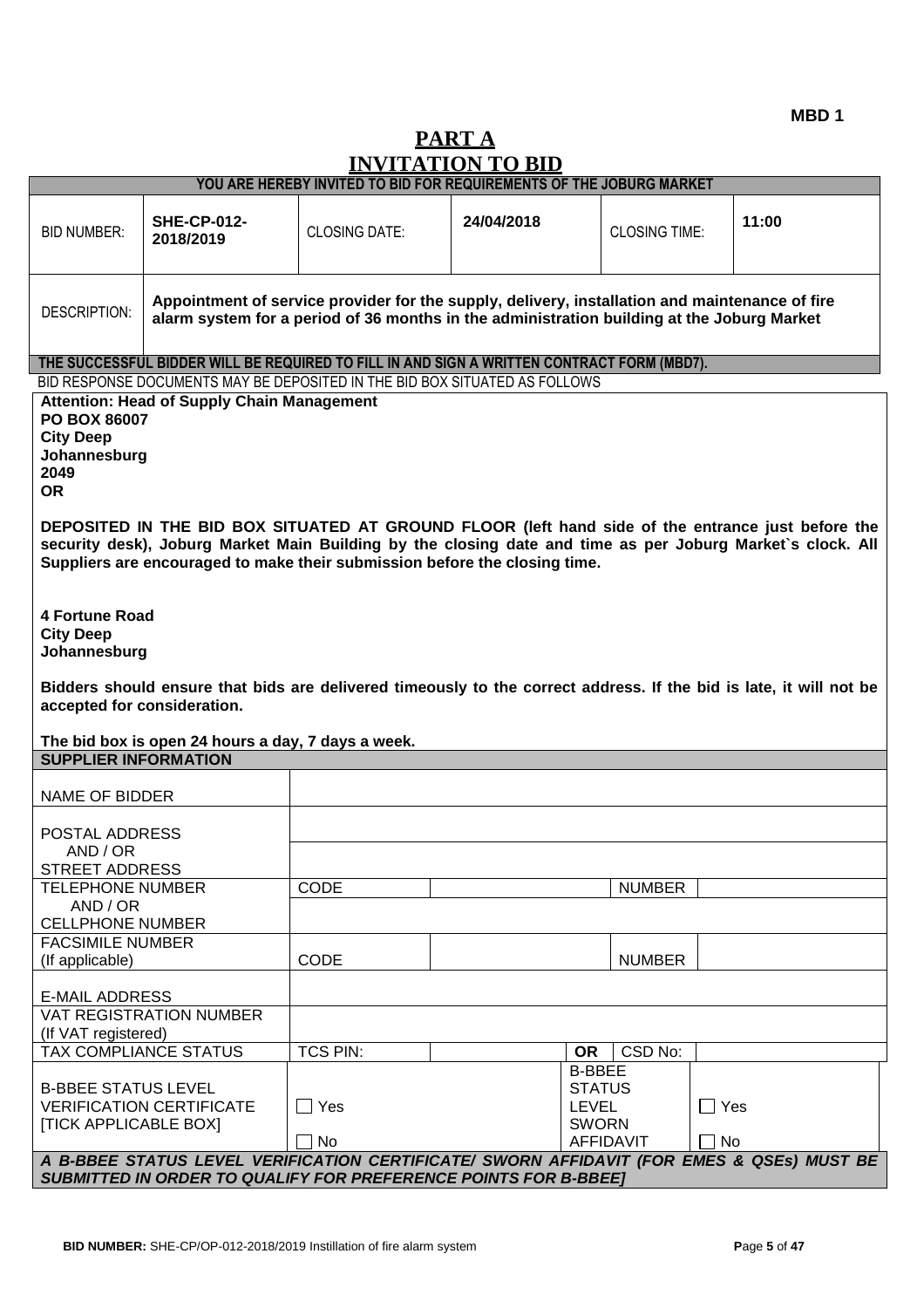| ARE YOU THE ACCREDITED<br>REPRESENTATIVE IN SOUTH<br><b>AFRICA FOR THE GOODS</b><br><b>/SERVICES/WORKS OFFERED?</b> | $\square$ No<br>   Yes<br>[IF YES ENCLOSE PROOF]                          | ARE YOU A<br><b>FOREIGN BASED</b><br><b>SUPPLIER FOR</b><br>THE GOODS<br><b>/SERVICES</b><br><b><i>NORKS</i></b><br>OFFERED? | $\square$ No<br>$\Box$ Yes<br><b>IF YES, ANSWER</b><br><b>PART B:31</b> |  |  |
|---------------------------------------------------------------------------------------------------------------------|---------------------------------------------------------------------------|------------------------------------------------------------------------------------------------------------------------------|-------------------------------------------------------------------------|--|--|
| <b>TOTAL NUMBER OF ITEMS</b><br><b>OFFERED</b>                                                                      |                                                                           | <b>TOTAL BID PRICE</b>                                                                                                       |                                                                         |  |  |
| <b>SIGNATURE OF BIDDER</b>                                                                                          |                                                                           | <b>DATE</b>                                                                                                                  |                                                                         |  |  |
|                                                                                                                     | BIDDING PROCEDURE ENQUIRIES AND TECHNICAL INFORMATION MAY BE DIRECTED TO: |                                                                                                                              |                                                                         |  |  |
| <b>E-MAIL ADDRESS</b>                                                                                               | tenders@joburgmarket.co.za                                                |                                                                                                                              |                                                                         |  |  |
| * written enquiries will be attended to.                                                                            |                                                                           |                                                                                                                              |                                                                         |  |  |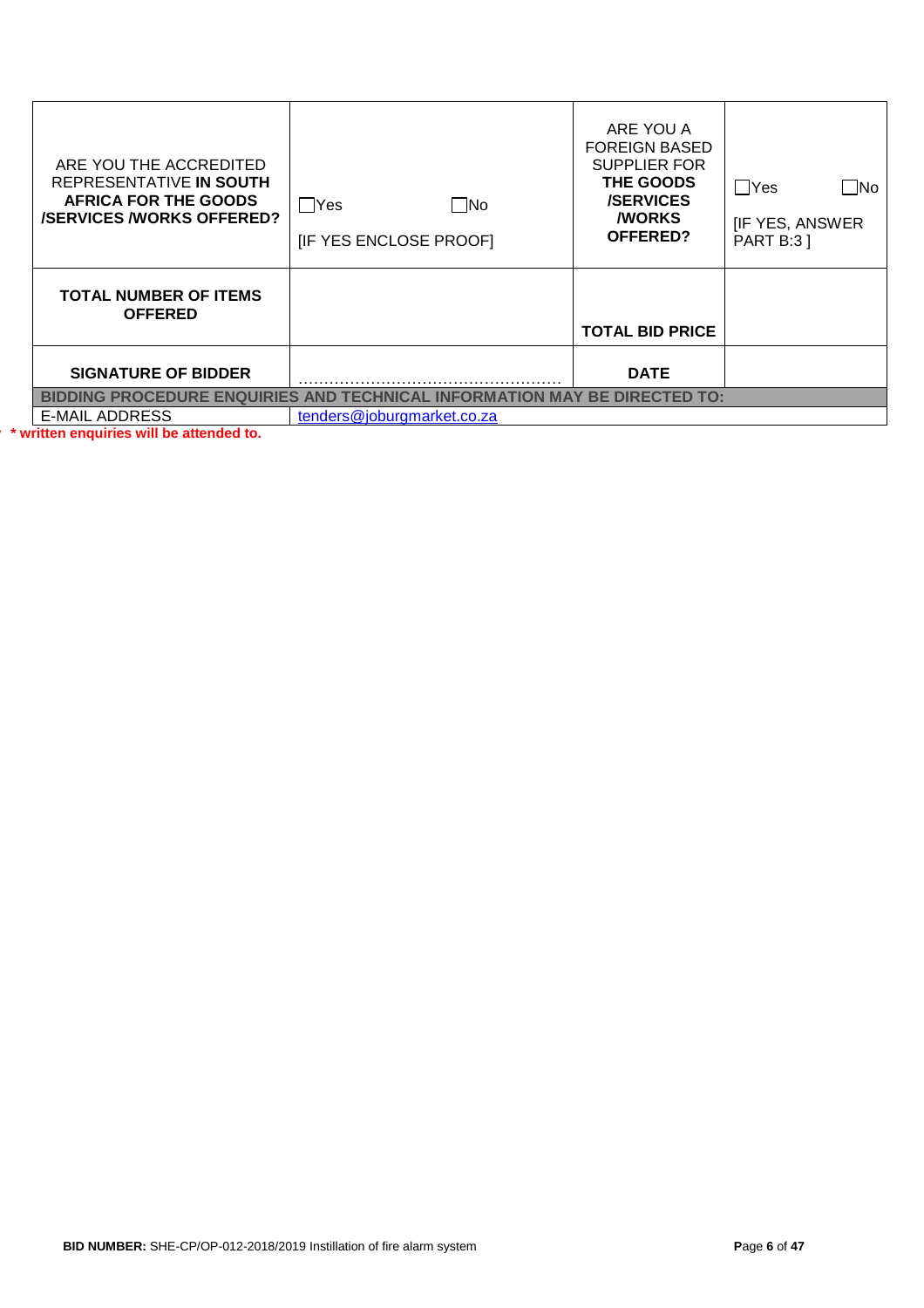#### **PART B TERMS AND CONDITIONS FOR BIDDING**

#### **1. BID SUBMISSION:**

1.1. BIDS MUST BE DELIVERED BY THE STIPULATED TIME TO THE CORRECT ADDRESS. LATE BIDS WILL NOT BE ACCEPTED FOR CONSIDERATION.

#### **1.2. ALL BIDS MUST BE SUBMITTED ON THE OFFICIAL FORMS PROVIDED–(NOT TO BE RE-TYPED) OR ONLINE**

1.3. THIS BID IS SUBJECT TO THE PREFERENTIAL PROCUREMENT POLICY FRAMEWORK ACT AND THE PREFERENTIAL PROCUREMENT REGULATIONS, 2017, THE GENERAL CONDITIONS OF CONTRACT (GCC) AND, IF APPLICABLE, ANY OTHER SPECIAL CONDITIONS OF CONTRACT.

#### **2. TAX COMPLIANCE REQUIREMENTS**

- 2.1 BIDDERS MUST ENSURE COMPLIANCE WITH THEIR TAX OBLIGATIONS.
- 2.2 BIDDERS ARE REQUIRED TO SUBMIT THEIR UNIQUE PERSONAL IDENTIFICATION NUMBER (PIN) ISSUED BY SARS TO ENABLE THE ORGAN OF STATE TO VIEW THE TAXPAYER'S PROFILE AND TAX STATUS.
- 2.3 APPLICATION FOR THE TAX COMPLIANCE STATUS (TCS) CERTIFICATE OR PIN MAY ALSO BE MADE VIA E-FILING. IN ORDER TO USE THIS PROVISION, TAXPAYERS WILL NEED TO REGISTER WITH SARS AS E-FILERS THROUGH THE WEBSITE [WWW.SARS.GOV.ZA.](http://www.sars.gov.za/)
- 2.4 FOREIGN SUPPLIERS MUST COMPLETE THE PRE-AWARD QUESTIONNAIRE IN PART B:3.
- 2.5 BIDDERS MAY ALSO SUBMIT A PRINTED TCS CERTIFICATE TOGETHER WITH THE BID.
- 2.6 IN BIDS WHERE CONSORTIA / JOINT VENTURES / SUB-CONTRACTORS ARE INVOLVED, EACH PARTY MUST SUBMIT A SEPARATE TCS CERTIFICATE / PIN / CSD NUMBER.
- 2.7 WHERE NO TCS IS AVAILABLE BUT THE BIDDER IS REGISTERED ON THE CENTRAL SUPPLIER DATABASE (CSD), A CSD NUMBER MUST BE PROVIDED.

#### **3. QUESTIONNAIRE TO BIDDING FOREIGN SUPPLIERS**

| 3.1. IS THE ENTITY A RESIDENT OF THE REPUBLIC OF SOUTH AFRICA (RSA)? | $\Box$ YES $\Box$ NO                                                                                                                                                                                                                                                                                                                                                                                                |
|----------------------------------------------------------------------|---------------------------------------------------------------------------------------------------------------------------------------------------------------------------------------------------------------------------------------------------------------------------------------------------------------------------------------------------------------------------------------------------------------------|
|                                                                      | $\overline{\phantom{a}}$ and $\overline{\phantom{a}}$ and $\overline{\phantom{a}}$ and $\overline{\phantom{a}}$ and $\overline{\phantom{a}}$ and $\overline{\phantom{a}}$ and $\overline{\phantom{a}}$ and $\overline{\phantom{a}}$ and $\overline{\phantom{a}}$ and $\overline{\phantom{a}}$ and $\overline{\phantom{a}}$ and $\overline{\phantom{a}}$ and $\overline{\phantom{a}}$ and $\overline{\phantom{a}}$ a |

3.2. DOES THE ENTITY HAVE A BRANCH IN THE RSA?  $\Box$  YES  $\Box$  YES  $\Box$  NO

3.3. DOES THE ENTITY HAVE A PERMANENT ESTABLISHMENT IN THE RSA?  $\Box$  YES  $\Box$  NO

- 3.4. DOES THE ENTITY HAVE ANY SOURCE OF INCOME IN THE RSA?  $\Box$  YES  $\Box$  NO
- 3.5. IS THE ENTITY LIABLE IN THE RSA FOR ANY FORM OF TAXATION?  $\Box$  YES  $\Box$  NO

**IF THE ANSWER IS "NO" TO ALL OF THE ABOVE, THEN IT IS NOT A REQUIREMENT TO REGISTER FOR A TAX COMPLIANCE STATUS SYSTEM PIN CODE FROM THE SOUTH AFRICAN REVENUE SERVICE (SARS) AND IF NOT REGISTER AS PER 2.3 ABOVE.**

**NB: FAILURE TO PROVIDE ANY OF THE ABOVE PARTICULARS MAY RENDER THE BID INVALID**. **NO BIDS WILL BE CONSIDERED FROM PERSONS IN THE SERVICE OF THE STATE**.

**SIGNATURE OF BIDDER:…………………………………………………..………………………………**

**CAPACITY UNDER WHICH THIS BID IS SIGNED\*:……………………………………………..………………………**

**DATE:**…………………………………………...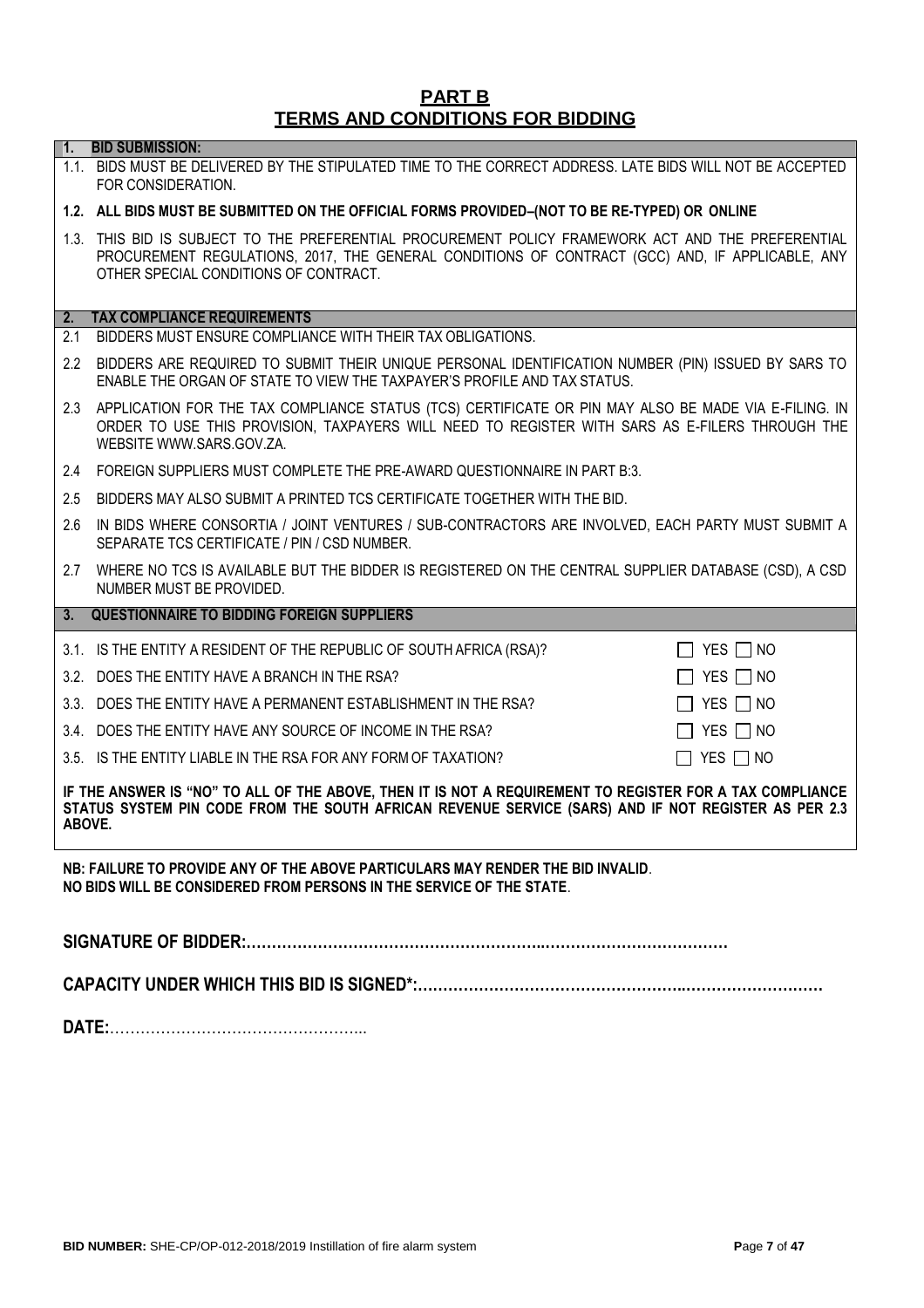# **DECLARATION OF INTEREST**

- 1. No bid will be accepted from persons in the service of the state<sup>1</sup>.
- 2. Any person, having a kinship with persons in the service of the state, including a blood relationship, may make an offer or offers in terms of this invitation to bid. In view of possible allegations of favouritism, should the resulting bid, or part thereof, be awarded to persons connected with or related to persons in service of the state, it is required that the bidder or their authorized representative declare their position in relation to the evaluating/adjudicating authority.
- 3. In order to give effect to the above, the following questionnaire must be completed and submitted with the bid.

| 3.3. Position occupied in the Company (director, trustee, hareholder <sup>2</sup> ): |
|--------------------------------------------------------------------------------------|
|                                                                                      |
|                                                                                      |
|                                                                                      |
|                                                                                      |

3.7. The names of all directors / trustees / shareholders members, their individual identity numbers and state employee numbers must be indicated in paragraph 4 below.

3.8. Are you presently in the service of the state?

YES | NO

3.8.1. If yes, furnish particulars. ….…………………………………………………  $1$ MSCM Regulations: "in the service of the state" means to be  $-$ 

- (a) a member of –
- (i) any municipal council;
- (ii) any provincial legislature; or
- (iii) the national Assembly or the national Council of provinces;
- (b) a member of the board of directors of any municipal entity;
- (c) an official of any municipality or municipal entity;

(d) an employee of any national or provincial department, national or provincial public entity or constitutional institution within the meaning of the Public Finance Management Act, 1999 (Act No.1 of 1999);

- (e) a member of the accounting authority of any national or provincial public entity; or
- (f) an employee of Parliament or a provincial legislature.

² Shareholder" means a person who owns shares in the company and is actively involved in the management of the company or business and exercises control over the company.

3.9 Have you been in the service of the state for the past twelve months?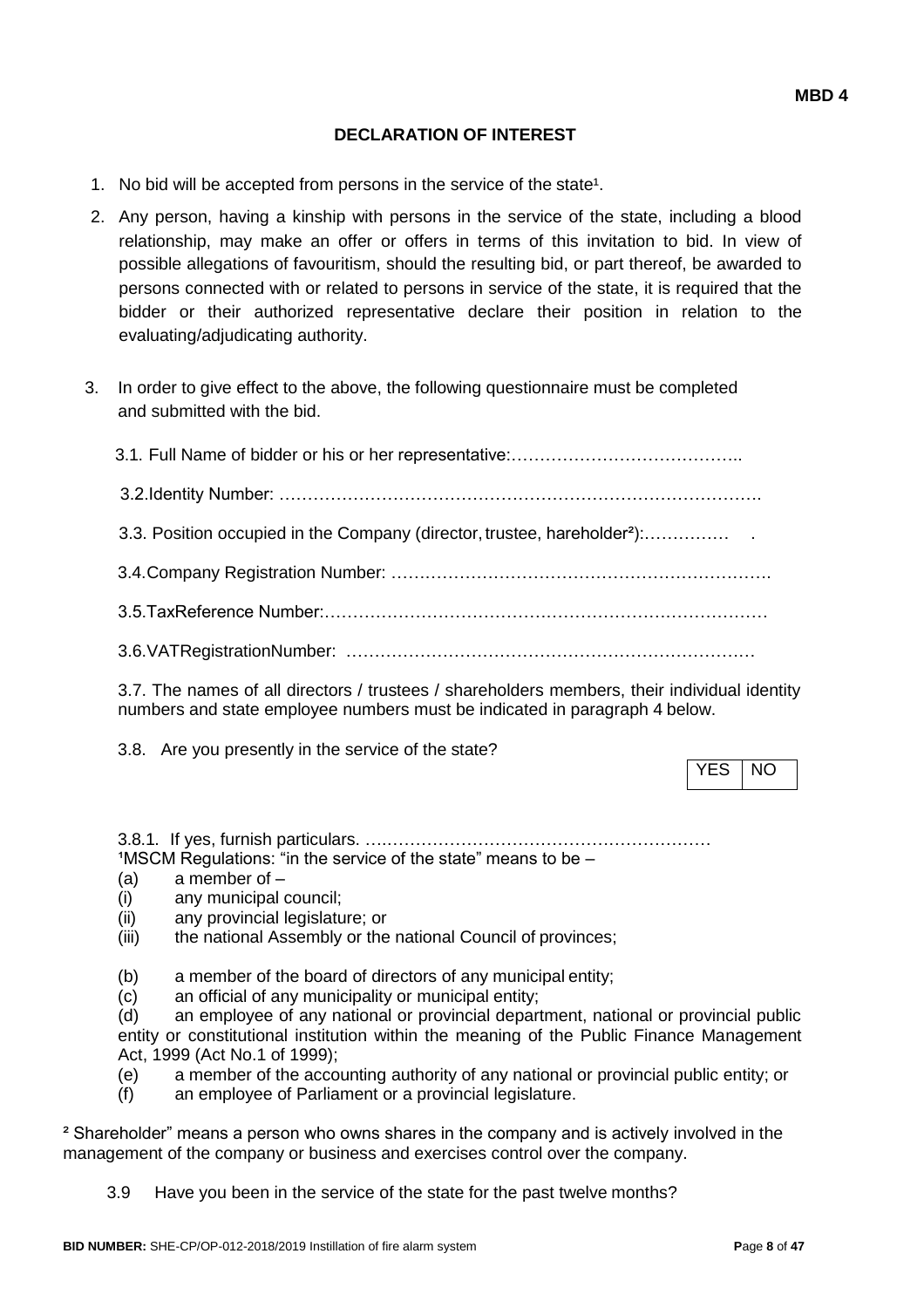|      |                                                                                                                                                                                                                                        | YES        | NO        |
|------|----------------------------------------------------------------------------------------------------------------------------------------------------------------------------------------------------------------------------------------|------------|-----------|
|      |                                                                                                                                                                                                                                        |            |           |
| 3.10 | Do you have any relationship (family, friend, other) with persons in the service<br>of the state and who may be involved with the evaluation and or adjudication of<br>this bid?                                                       | <b>YES</b> | <b>NO</b> |
|      | 3.10.1. If yes, furnish particulars.                                                                                                                                                                                                   |            |           |
| 3.11 | Are you, aware of any relationship (family, friend, other) between any other<br>bidder and any persons in the service of the state who may be involved with the<br>evaluation and or adjudication of this bid?                         | <b>YES</b> | <b>NO</b> |
|      | 3.11.1. If yes, furnish particulars                                                                                                                                                                                                    |            |           |
|      | 3.12 Are any of the company's directors, trustees, managers, principle shareholders<br>or stakeholders in service of the state?                                                                                                        | <b>YES</b> | <b>NO</b> |
|      |                                                                                                                                                                                                                                        |            |           |
|      | 3.13 Are any spouse, child or parent of the company's directors trustees, managers,<br>principle shareholders or stakeholders in service of the state?                                                                                 | <b>YES</b> | <b>NO</b> |
|      |                                                                                                                                                                                                                                        |            |           |
|      | 3.14 Do you or any of the directors, trustees, managers, principle shareholders, or<br>stakeholders of this company have any interest in any other related companies<br>or business whether or not they are bidding for this contract. | YES.       | NO.       |
|      |                                                                                                                                                                                                                                        |            |           |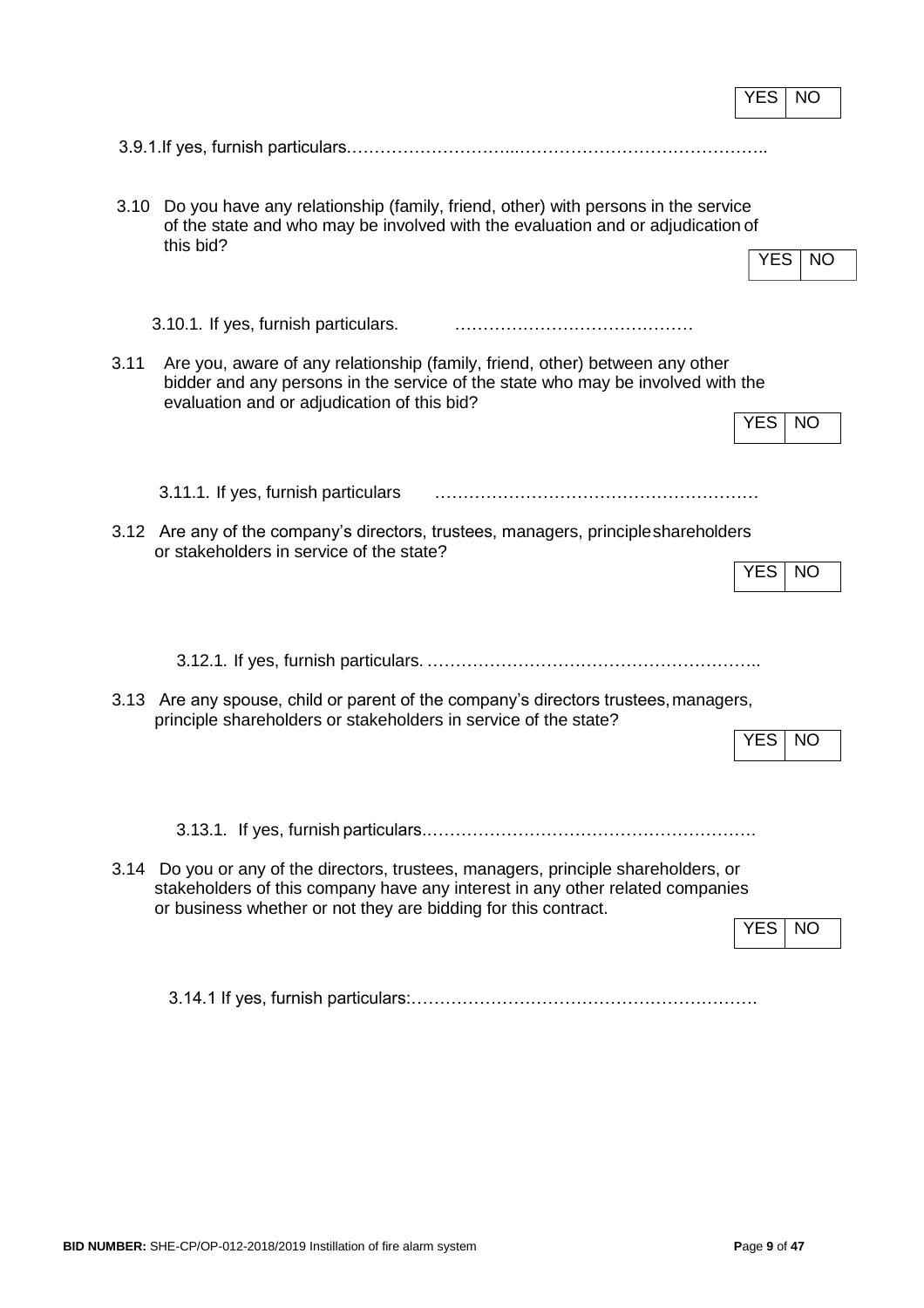# **4. Full details of directors / trustees / members / shareholders (if applicable)**

| <b>Full Name</b> | <b>Identity Number</b> | State Employee Number (If<br>employed by the state) |
|------------------|------------------------|-----------------------------------------------------|
|                  |                        |                                                     |
|                  |                        |                                                     |
|                  |                        |                                                     |
|                  |                        |                                                     |
|                  |                        |                                                     |
|                  |                        |                                                     |
|                  |                        |                                                     |
|                  |                        |                                                     |
|                  |                        |                                                     |
|                  |                        |                                                     |
|                  |                        |                                                     |

**……………………………. ………………………………… Signature Date** 

**…………………………..... ……………………………………** 

**Capacity Capacity Name of Bidder**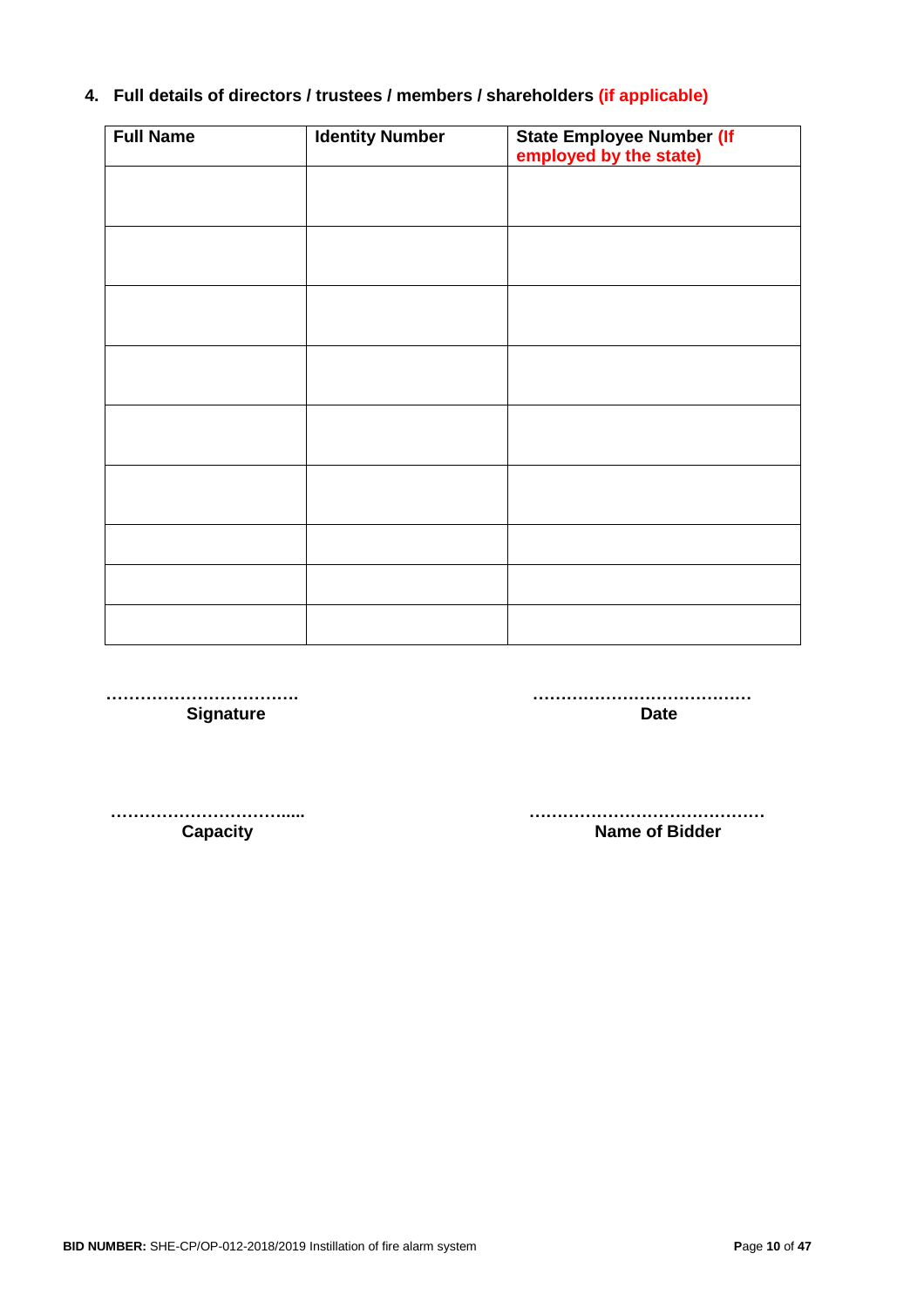## **PREFERENCE POINTS CLAIM FORM IN TERMS OF THE PREFERENTIAL PROCUREMENT REGULATIONS 2017**

This preference form must form part of all bids invited. It contains general information and serves as a claim form for preference points for Broad-Based Black Economic Empowerment (B-BBEE) Status Level of Contribution

#### **NB: BEFORE COMPLETING THIS FORM, BIDDERS MUST STUDY THE GENERAL CONDITIONS, DEFINITIONS AND DIRECTIVES APPLICABLE IN RESPECT OF B-BBEE, AS PRESCRIBED IN THE PREFERENTIAL PROCUREMENT REGULATIONS, 2017.**

#### **1. GENERAL CONDITIONS**

- 1.1 The following preference point systems are applicable to all bids:
	- the 80/20 system for requirements with a Rand value of up to R50 000 000 (all applicable taxes included); and
	- the 90/10 system for requirements with a Rand value above R50 000 000 (all applicable taxes included).
- 1.2 The value of this bid is estimated to not exceed R50 000 000 (all applicable taxes included) and therefore the 80/20 preference point system shall be applicable;
- 1.3 Points for this bid shall be awarded for:
	- (a) Price; and
	- (b) B-BBEE Status Level of Contributor.
- 1.4 The maximum points for this bid are allocated as follows:

|                                                      | <b>POINTS</b> |
|------------------------------------------------------|---------------|
| <b>PRICE</b>                                         | 80            |
| <b>B-BBEE STATUS LEVEL OF CONTRIBUTOR</b>            | 20            |
| Total points for Price and B-BBEE must not<br>exceed | 100           |

- 1.5 Failure on the part of a bidder to submit proof of B-BBEE Status level of contributor together with the bid, will be interpreted to mean that preference points for B-BBEE status level of contribution are not claimed.
- 1.6 The purchaser reserves the right to require of a bidder, either before a bid is adjudicated or at any time subsequently, to substantiate any claim in regard to preferences, in any manner required by the purchaser.

#### **2. DEFINITIONS**

- (a) **"B-BBEE"** means broad-based black economic empowerment as defined in section 1 of the Broad-Based Black Economic Empowerment Act;
- (b) "**B-BBEE status level of contributor"** means the B-BBEE status of an entity in terms of a code of good practice on black economic empowerment, issued in terms of section 9(1) of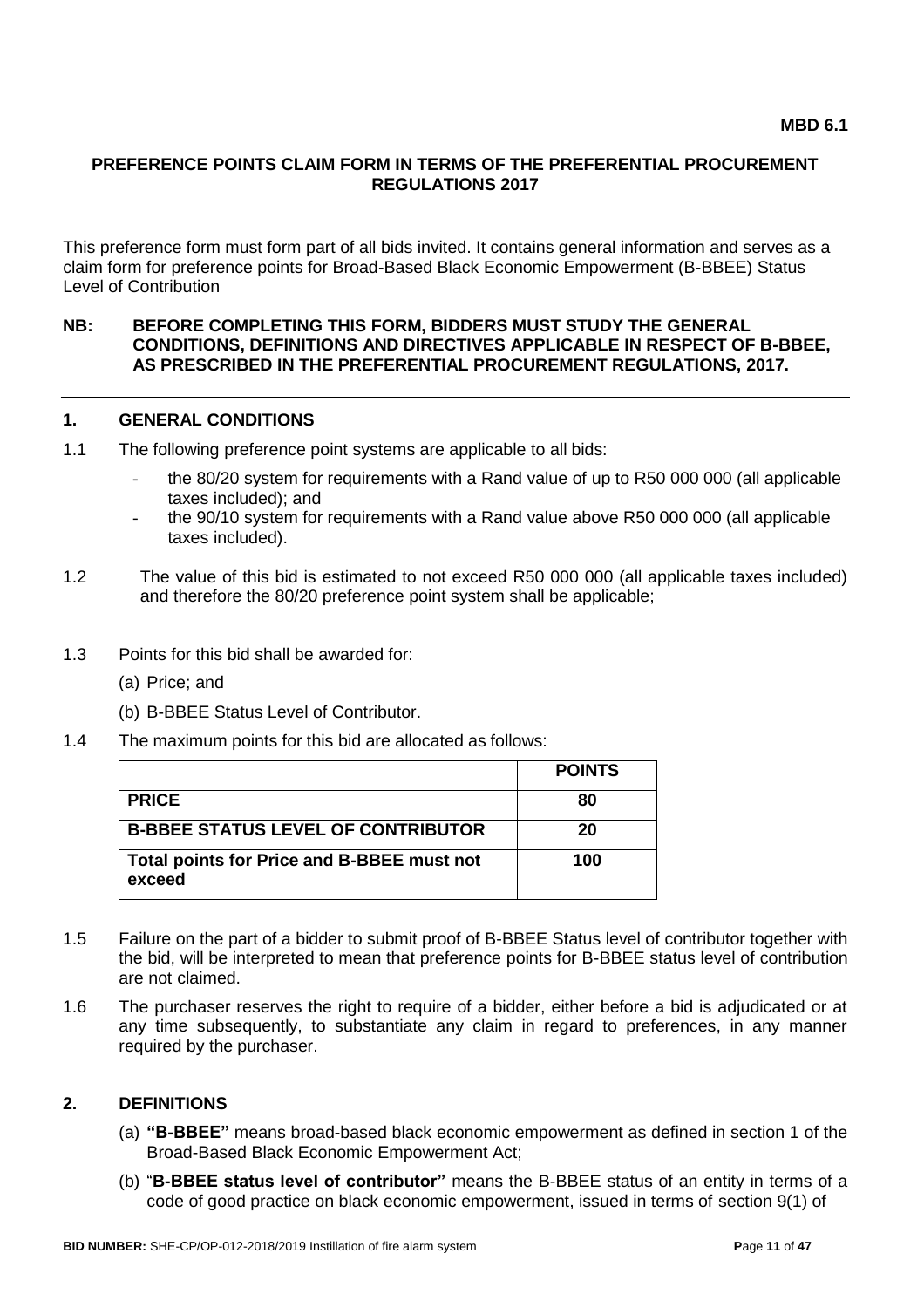the Broad-Based Black Economic Empowerment Act;

- (c) **"bid"** means a written offer in a prescribed or stipulated form in response to an invitation by an organ of state for the provision of goods or services, through price quotations, advertised competitive bidding processes or proposals;
- (d) **"Broad-Based Black Economic Empowerment Act"** means the Broad-Based Black Economic Empowerment Act, 2003 (Act No. 53 of 2003);
- (e) **"EME"** means an Exempted Micro Enterprise in terms of a code of good practice on black economic empowerment issued in terms of section 9 (1) of the Broad-Based Black Economic Empowerment Act;
- (f) **"functionality"** means the ability of a tenderer to provide goods or services in accordance with specifications as set out in the tender documents.
- (g) **"prices"** includes all applicable taxes less all unconditional discounts;
- (h) **"proof of B-BBEE status level of contributor"** means:
	- **1)** B-BBEE Status level certificate issued by an authorized body or person;
	- **2)** A sworn affidavit as prescribed by the B-BBEE Codes of Good Practice;
	- **3)** Any other requirement prescribed in terms of the B-BBEE Act;
- (i) **"QSE"** means a qualifying small business enterprise in terms of a code of good practice on black economic empowerment issued in terms of section 9 (1) of the Broad-Based Black Economic Empowerment Act;
- (j) **"rand value"** means the total estimated value of a contract in Rand, calculated at the time of bid invitation, and includes all applicable taxes;

#### **3. POINTS AWARDED FOR PRICE**

#### **3.1 THE 80/20 OR 90/10 PREFERENCE POINT SYSTEMS**

A maximum of 80 or 90 points is allocated for price on the following basis: **80/20 or 90/10**

$$
Ps = 80\left(1 - \frac{Pt - P \min}{P \min}\right) \qquad \text{or} \qquad \qquad Ps = 90\left(1 - \frac{Pt - P \min}{P \min}\right)
$$

**Where** 

- Ps = Points scored for price of bid under consideration
- Pt = Price of bid under consideration

Pmin = Price of lowest acceptable bid

#### **4. POINTS AWARDED FOR B-BBEE STATUS LEVEL OF CONTRIBUTOR**

4.1 In terms of Regulation 6 (2) and 7 (2) of the Preferential Procurement Regulations, preference points must be awarded to a bidder for attaining the B-BBEE status level of contribution in accordance with the table below:

| <b>B-BBEE Status Level of</b><br><b>Contributor</b> | <b>Number of points</b><br>(90/10 system) | <b>Number of points</b><br>(80/20 system) |
|-----------------------------------------------------|-------------------------------------------|-------------------------------------------|
|                                                     |                                           | 20                                        |
|                                                     |                                           | 18                                        |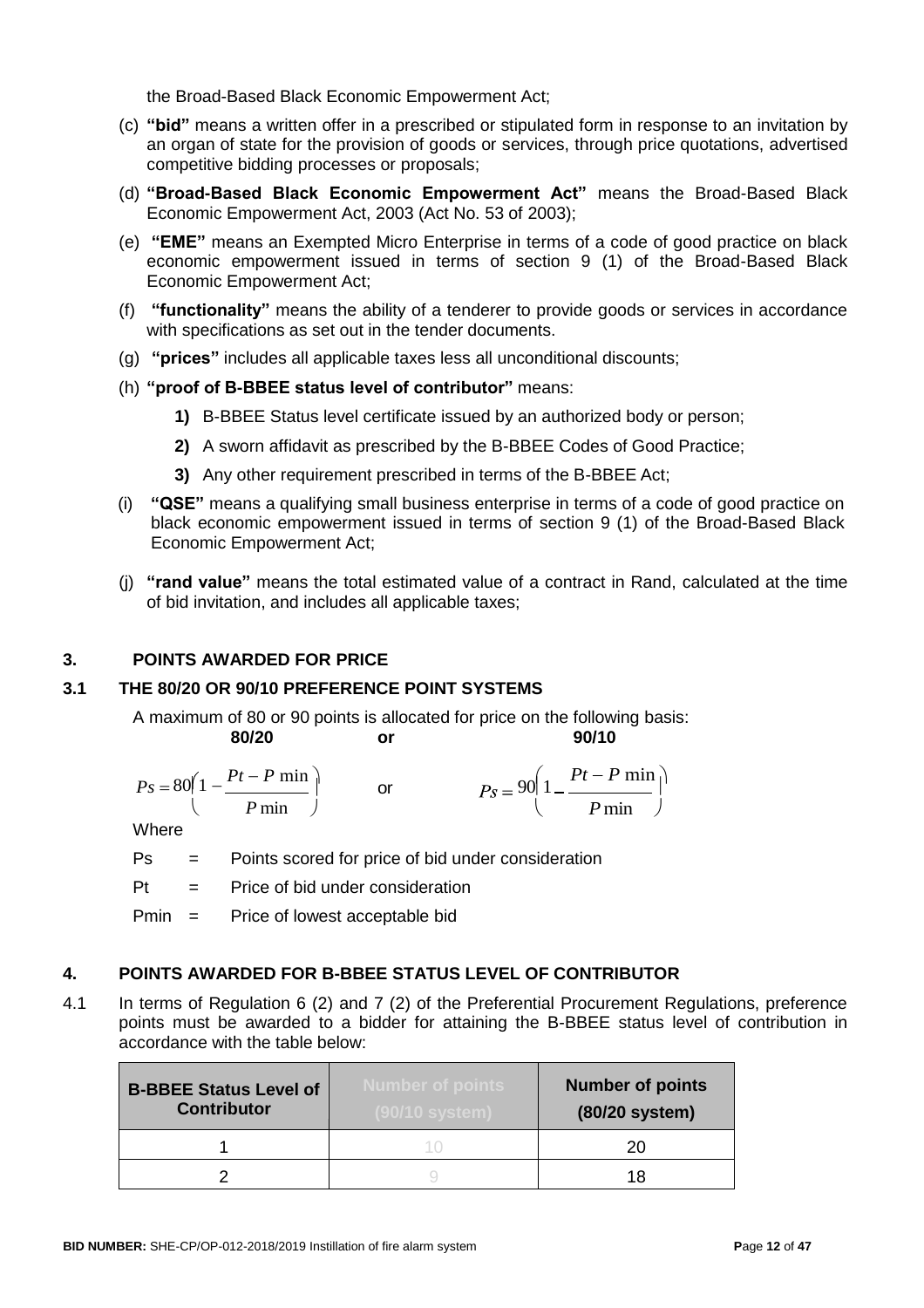|                              | 14 |
|------------------------------|----|
|                              | 12 |
| 5                            |    |
| Բ                            |    |
|                              |    |
|                              |    |
| Non-compliant<br>contributor |    |

#### **5. BID DECLARATION**

5.1 Bidders who claim points in respect of B-BBEE Status Level of Contribution must complete the following:

#### **6. B-BBEE STATUS LEVEL OF CONTRIBUTOR CLAIMED IN TERMS OF PARAGRAPHS 1.4 AND 4.1**

6.1 B-BBEE Status Level of Contributor: . = ………(maximum of 20 points)

(Points claimed in respect of paragraph 7.1 must be in accordance with the table reflected in paragraph 4.1 and must be substantiated by relevant proof of B-BBEE status level of contributor. **(Attach B-BBEE certificate or CSD)**

## **7. SUB-CONTRACTING**

7.1 Will any portion of the contract be sub-contracted?

(*Tick applicable box*)



- 7.1.1 If yes, indicate:
	- i) What percentage of the contract will be subcontracted............................................ %
	- ii) The name of the sub-contractor…………………………………………………………..
	- iii) The B-BBEE status level of the sub-contractor......................................……………..
	- iv) Whether the sub-contractor is an EME or QSE
		- *(Tick applicable box*) YES NO
	- v) Specify, by ticking the appropriate box, if subcontracting with an enterprise in terms of Preferential Procurement Regulations,2017:

| Designated Group: An EME or QSE which is at last 51% owned by:    | <b>EME</b> | <b>QSE</b> |
|-------------------------------------------------------------------|------------|------------|
|                                                                   | V          | V          |
| Black people                                                      |            |            |
| Black people who are youth                                        |            |            |
| Black people who are women                                        |            |            |
| Black people with disabilities                                    |            |            |
| Black people living in rural or underdeveloped areas or townships |            |            |
| Cooperative owned by black people                                 |            |            |
| Black people who are military veterans                            |            |            |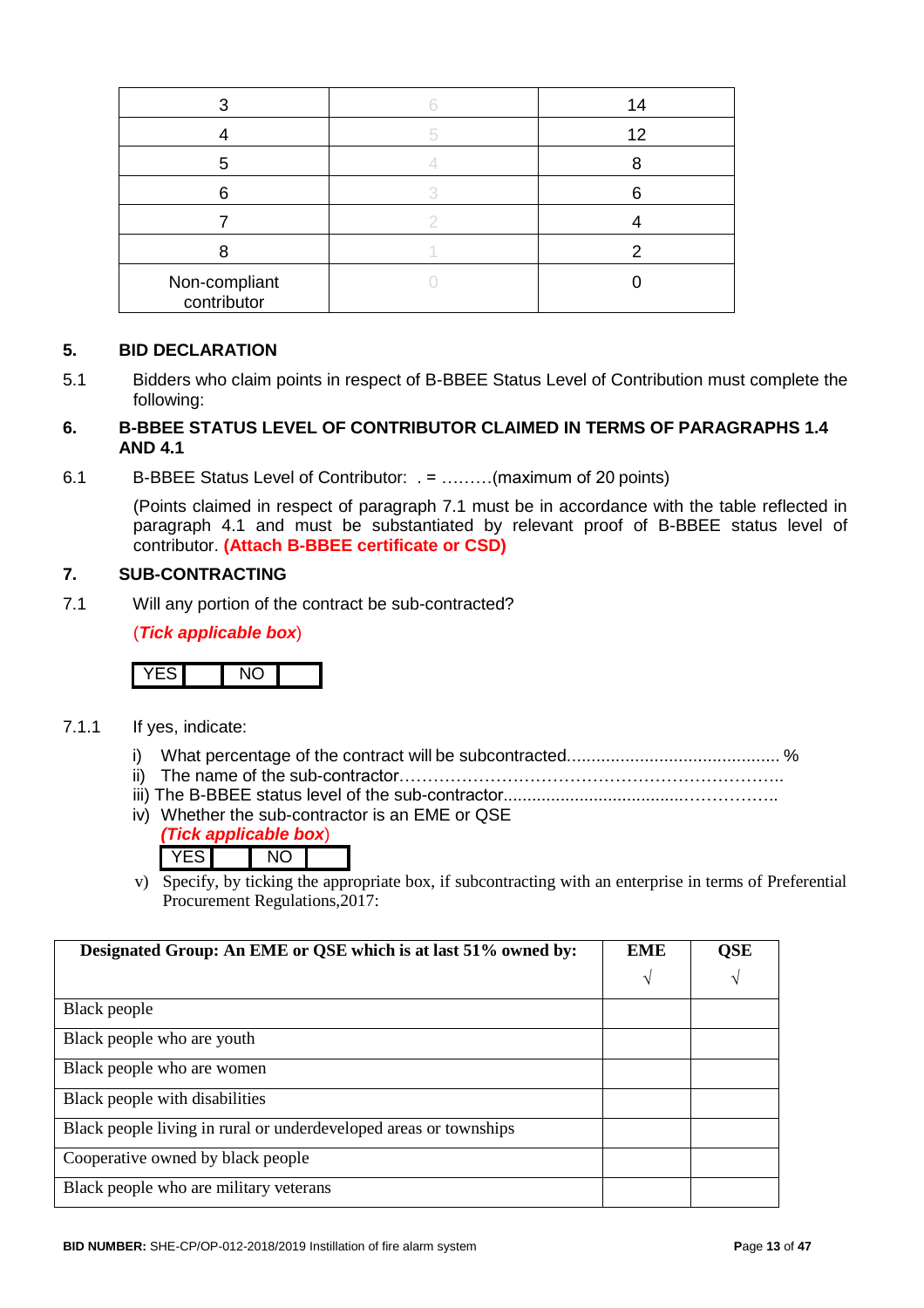| <b>OR</b> |  |
|-----------|--|
| Any EME   |  |
| Any QSE   |  |
|           |  |

| 8.  | <b>DECLARATION WITH REGARD TO COMPANY/FIRM</b>                                                                                                                                                                                                                                          |
|-----|-----------------------------------------------------------------------------------------------------------------------------------------------------------------------------------------------------------------------------------------------------------------------------------------|
| 8.1 |                                                                                                                                                                                                                                                                                         |
| 8.2 |                                                                                                                                                                                                                                                                                         |
| 8.3 |                                                                                                                                                                                                                                                                                         |
| 8.4 | <b>TYPE OF COMPANY/ FIRM</b>                                                                                                                                                                                                                                                            |
|     | Partnership/Joint Venture / Consortium<br>П<br>One person business/sole propriety<br>Ш<br>Close corporation<br>$\Box$<br>Company<br>Ш<br>(Pty) Limited<br><b>TICK APPLICABLE BOX</b>                                                                                                    |
| 8.5 | MAY DESCRIBE PRINCIPAL BUSINESS ACTIVITIES                                                                                                                                                                                                                                              |
|     |                                                                                                                                                                                                                                                                                         |
|     |                                                                                                                                                                                                                                                                                         |
|     |                                                                                                                                                                                                                                                                                         |
| 8.6 | <b>COMPANY CLASSIFICATION</b>                                                                                                                                                                                                                                                           |
|     | Manufacturer<br>$\mathbf{L}$<br>Supplier<br>$\Box$<br>Professional service provider<br>П<br>Other service providers, e.g. transporter, etc.<br><b>TICK APPLICABLE BOX</b>                                                                                                               |
| 8.7 | <b>MUNICIPAL INFORMATION</b>                                                                                                                                                                                                                                                            |
|     |                                                                                                                                                                                                                                                                                         |
|     | Registered Account Number:                                                                                                                                                                                                                                                              |
|     |                                                                                                                                                                                                                                                                                         |
| 8.8 |                                                                                                                                                                                                                                                                                         |
| 8.9 | I/we, the undersigned, who is / are duly authorised to do so on behalf of the company/firm,<br>certify that the points claimed, based on the B-BBE status level of contributor indicated in<br>paragraphs 1.4 and 6.1 of the foregoing certificate, qualifies the company/ firm for the |

i) The information furnished is true and correct;

preference(s) shown and I / we acknowledge that:

ii) The preference points claimed are in accordance with the General Conditions as indicated in paragraph 1 of this form;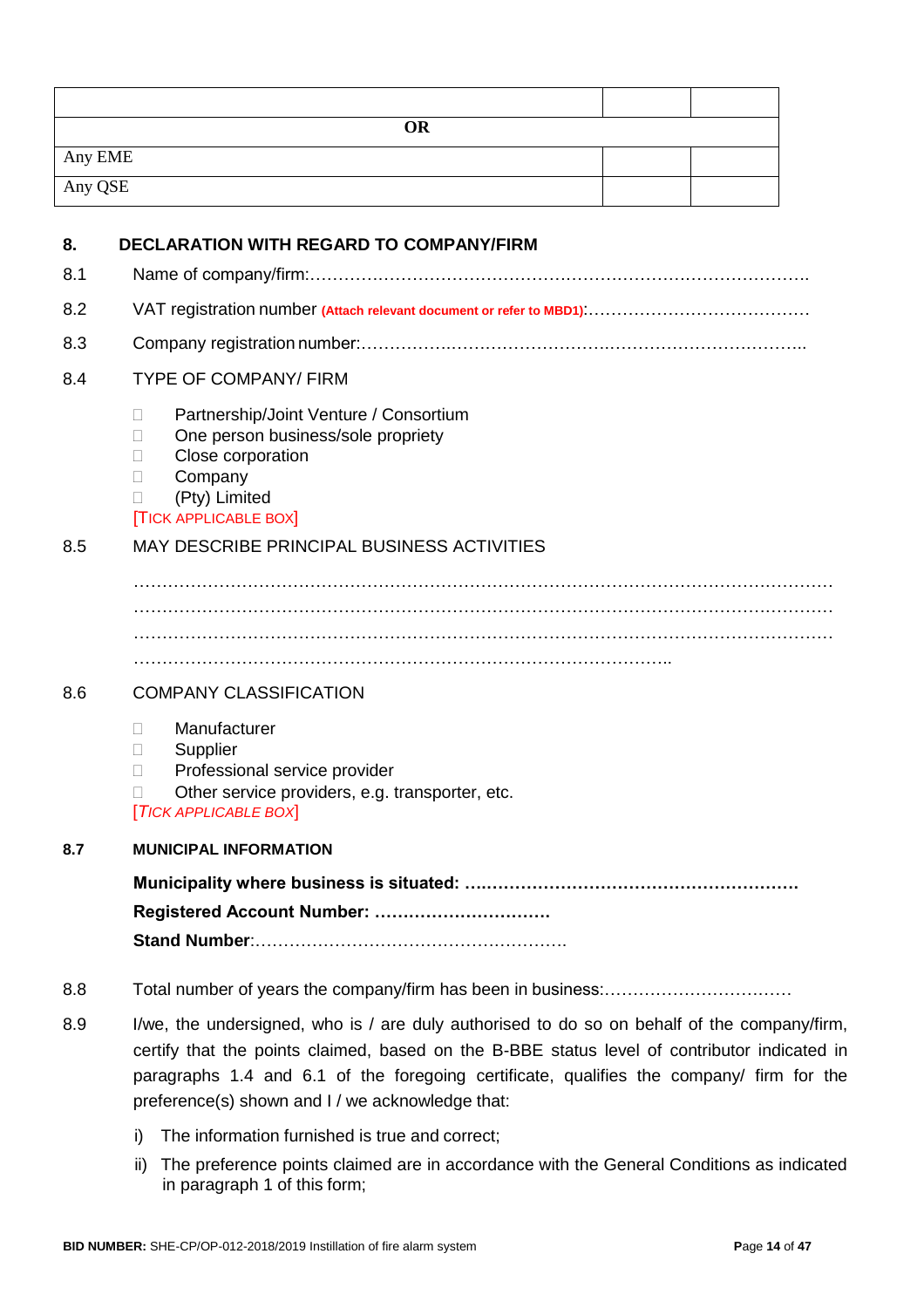- iii) In the event of a contract being awarded as a result of points claimed as shown in paragraphs 1.4 and 6.1, the contractor may be required to furnish documentary proof to the satisfaction of the purchaser that the claims are correct;
- iv) If the B-BBEE status level of contributor has been claimed or obtained on a fraudulent basis or any of the conditions of contract have not been fulfilled, the purchaser may, in addition to any other remedy it may have –
	- (a) disqualify the person from the bidding process;
	- (b) recover costs, losses or damages it has incurred or suffered as a result of that person's conduct;
	- (c) cancel the contract and claim any damages which it has suffered as a result of having to make less favourable arrangements due to such cancellation;
	- (d) recommend that the bidder or contractor, its shareholders and directors, or only the shareholders and directors who acted on a fraudulent basis, be restricted by the National Treasury from obtaining business from any organ of state for a period not exceeding 10 years, after the *audi alteram partem*  (hear the other side) rule has been applied; and
	- (e) forward the matter for criminal prosecution.

| <b>WITNESSES</b> |                  | SIGNATURE(S) OF BIDDERS(S) |
|------------------|------------------|----------------------------|
| ີ                | DATE:<br>ADDRESS |                            |
|                  |                  |                            |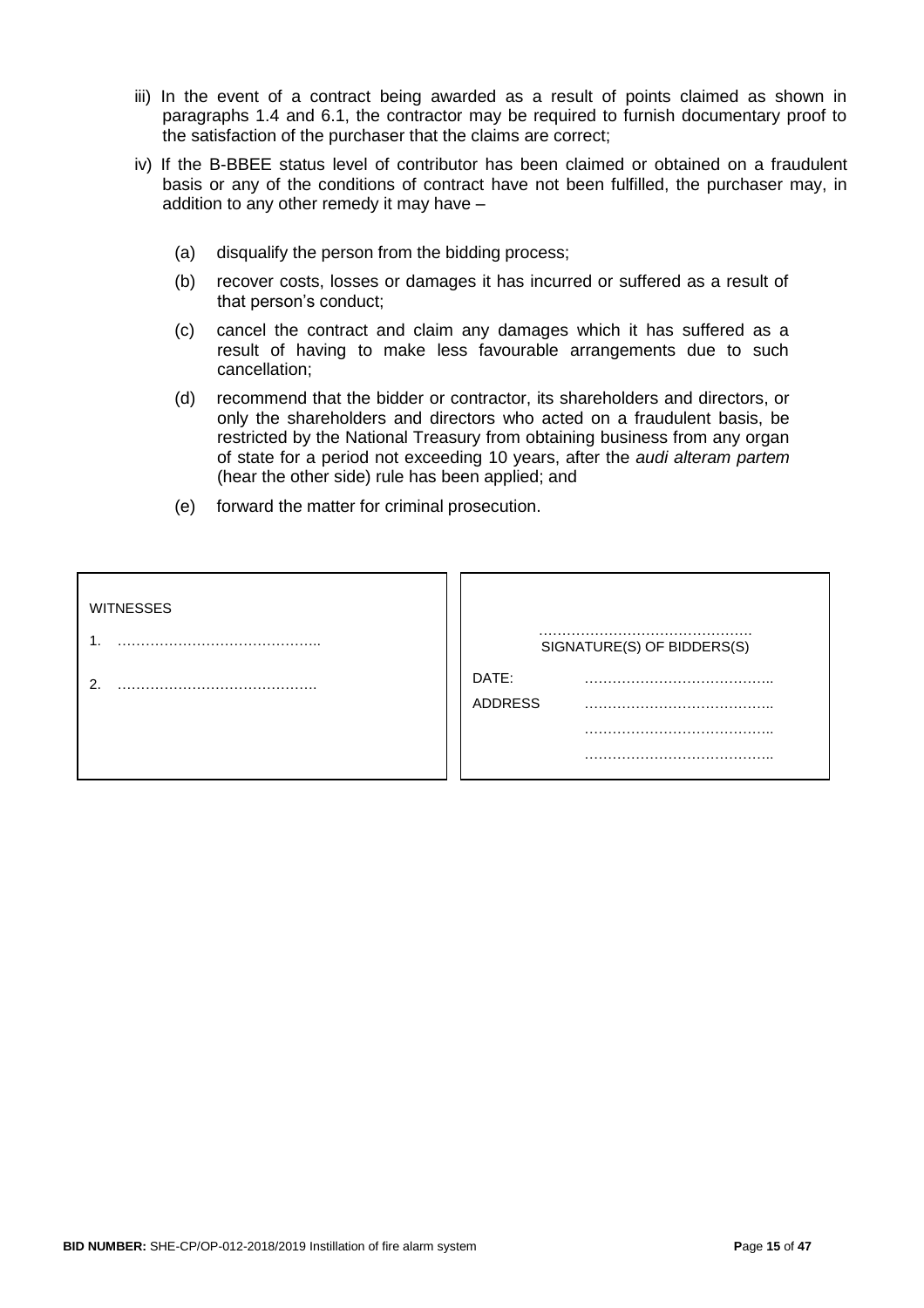# **9. AUTHORITY FOR SIGNATORY**

Signatories for close corporations and companies shall confirm their authority **by singing or attaching to this form** a duly signed and dated copy of the relevant resolution of their members or their board of directors, as the case may be.

| sign all documents in connection with the Tender for Contract [1944] [1944] [1944] [1944] [1944] [1944] [1944]                                                                                                                       |  |  |
|--------------------------------------------------------------------------------------------------------------------------------------------------------------------------------------------------------------------------------------|--|--|
|                                                                                                                                                                                                                                      |  |  |
|                                                                                                                                                                                                                                      |  |  |
|                                                                                                                                                                                                                                      |  |  |
| <u> 1989 - Andrea Santana, amerikana amerikana amerikana amerikana amerikana amerikana amerikana amerikana amerika</u>                                                                                                               |  |  |
|                                                                                                                                                                                                                                      |  |  |
| Signed on behalf of the company:<br>Signed on behalf of the company:                                                                                                                                                                 |  |  |
| In his capacity as: experience of the state of the state of the state of the state of the state of the state of                                                                                                                      |  |  |
|                                                                                                                                                                                                                                      |  |  |
| Date: <u>example and the contract of the contract of the contract of the contract of the contract of the contract of the contract of the contract of the contract of the contract of the contract of the contract of the contrac</u> |  |  |
|                                                                                                                                                                                                                                      |  |  |
|                                                                                                                                                                                                                                      |  |  |
|                                                                                                                                                                                                                                      |  |  |
| As witnesses:                                                                                                                                                                                                                        |  |  |
|                                                                                                                                                                                                                                      |  |  |
|                                                                                                                                                                                                                                      |  |  |
| 2.                                                                                                                                                                                                                                   |  |  |
|                                                                                                                                                                                                                                      |  |  |

- (i) The information furnished is true and correct.<br>(ii) The Equity ownership claimed is in accordanc
	- The Equity ownership claimed is in accordance with the General Conditions as indicated in paragraph 1 of this form.
		- In the event of a contract being awarded as a result of points claimed as shown in paragraph 8, the contractor may be required to furnish documentary proof to the
		- **satisfaction of the purchaser that the claims are correct.**
- (iv) If the claims are found to be incorrect, the purchaser may, in addition to any

<sup>11.</sup> I/we, the undersigned, who warrants that he/she is duly authorised to do so on behalf of the firm certify that points claimed, based on the equity ownership, indicated in paragraph 8 of the foregoing certificate, qualifies the firm for the preference(s) shown and I / we acknowledge that: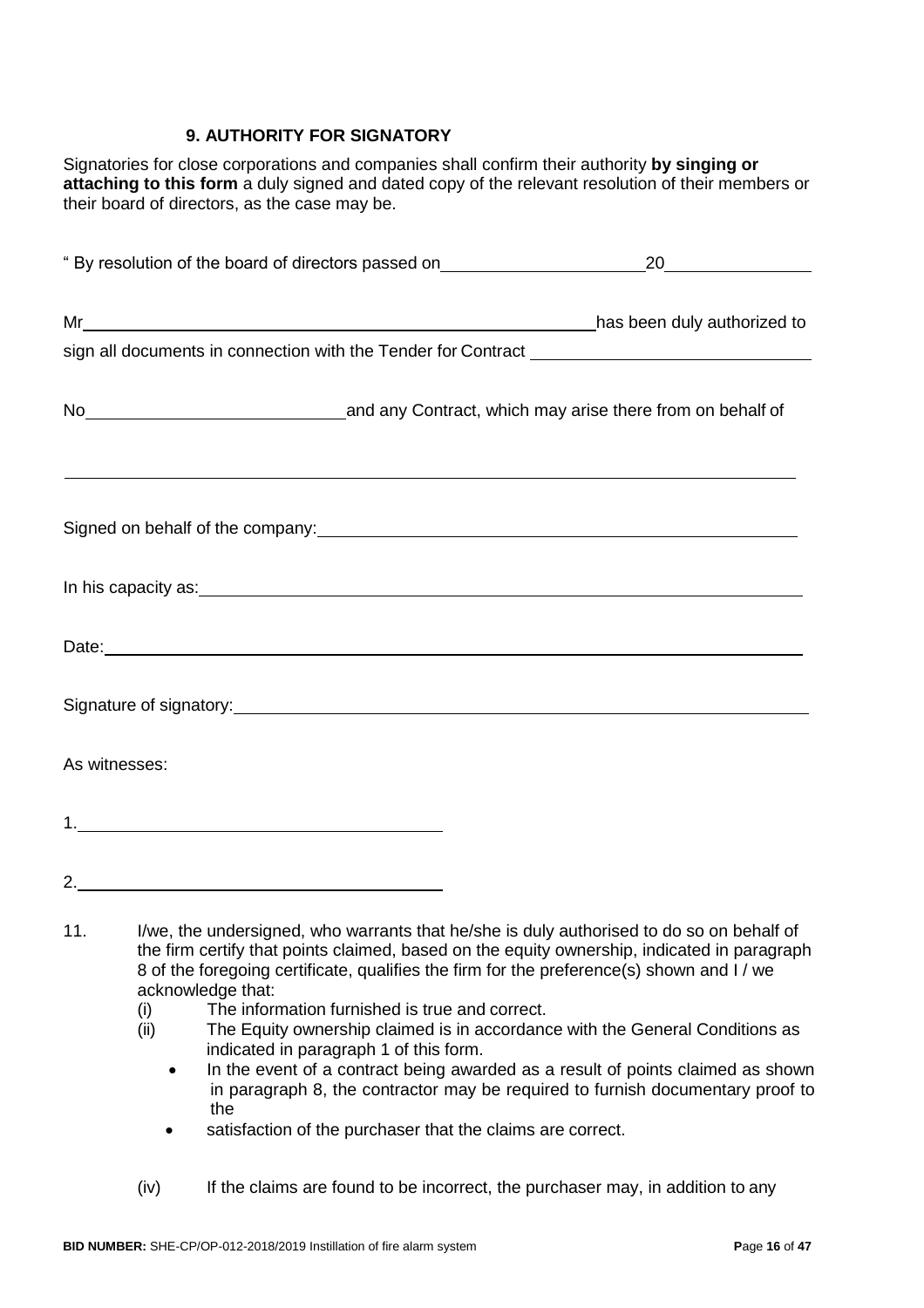other remedy it may have -

- (a) recover costs, losses or damages it has incurred or suffered as a result of that person's conduct; and
- (b) cancel the contract and claim any damages which it has suffered as a result of having to make less favourable arrangements due to such cancellation

#### **WITNESSES:**

1.

2.

**SIGNATURE (S) OF BIDDER (S)**

**DATE:** 

**ADDRESS:**

\_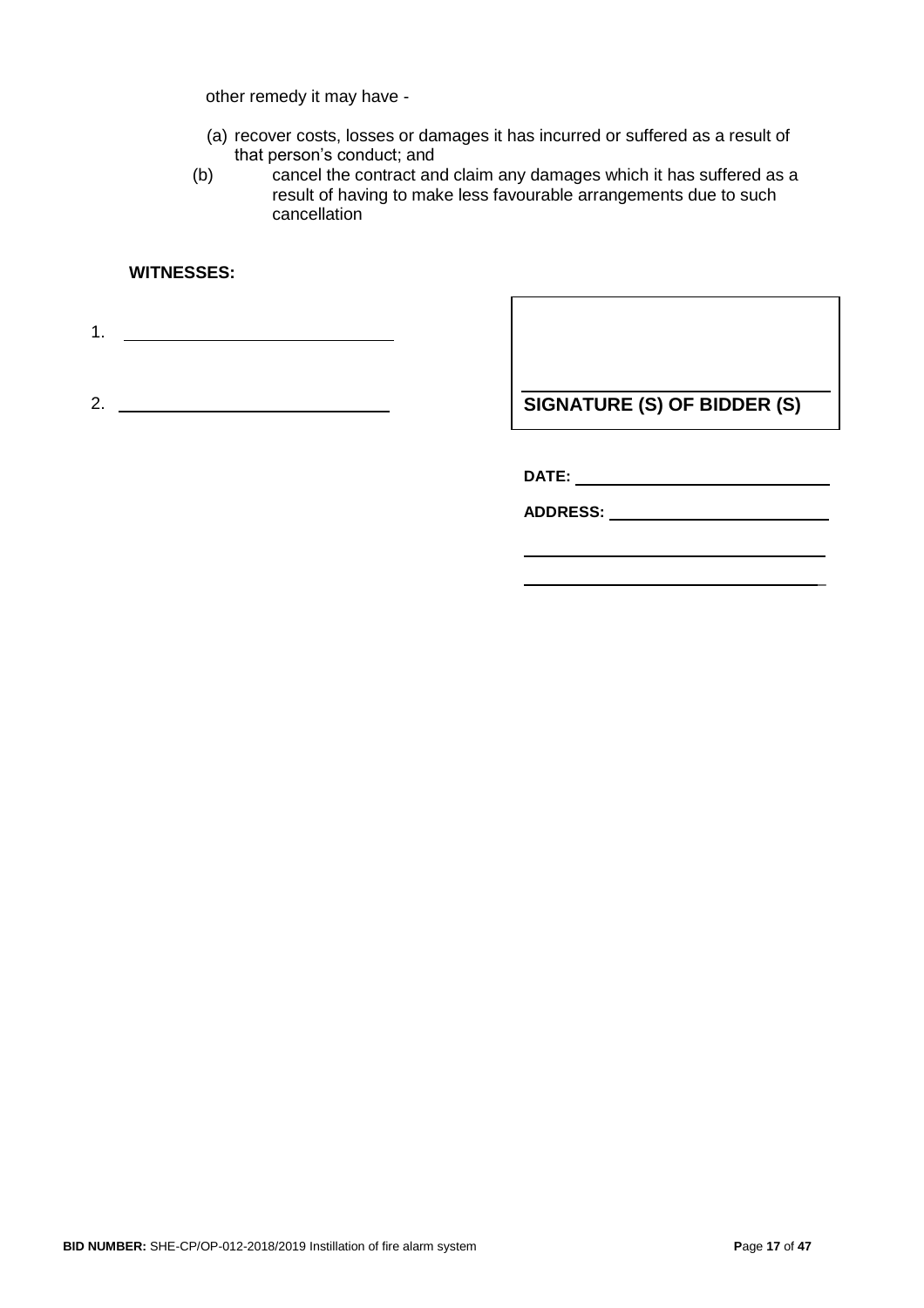#### **DECLARATION OF BIDDER'S PAST SUPPLY CHAIN MANAGEMENT PRACTICES**

- 1 This Municipal Bidding Document must form part of all bids invited.
- 2 It serves as a declaration to be used by municipalities and municipal entities in ensuring that when goods and services are being procured, all reasonable steps are taken to combat the abuse of the supply chain management system.
- 3 The bid of any bidder may be rejected if that bidder, or any of its directors have:
	- a. abused the municipality's / municipal entity's supply chain management system or committed any improper conduct in relation to such system;
	- b. been convicted for fraud or corruption during the past five years;
	- c. willfully neglected, reneged on or failed to comply with any government, municipal or other public sector contract during the past five years; or
	- d. been listed in the Register for Tender Defaulters in terms of section 29 of the Prevention and Combating of Corrupt Activities Act (No 12 of 2004).

#### **4 In order to give effect to the above, the following questionnaire must be completed and submitted with the bid.**

| Item  | Question                                                                                                                                                                                                                                                                                                                                                                                                                                                                                                                                                                                                                                           | Yes                                | No        |
|-------|----------------------------------------------------------------------------------------------------------------------------------------------------------------------------------------------------------------------------------------------------------------------------------------------------------------------------------------------------------------------------------------------------------------------------------------------------------------------------------------------------------------------------------------------------------------------------------------------------------------------------------------------------|------------------------------------|-----------|
| 4.1   | Is the bidder or any of its directors listed on the National Treasury's<br>Database of Restricted Suppliers as companies or persons prohibited<br>from doing business with the public sector?<br>(Companies or persons who are listed on this Database<br>were informed in writing of this restriction by the Accounting<br>Officer/Authority of the institution that imposed the restriction<br>after the audi alteram partem rule was applied). The Database<br>of Restricted Suppliers now resides on the National<br>Treasury's website(www.treasury.gov.za)<br>and<br>can<br>be<br>accessed by clicking on its link at the bottom of the home | Yes<br>$\mathcal{L}_{\mathcal{A}}$ | <b>No</b> |
|       | page.                                                                                                                                                                                                                                                                                                                                                                                                                                                                                                                                                                                                                                              |                                    |           |
| 4.1.1 | If so, furnish particulars:                                                                                                                                                                                                                                                                                                                                                                                                                                                                                                                                                                                                                        |                                    |           |
| 4.2   | Is the bidder or any of its directors listed on the Register for Tender<br>Defaulters in terms of section 29 of the Prevention and Combating of<br>Corrupt Activities Act (No 12 of 2004)? The Register for Tender<br>Defaulters can be accessed on the National Treasury's<br>websitewww.treasury.gov.za) by clicking on its link at the bottom<br>of the home page.                                                                                                                                                                                                                                                                              | Yes                                | <b>No</b> |
| 4.2.1 | If so, furnish particulars:                                                                                                                                                                                                                                                                                                                                                                                                                                                                                                                                                                                                                        |                                    |           |
| 4.3   | Was the bidder or any of its directors convicted by a court of law<br>(including a court of law outside the Republic of South Africa) for fraud<br>or corruption during the past five years?                                                                                                                                                                                                                                                                                                                                                                                                                                                       | Yes                                | <b>No</b> |
| 4.3.1 | If so, furnish particulars:                                                                                                                                                                                                                                                                                                                                                                                                                                                                                                                                                                                                                        |                                    |           |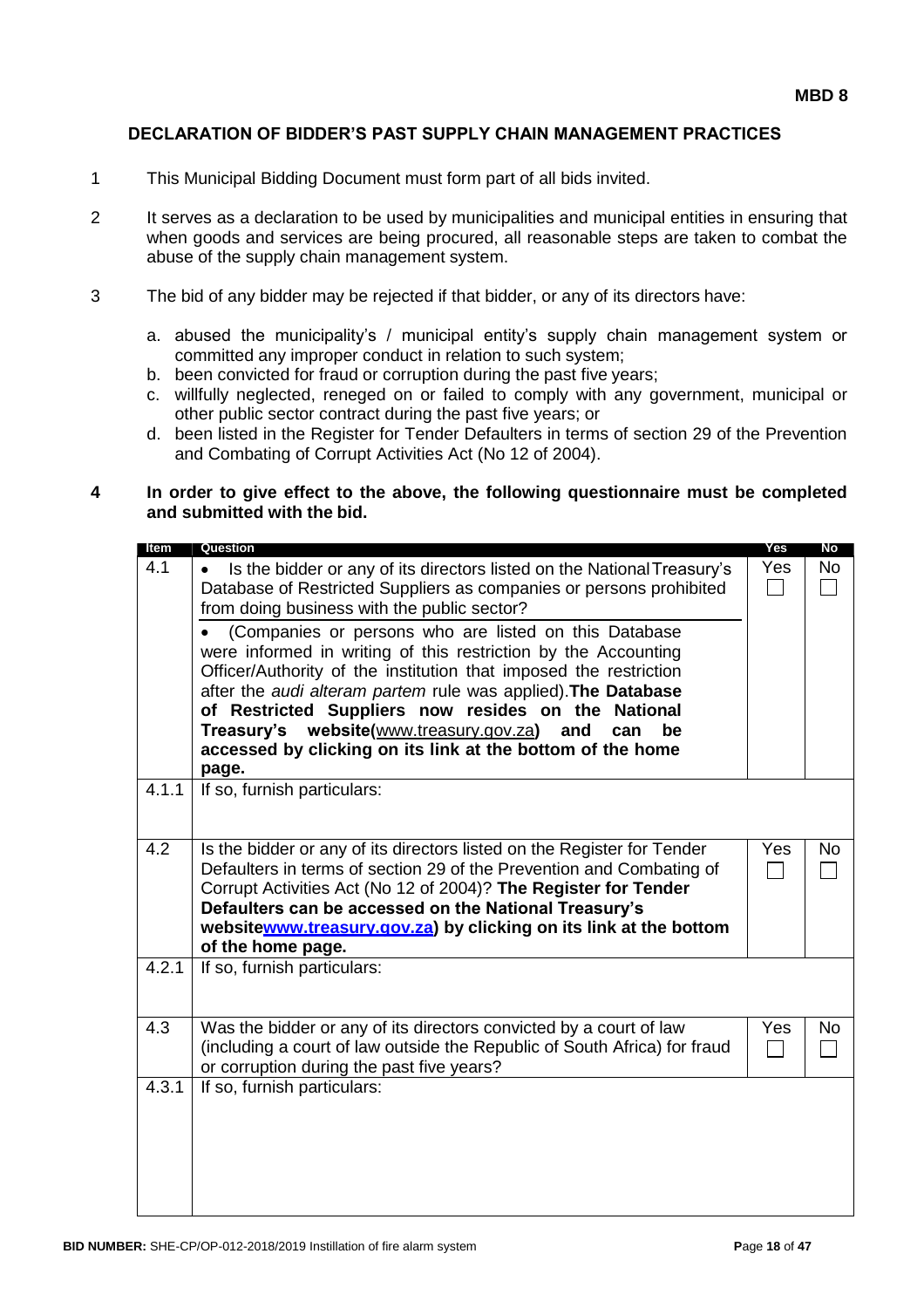| ltem  | Question                                                                 | Yes        | No        |
|-------|--------------------------------------------------------------------------|------------|-----------|
| 4.4   | Does the bidder or any of its directors owe any municipal rates and      | <b>Yes</b> | <b>No</b> |
|       | taxes or municipal charges to the municipality / municipal entity, or to |            |           |
|       | any other municipality / municipal entity, that is in arrears for more   |            |           |
|       | than three months?                                                       |            |           |
| 4.4.1 | If so, furnish particulars:                                              |            |           |
|       |                                                                          |            |           |
| 4.5   | Was any contract between the bidder and the municipality / municipal     | Yes        | No        |
|       | entity or any other organ of state terminated during the past five years |            |           |
|       | on account of failure to perform on or comply with the contract?         |            |           |
| 4.7.1 | If so, furnish particulars:                                              |            |           |
|       |                                                                          |            |           |
|       |                                                                          |            |           |
|       |                                                                          |            |           |

# **CERTIFICATION**

# **I, THE UNDERSIGNED (FULL NAME)**

**CERTIFY THAT THE INFORMATION FURNISHED ON THIS DECLARATION FORM TRUE AND CORRECT.**

**I ACCEPT THAT, IN ADDITION TO CANCELLATION OF A CONTRACT, ACTION MAY BE TAKEN AGAINST ME SHOULD THIS DECLARATION PROVE TO BE FALSE.**

**Signature Date**

**Position Name of Bidder**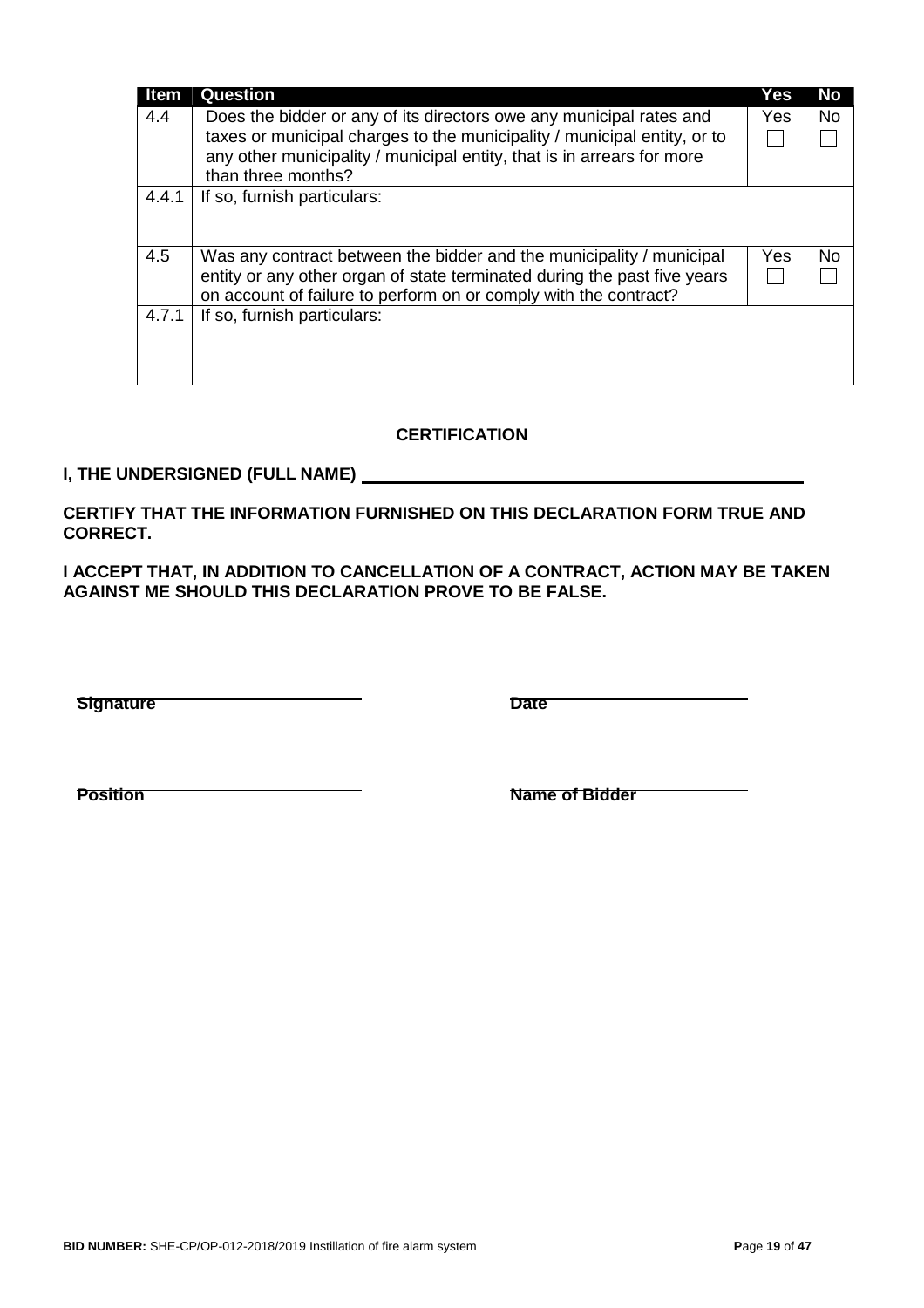#### **CERTIFICATE OF INDEPENDENT BID DETERMINATION**

- 1 This Municipal Bidding Document (MBD) must form part of all bids<sup>1</sup> invited.
- 2 Section 4 (1) (b) (iii) of the Competition Act No. 89 of 1998, as amended, prohibits an agreement between, or concerted practice by, firms, or a decision by an association of firms, if it is between parties in a horizontal relationship and if it involves collusive bidding (or bid rigging).² Collusive bidding is a *pe se* prohibition meaning that it cannot be justified under any grounds.
- 3 Municipal Supply Regulation 38 (1) prescribes that a supply chain management policy must provide measures for the combating of abuse of the supply chain management system, and must enable the accounting officer, among others, to:
	- a. take all reasonable steps to prevent such abuse;
	- b. reject the bid of any bidder if that bidder or any of its directors has abused the supply chain management system of the municipality or municipal entity or has committed any improper conduct in relation to such system; and
	- c. cancel a contract awarded to a person if the person committed any corrupt or fraudulent act during the bidding process or the execution of the contract.
- 4 This MBD serves as a certificate of declaration that would be used by institutions to ensure that, when bids are considered, reasonable steps are taken to prevent any form of bid-rigging.
- 5 In order to give effect to the above, the attached Certificate of Bid Determination (MBD 9) must be completed and submitted with the bid:

#### <sup>1</sup> Includes price quotations, advertised competitive bids, limited bids and proposals.

**² Bid rigging (or collusive bidding) occurs when businesses, that would otherwise be expected to compete, secretly conspire to raise prices or lower the quality of goods and / or services for purchasers who wish to acquire goods and / or services through a bidding process. Bid rigging is, therefore, an agreement between competitors not to compete.**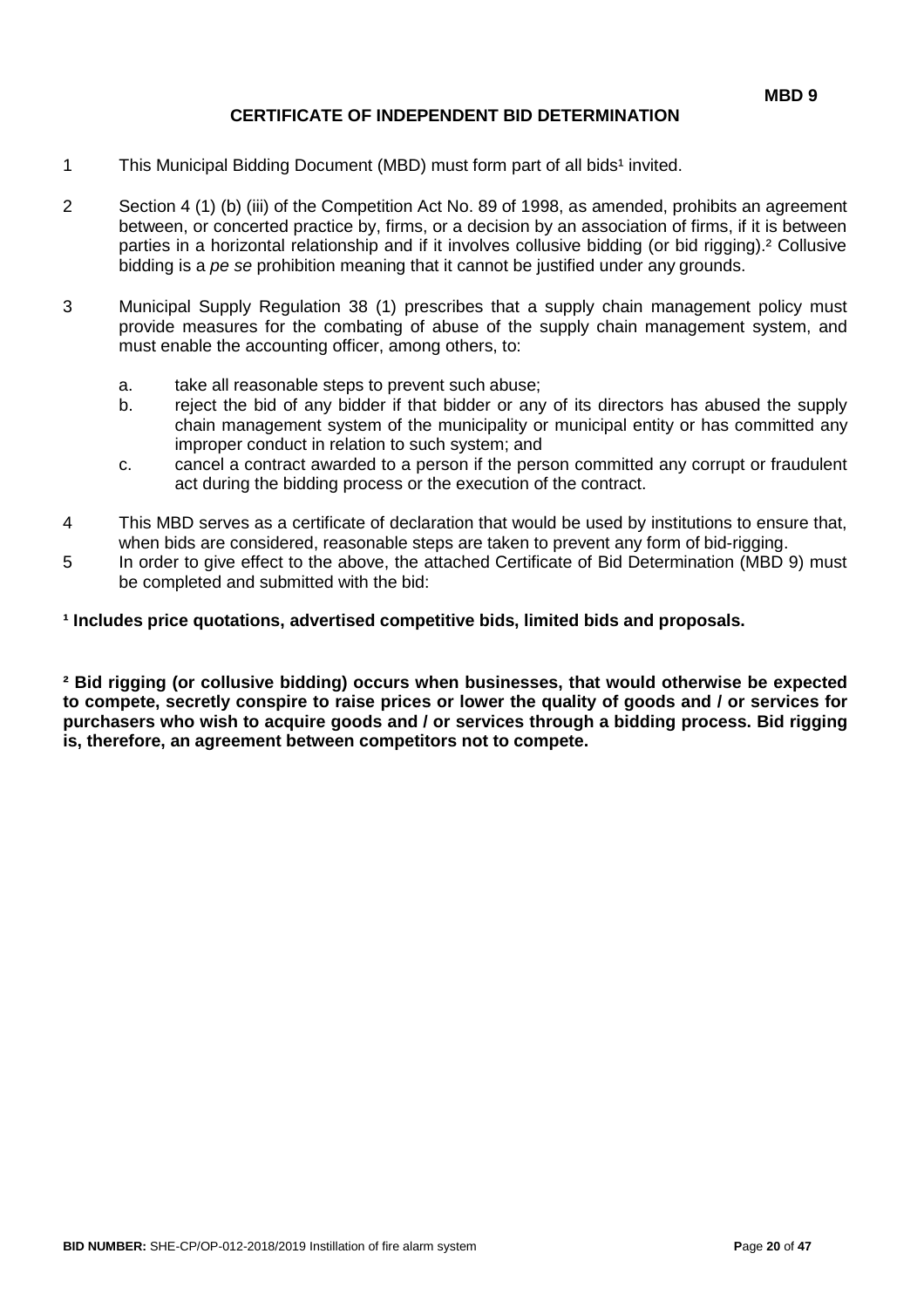# **CERTIFICATE OF INDEPENDENT BID DETERMINATION**

I, the undersigned, in submitting the accompanying bid:

(Bid Number and Description)

in response to the invitation for the bid made by:

(Name of Municipality / Municipal Entity)

do hereby make the following statements that I certify to be true and complete in every respect:

I certify, on behalf of: that: that: that: that: that: that: that: that: that: that: that: that: that: that: that: that: that: that: that: that: that: that: that: that: that: that: that: that: that: that: that: that: that:

(Name of Bidder)

- 1. I have read and I understand the contents of this Certificate;
- 2. I understand that the accompanying bid will be disqualified if this Certificate is found not to be true and complete in every respect;
- 3. I am authorized by the bidder to sign this Certificate, and to submit the accompanying bid, on behalf of the bidder;
- 4. Each person whose signature appears on the accompanying bid has been authorized by the bidder to determine the terms of, and to sign, the bid, on behalf of the bidder;
- 5. For the purposes of this Certificate and the accompanying bid, I understand that the word "competitor" shall include any individual or organization, other than the bidder, whether or not affiliated with the bidder, who:
	- (a) has been requested to submit a bid in response to this bid invitation;
	- (b) could potentially submit a bid in response to this bid invitation, based on their qualifications, abilities or experience; and
	- (c) provides the same goods and services as the bidder and/or is in the same line of business as the bidder
- 6. The bidder has arrived at the accompanying bid independently from, and without consultation, communication, agreement or arrangement with any competitor. However communication between partners in a joint venture or consortium<sup>3</sup> will not be construed as collusive bidding.
- 7. In particular, without limiting the generality of paragraphs 6 above, there has been no consultation, communication, agreement or arrangement with any competitor regarding:
	- (a) prices;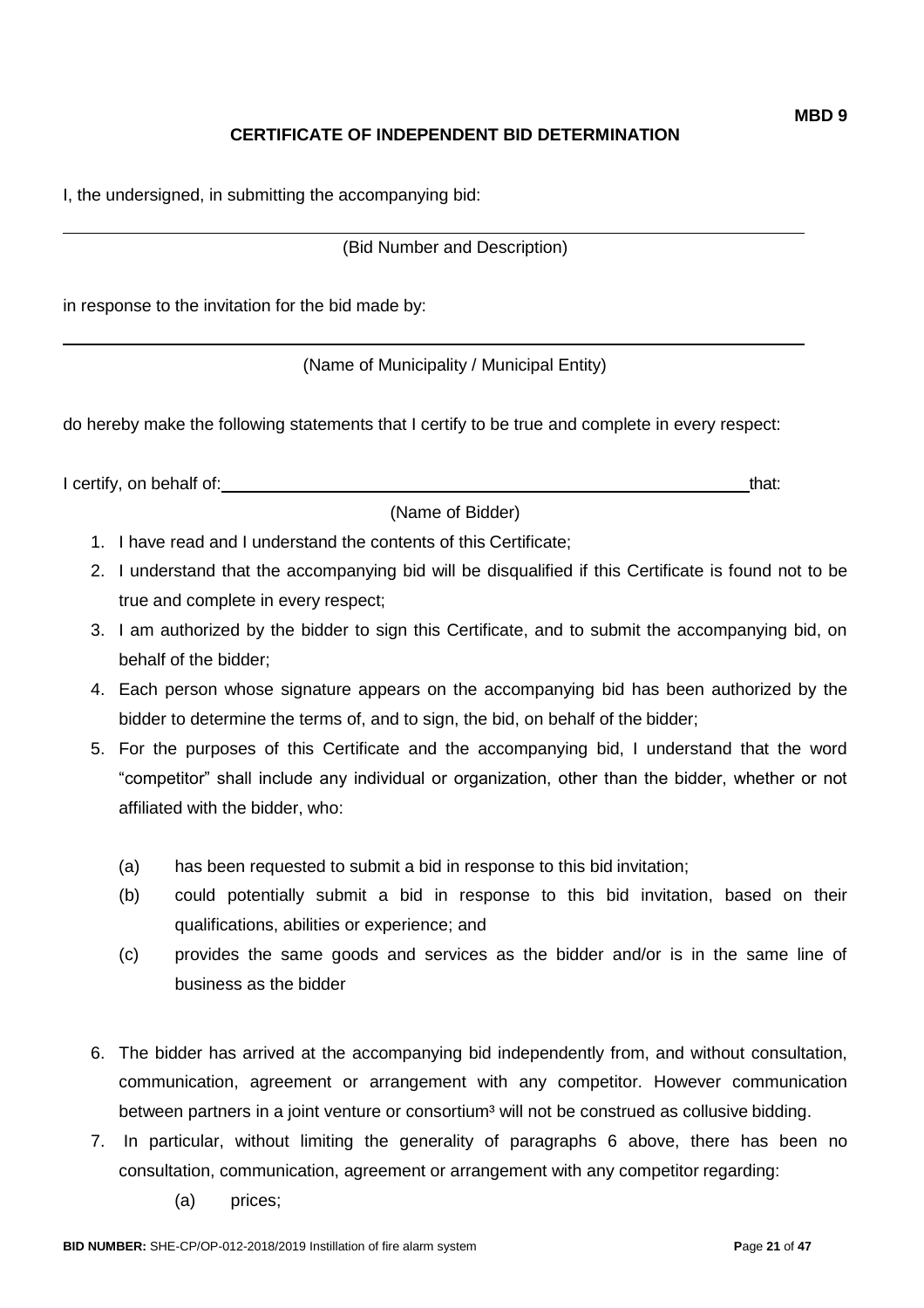- (b) geographical area where product or service will be rendered (market allocation)
- (c) methods, factors or formulas used to calculate prices;
- (d) the intention or decision to submit or not to submit, a bid;
- (e) the submission of a bid which does not meet the specifications and conditions of the bid; or
- (f) bidding with the intention not to win the bid.
- 8. In addition, there have been no consultations, communications, agreements or arrangements with any competitor regarding the quality, quantity, specifications and conditions or delivery particulars of the products or services to which this bid invitation relates.
- 9. The terms of the accompanying bid have not been, and will not be, disclosed by the bidder, directly or indirectly, to any competitor, prior to the date and time of the official bid opening or of the awarding of the contract.

#### **³ Joint venture or Consortium means an association of persons for the purpose of combining their expertise, property, capital, efforts, skill and knowledge in an activity for the execution of a contract.**

10. I am aware that, in addition and without prejudice to any other remedy provided to combat any restrictive practices related to bids and contracts, bids that are suspicious will be reported to the Competition Commission for investigation and possible imposition of administrative penalties in terms of section 59 of the Competition Act No 89 of 1998 and or may be reported to the National Prosecuting Authority (NPA) for criminal investigation and or may be restricted from conducting business with the public sector for a period not exceeding ten (10) years in terms of the Prevention and Combating of Corrupt Activities Act No 12 of 2004 or any other applicable legislation.

**Signature Date**

**Position Name of Bidder**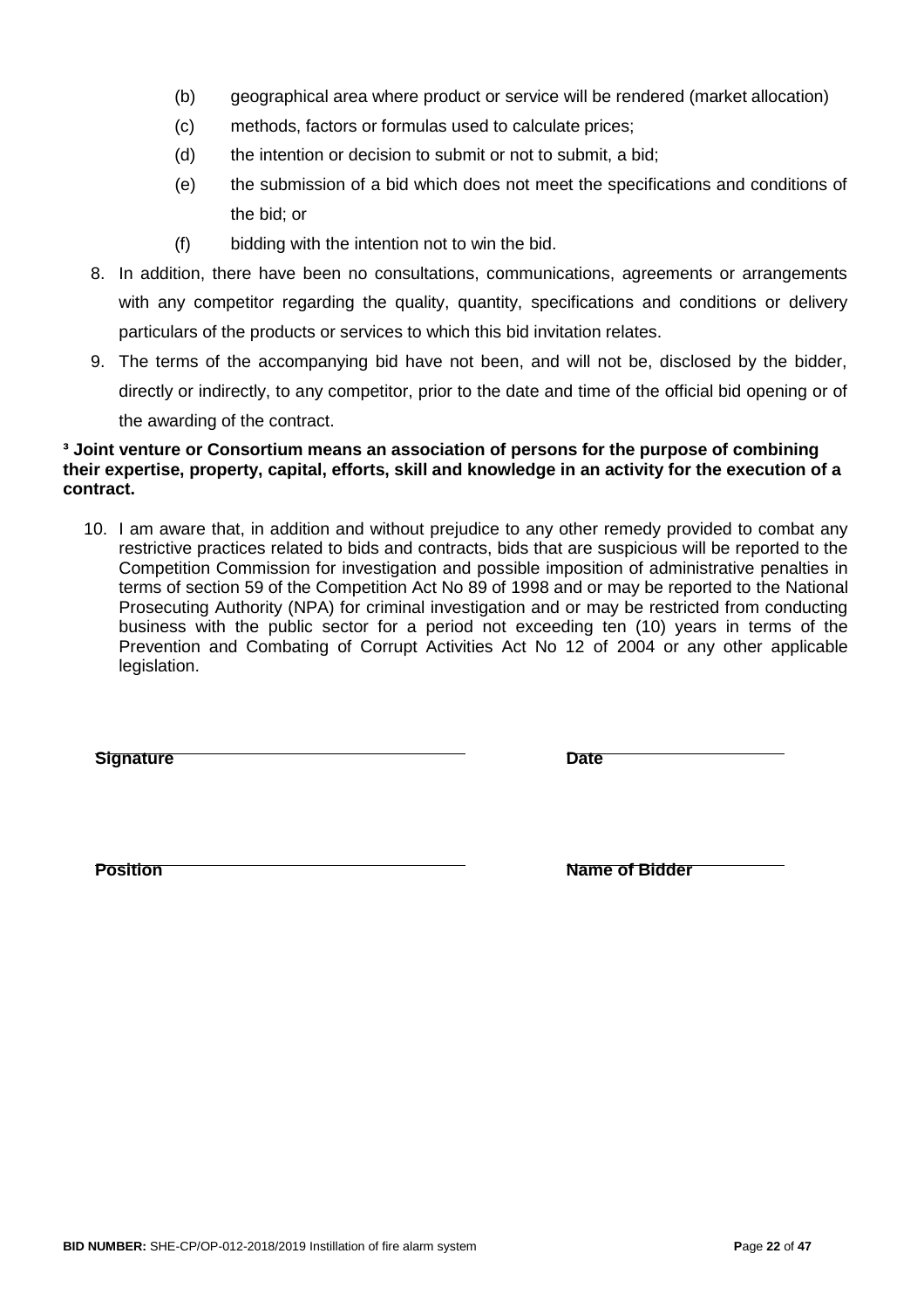# **GENERAL CONDITIONS OF CONTRACT**

| 1.             |           |
|----------------|-----------|
|                |           |
| 2.<br>3.       |           |
|                |           |
| 4.<br>5.<br>6. |           |
| 7.             |           |
| 8.<br>9.       |           |
| 10.            |           |
| 11.            |           |
| 12.<br>13.     |           |
| 14.<br>15.     |           |
| 16.<br>17.     | Restraint |
| 18.            |           |
| 19.            |           |
| 20.            |           |
| 21.            |           |
| 22.            |           |
| 23.            |           |
|                |           |
|                |           |
|                |           |
| 24.            |           |
| 25.            |           |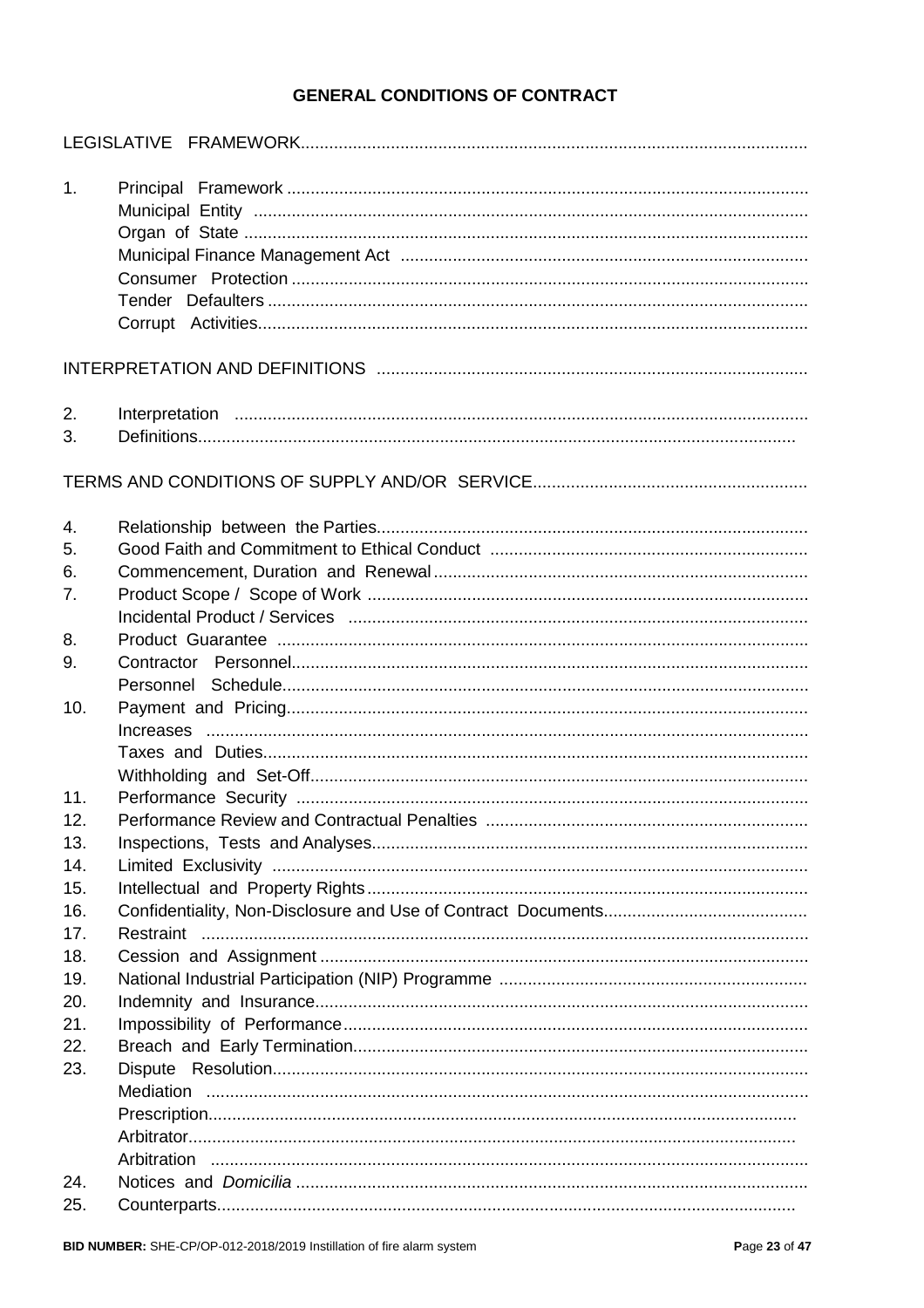| 26 |  |
|----|--|
| 27 |  |

## LEGISLATIVE FRAMEWORK

1. Principal Framework

The information contained under this heading summarises certain of the principal statutory provisions applicable to the transaction concluded between the Parties. It is included for information purposes only and should not be regarded as legal advice, it being incumbent upon the Contractor to familiarise itself with the legislative framework. These provisions apply at law and the Parties are not competent to exclude the operation thereof by mutual agreement. As such, no agreement, transaction or series of transactions concluded outside of or in contravention of the legislative framework and the procedures provided for therein shall be binding on the Parties notwithstanding the capacity or office held or undertakings given, in writing or otherwise, by the persons contracting on behalf of either Party.

#### Municipal Entity

1.1 Joburg Market is a municipal entity contemplated in section 1, read with sections 86B(1)(a)(i) and 86D(1)(a), of the Municipal Systems Act (32 of 2000), ("MSA"). It was established as such by the Greater Johannesburg Metropolitan Council (predecessor to the City of Johannesburg Metropolitan Municipality or "COJ") who procured, by virtue of the provisions of section 17D of the Promotion of Local Government Affairs Act (91 of 1983) the formation, registration and incorporation of its fresh produce market as the Joburg Market (SOC) Limited in terms of the Companies Act, with the COJ as its sole shareholder. Upon the foregoing and as required by the MSA, Joburg Market entered into a Service Delivery Agreement with the COJ in terms of which Joburg Market was appointed as an external mechanism for the delivery of a municipal service with the mandate to manage and operate the business of the fresh produce market and its assets.

#### Organ of State

1.2 As a municipal entity Joburg Market is an "organ of state" as defined in section 239 of the Constitution of South Africa (108 of 1996) read with section 1 of the Institution of Legal Proceedings Against Organs of State Act (40 of 2002).

#### Municipal Finance Management Act

1.3 Contracting with Joburg Market is subject, amongst others, to the Municipal Finance Management Act (56 of 2003) ("MFMA"), the MFMA Supply Chain Management Regulations (GN 868 in GG 27636 of 30 May 2005) ("SCM Regulations") and, specifically, Joburg Market's Supply Chain Management Policy made in terms of section 111 of the MFMA and regulation 2 of the SCM Regulations (collectively referred to as the "SCM Regulatory Framework"). In terms of the irregular expenditure provisions of the SCM Regulatory Framework, Joburg Market is prohibited from making any payment in relation to goods or services unlawfully or irregularly procured and/or rendered, notwithstanding that value might have been received.

#### Consumer Protection

1.4 The Consumer Protection Act (68 of 2008) does not, in terms of section 5(2)(a), apply to any transaction in terms of which goods or services are supplied to the State. However, section 5(5) stipulates that notwithstanding the foregoing exemption, those goods, and the importer or producer, distributor and retailer of those goods are nevertheless subject to, amongst others, the provisions of section 61. Section 61 sets out the liability of the producer and/or supplier for any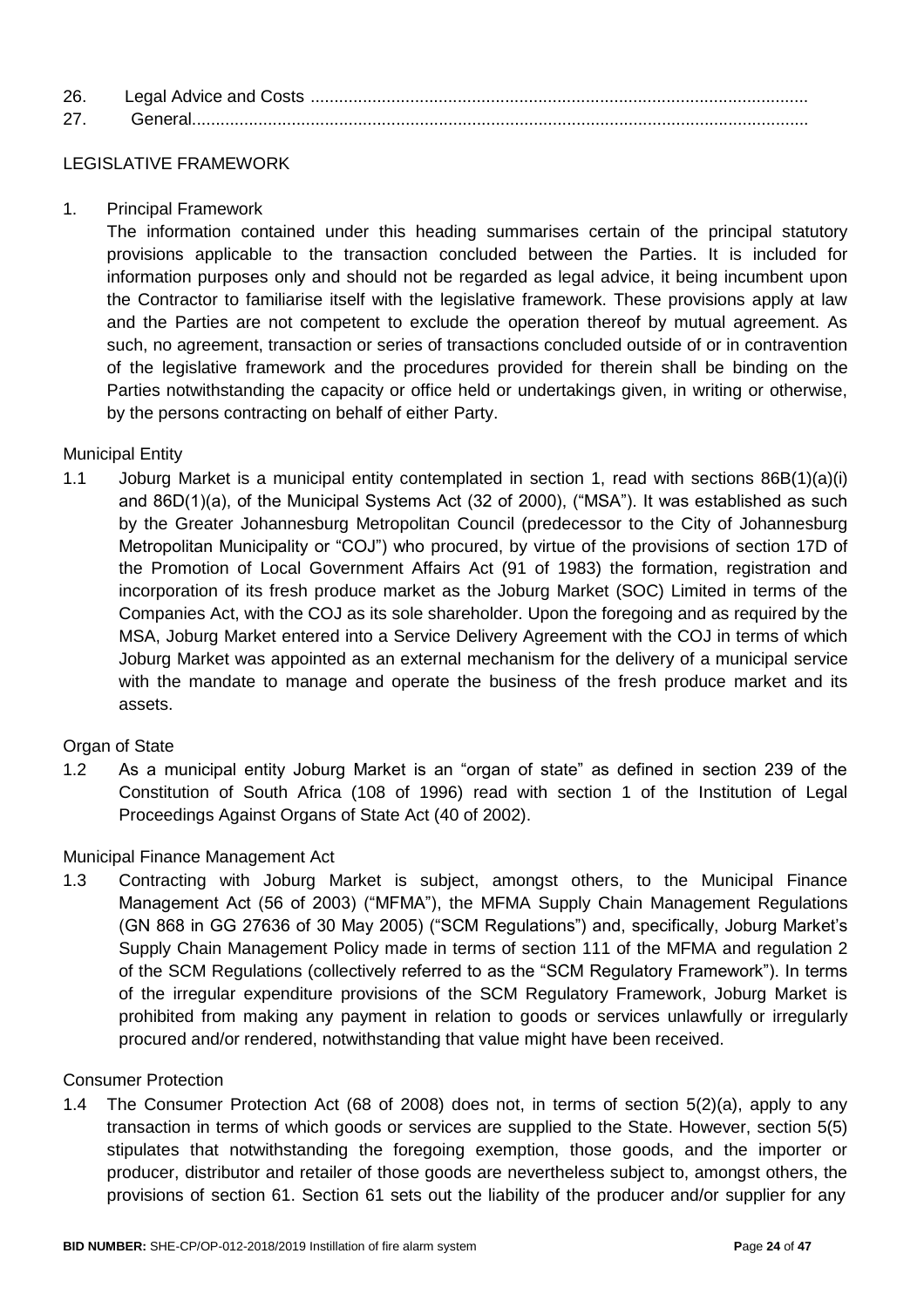harm caused wholly or partly as a consequence of a product failure, defect or hazard in any goods, irrespective of whether the harm resulted from any negligence on the part of the producer, importer, distributor or retailer, as the case may be. In terms of subsections 61(5)(c) and (d), harm for which the Contractor may be held liable includes any loss of, or physical damage to, any property of Joburg Market irrespective of whether it is movable or immovable including economic loss occasioned by such harm.

Competitive Behaviour

1.5 In terms of section 4(1)(b)(iii) of the Competition Act (89 of 1998) an agreement between, or concerted practice by, firms, or a decision by an association of firms, is prohibited if it is between parties in a horizontal relationship and if bidders was involved in collusive bidding (or bid rigging). If bidders, based on reasonable grounds or evidence obtained by Joburg Market, have engaged such restrictive practices, Joburg Market may refer the matter to the Competition Commission for investigation and possible imposition of administrative penalties. If a bidders are found guilty by the Competition Commission Joburg Market may, in addition and without prejudice to any other remedy provided for in this Agreement or at law, invalidate the bid and/or terminate this Agreement in whole or part, and/or restrict the bidders from conducting business with the public sector for a period not exceeding ten (10) years.

#### Tender Defaulters

- 1.6 Where Joburg Market terminates this Agreement in whole or in part, it may decide to impose a restriction penalty on the Contractor by prohibiting the Contractor from doing business with the public sector for a period not exceeding 10 years. If Joburg Market intends imposing a restriction on a Contractor or any person associated with the Contractor, the Contractor will be allowed a period of not more than fourteen (14) days to provide reasons why the envisaged restriction should not be imposed. Should the Contractor fail to respond within the stipulated fourteen (14) days, Joburg Market might regard the intended penalty as not objected against and may impose it. Any restriction imposed on any person by the Accounting Officer of Joburg Market will, at the discretion of the Accounting Officer, also be applicable to any other enterprise or any partner, manager, director or other person who wholly or partly exercises, exercised or may exercise control over the enterprise of the first-mentioned person.
- 1.7 If a restriction is imposed, Joburg Market must, within five (5) working days of such imposition, furnish the National Treasury, with the following information:
	- 1.7.1 the name and address of the Contractor and/or person restricted by Joburg Market;
	- 1.7.2 the date of commencement of the restriction;
	- 1.7.3 the period of restriction; and
	- 1.7.4 the reasons for the restriction.
- 1.8 These details will be loaded in the National Treasury's central database of suppliers or persons prohibited from doing business with the public sector.

#### Corrupt Activities

1.9 If a court of law convicts a person of an offence under sections 12 or 13 of the Prevention and Combating of Corrupt Activities Act (12 of 2004), the court may also rule that such person's name be endorsed on the Register for Tender Defaulters. When a person's name has been endorsed on the Register, the person will be prohibited from doing business with the public sector for a period not less than five years and not more than 10 years.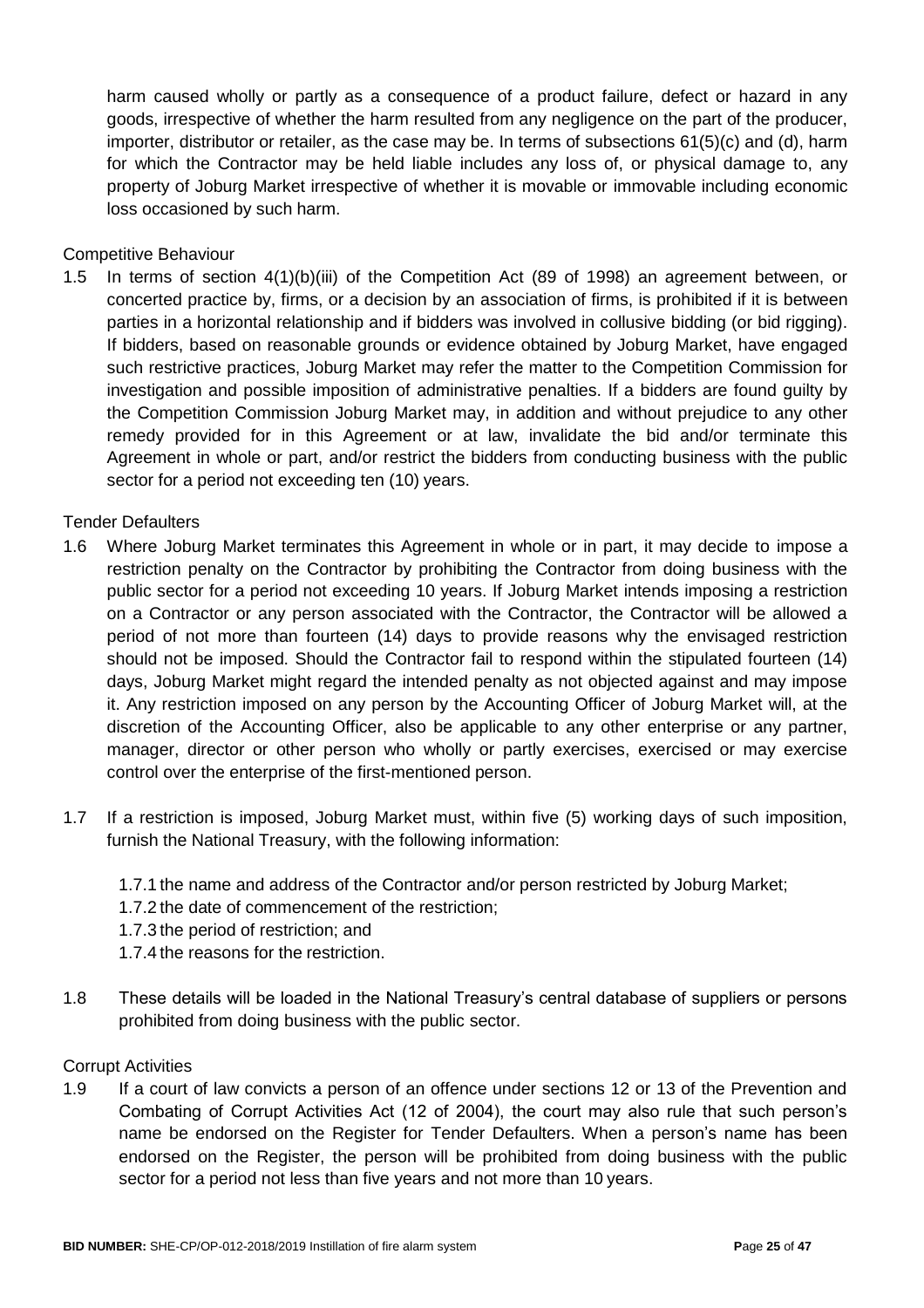#### INTERPRETATION AND DEFINITIONS

#### 2. Interpretation

This Agreement shall be governed and interpreted in accordance with the laws of the RSA; and

- 2.1 headings shall be read for the purpose of reference only and shall not be used in the interpretation of nor modify nor amplify the terms of this Agreement.
- 2.2 words importing any gender include the others; the singular include the plural and vice versa and natural persons include created entities, other legal *personae* (corporate or unincorporate) and the state and vice versa.
- 2.3 all provisions of this Agreement are severable from each other and any provision which is or may become unenforceable shall be ineffective to the extent of such unenforceability and shall be treated as if not written and severed without invalidating the remaining provisions of this Agreement (or affecting the validity or enforceability of such provision in any other jurisdiction); the Parties who declare their intention that this Agreement would be executed without such unenforceable provision if they were aware of such unenforceability at the time of execution hereof and that this Agreement should be implemented or continue to be implemented, having regard to each Party's rationale and purpose in entering into this Agreement.
- 2.4 when any number of days is prescribed, these shall business days (unless days are described as calendar days in which event Saturdays, Sundays and public holiday's shall be included) reckoned exclusively of the first and inclusively of the last day.
- 2.5 any reference to any statute, regulation or other legislation shall be a reference to that statute, regulation or other legislation as at the Signature Date, and as amended or substituted from time to time thereafter.
- 2.6 the words "include", "including" and "in particular" shall be construed as being by way of example or emphasis and shall not be construed as, nor shall they take effect as, limiting the generality of any preceding words.
- 2.7 the rule of construction that a contract shall be interpreted against the Party principally responsible for the drafting or preparation of the contract, shall not apply.
- 2.8 any annexures, schedules, and/or documents ("appendices") referred to in this Agreement shall be deemed to be incorporated in and form an integral part hereof; in the event of a conflict between any appendices and this Agreement, the provisions of this Agreement shall prevail.
- 2.9 the termination of this Agreement shall not affect those of the provisions which provide that they shall operate after termination or which of necessity must continue to have effect thereafter notwithstanding that specific clauses do not expressly provide for such continuation.
- 2.10 any substantive provision imposing rights or obligations on a Party, notwithstanding that it is only in a definition clause, shall have effect as if it were a substantive provision in the body of this Agreement.
- 2.11 information supplied in the bidding documents shall be construed as material representations made by the Contractor, which induced Joburg Market to enter into this Agreement.
- 3. Definitions

Unless clearly inconsistent with or otherwise indicated by the context, the following expressions shall bear the meanings assigned to them and cognate expressions shall bear corresponding meanings in this Agreement: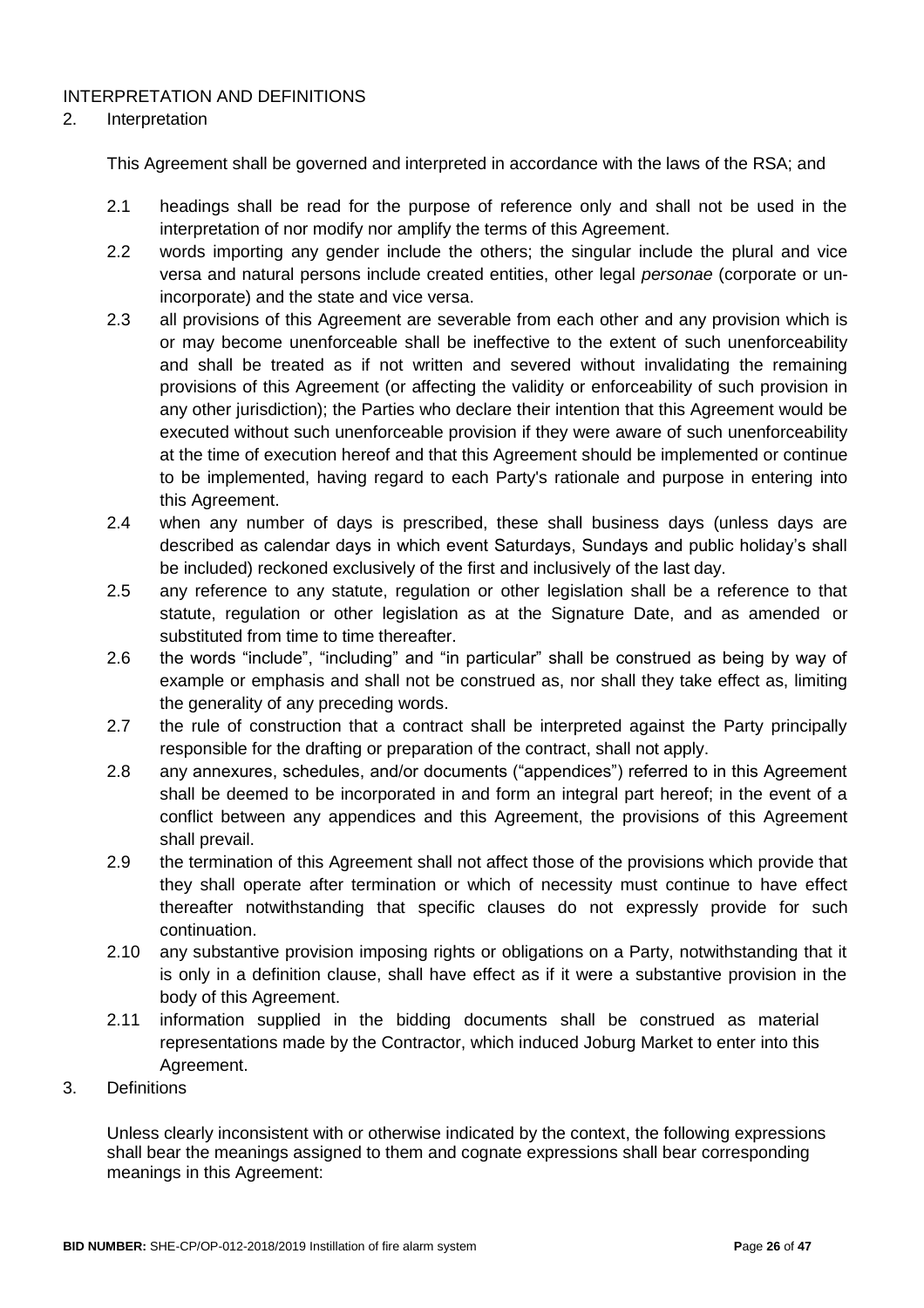- 3.1 "Agreement" means this Agreement entered into between Joburg Market and the Contractor including the appendices and all documents included therein by reference.
- 3.2 "Annexure A" means the Contractor's tender to supply the Product or render the Services or works to Joburg Market in terms of the scope of work and on the terms and conditions, pricing and payment terms set out therein.
- 3.3 "Annexure B" means a copy of Joburg Market Supply Chain Management Policy in terms of which this Agreement and the bid was specified, evaluated, adjudicated and awarded.
- 3.4 "Annexure C" means, if applicable to the subject matter of this Agreement and the Contractor's obligations in terms thereof, the Contractor's Personnel Schedule.
- 3.5 "Annexure D" means, if applicable to services rendered at Joburg Market's premises by the Contractor, the Occupational Health and Safety Act Agreement entered into between the Parties in terms of section 37(2) of that Act.
- 3.6 "Annexure E" means, if applicable in terms of the scope of work, the Contractor's Project Plan delivered to Joburg Market within the time specified therefore.
- 3.7 "Annexure F" means, if applicable to the Product or the subject matter of this Agreement and read conjunctively with the Contractor's obligations in terms of the Consumer Protection Act, the express warranties provided by the Contractor in relation to the Product.
- 3.8 "Annexure G" means a copy of the regulation 36 deviation approved by the Accounting Officer (Chief Executive Officer) of Joburg Market in the event that in the procurement of this Agreement the official procurement processes was dispensed with based on an exceptional circumstance allowed by the SCM Regulatory Framework.
- 3.9 "Closing Time" means the date and hour specified in the bidding documents for the receipt of bids.
- 3.10 "Commencement Date" means, notwithstanding the Signature Date, the date specified in the Contract Schedule.
- 3.11 "Confidential Information" means including this Agreement, Joburg Market's trade secrets, processes, techniques, methods, designs, products and organisational and other structures employed in its business, the contractual and financial arrangements with its suppliers, customers, employees, clients and other business associates, its financial details including its results, details of the prospective and existing clients, customers and employees, its business strategies, general modus operandi, client information including its customer lists and customer contact details, price lists, employee remuneration and salary packages, medical and/or patient information, computer programs and information systems, policies and procedures, diagnostic tools, data, diagrams, reports including incidents, incident reports, electronic and other visual and audio recordings, related statistics, specifications, charts, studies and Intellectual Property, know-how, trade and any other similar information all of which is, by its nature, confidential and/or proprietary to Joburg Market and its business.
- 3.12 "Contractor" means the incorporated entity, consortium, and partnership or individual who is the service provider, supplier or seller in terms of this Agreement, identified as such in the Contract Schedule; howsoever the Contractor may be legally constituted or formed.
- 3.13 "Contract Period" means the period set out in the Contract Schedule.
- 3.14 "Contract Price" means the price payable to the Contractor under this Agreement for the full and proper performance of its contractual obligations specified in the Contract Schedule.
- 3.15 "Corrupt Practice" means the offering, giving, receiving, or soliciting of a thing of value to influence the action of a public official in the procurement process or in the execution of this Agreement.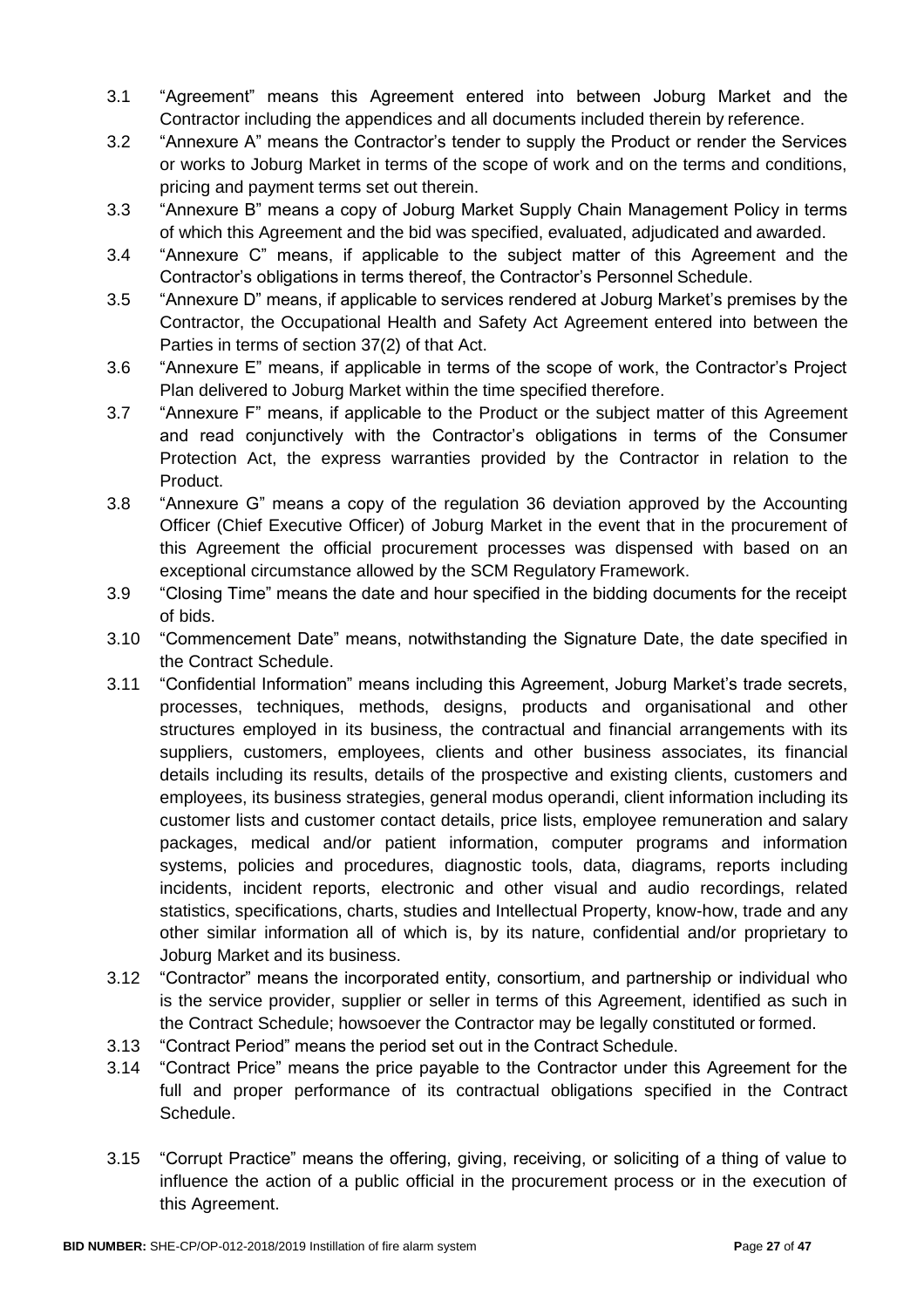- 3.16 "Countervailing Duties" are imposed in cases where an enterprise abroad is subsidised by its government and encouraged to market its products internationally.
- 3.17 "Country of Origin" means the place where the Product was mined, grown or produced or from which the services are supplied.
- 3.18 "CPI" means the headline consumer price index (for all urban areas) annual inflation rate, or such amended or replacement index, as published monthly by Statistics South Africa in Statistical Release P0141, available from [<http://www.statssa.gov.za>.](http://www.statssa.gov.za/)
- 3.19 "Default Interest" means interest chargeable in terms of this Agreement to unpaid amounts or outstanding obligations which interest shall be calculated, from the due date until date of payment, on a daily balance and compounded monthly in arrear at an annual rate of two percent (2%) above the prevailing, variable prime rate publicly quoted by ABSA Bank Limited from time to time.
- 3.20 "Delivery" means delivery of the Product (and a reference to the rendering any service or executing any works) inclusive of necessary clearing, documentation, carriage (through whatsoever mode), insurance, licensing, unloading, installation and commissioning in operational working order at the store, site or premises of Joburg Market (which shall, unless the contrary is agreed in writing, be performed, conducted and/or delivered in accordance with Joburg Market's usual policies and procedures), the Contractor bearing all the risks and charges in the Product until completion of delivery is confirmed in writing by Joburg Market.
- 3.21 "Delivery Period" means that period agreed in writing between the Parties in relation to Delivery of the Product or parts thereof by the Contractor, any delay in which shall be deemed a breach of this Agreement and entitle Joburg Market to exercise its remedies in terms of this Agreement or at law.
- 3.22 "Dumping" means a private enterprise resident outside of the RSA market its goods on own initiative in the RSA at lower prices than that of the Country of Origin and which have the potential to harm the local industries in the RSA.
- 3.23 "Fraudulent practice" means a misrepresentation of facts in order to influence a procurement process or the execution of this Agreement to the detriment of any bidder or Joburg Market, and includes collusive practice among bidders (prior to or after bid submission) designed to establish bid prices at artificial non-competitive levels and to deprive the bidder of the benefits of free and open competition.
- 3.24 "Intellectual Property" means collectively, patents, copyright, trademarks, logos, style names, slogans, designs, models, methodologies, inventions, software object code or programme interface and/or structure, and any other type of intellectual property (whether registered or unregistered including applications for and rights to obtain, use or for their protection) which are used or held, whether or not currently, in connection with Joburg Market's business and includes the Confidential Information and, "know-how" being ideas, designs, documents, diagrams, information, devices, technical data, scientific data, secret and other processes and methods used in connection with Joburg Market's business, and, all available information regarding marketing and promotion of the goods and services of Joburg Market, and, all and any modifications or improvements to any of them.
- 3.25 "Joburg Market" means Joburg Market (SOC) Limited (trading as Joburg Market), a corporatized municipal entity incorporated in terms of the laws of the RSA under registration number 2000/023383/07 and with VAT registration number 4840195038, with its *domicilium citandi et executandi* situated at The Office of the CEO, 3<sup>rd</sup> Floor, Main Building, Joburg Market, 4 Fortune Road (off Heidelberg Road), City Deep, 2049, Johannesburg.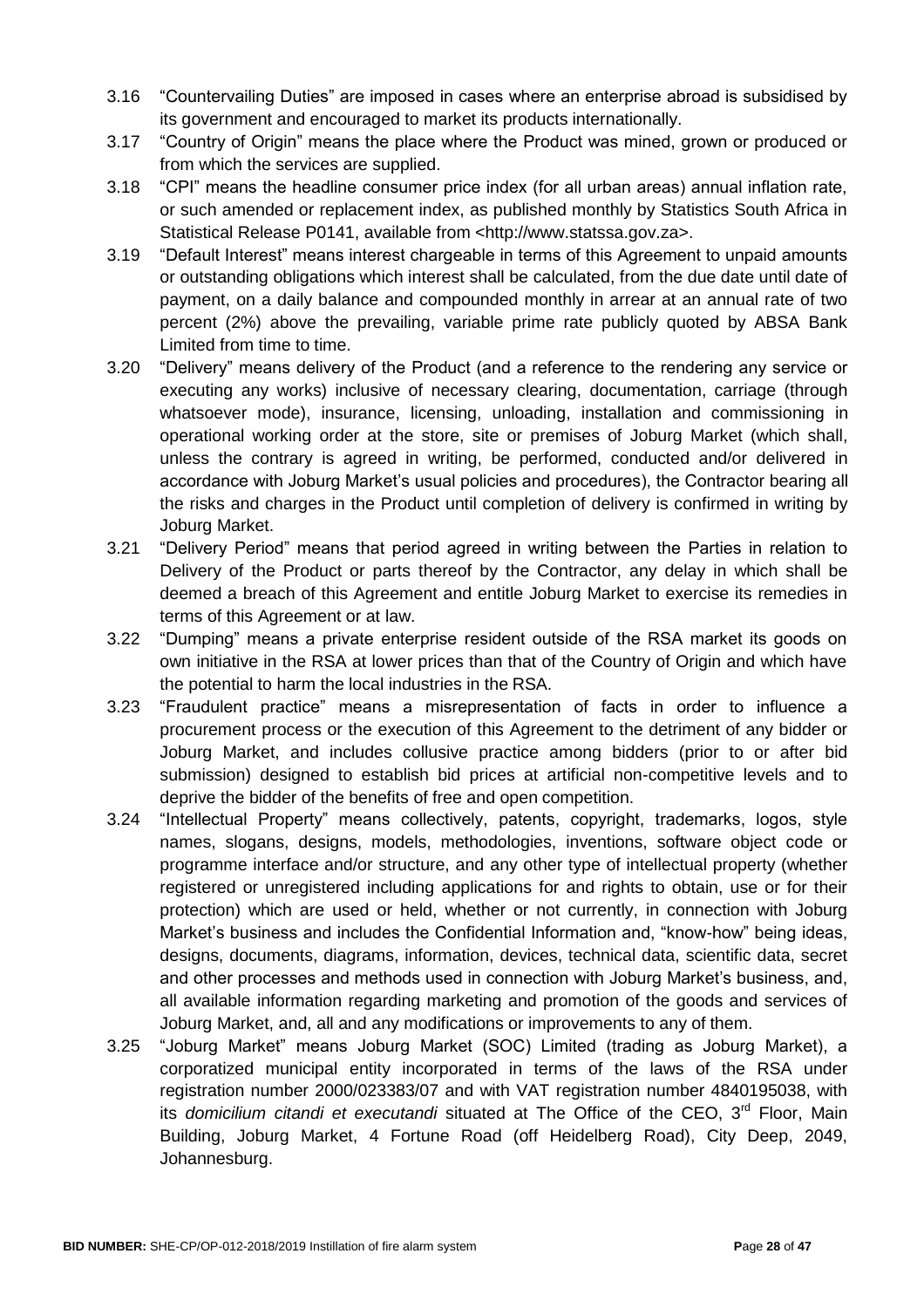- 3.26 "Imported Content" means that portion of the bidding price represented by the cost of components, parts or materials which have been or are still to be imported (whether by the Contractor or its subcontractors) and which costs are inclusive of the costs abroad, plus freight and other direct importation costs such as landing costs, dock dues, import duty, sales duty or other similar tax or duty at the RSA place of entry as well as transportation and handling charges to the factory in the RSA where the Product covered by the bid will be manufactured.
- 3.27 "Local Content" means that portion of the bidding price, which is not included in the imported content provided that local manufacture does take place.
- 3.28 "Order" means an official written order or requisition issued for the supply of the Product.
- 3.29 "Parties" mean the Contractor and Joburg Market and "Party" shall mean that one of them be indicated by the context.
- 3.30 "Product" means, depending on the subject matter of this Agreement, either or both of:
	- 3.30.1 "Goods" e.g. plant, equipment, machinery, manufactured items and/or other materials or combined works that the Contractor is required to supply to Joburg Market including (where usually, logically or of right or common practice) ancillary services such as installation, commissioning, provision of technical assistance, after sales support, warranty services etc. and/or
	- 3.30.2 "Services" e.g. those functional, consulting and/or professional services or combined works the Contractor as service provider is required to render to Joburg Market including (where usually, logically or of right or common practice) ancillary goods such as spare parts, packing, documents, manuals, reports etc.).
- 3.31 "RSA" means the Republic of South Africa as defined in section 1 of the Constitution of the Republic of South Africa (108 of 1996).
- 3.32 "Signature Date" means the date of the on which this Agreement, or any other document in relation thereto, is signed by the Party signing it last in time on the last date in time.
- 3.33 "VAT" means Value-Added Tax defined and levied in terms of the Value-Added Tax Act (89 of 1991) and unless stated to the contrary, all amounts quoted in this Agreement are quoted exclusive of VAT.

# TERMS AND CONDITIONS OF SUPPLY AND/OR SERVICE

- 4. Relationship between the Parties
	- 4.1 The Contractor shall fulfil its obligations in terms of this Agreement as an independent contractor to Joburg Market and not as an employee, labour broker, agent, partner (whether in consortium or joint venture) of Joburg Market; and, neither it nor any of its employees shall hold itself/themselves out as being the same.
	- 4.2 In addition, save as set out herein, neither Party shall be entitled to bind the other Party to any representation, obligation or promise of any nature whatsoever, pledge the credit of the other or incur any liability on behalf of the other Party or purport to do so.

#### 5. Good Faith and Commitment to Ethical Conduct

- 5.1 The Parties commit to ethical business conduct and undertake to exercise and display the utmost good faith to one another in giving effect to the terms of this Agreement.
- 5.2 Without limiting the generality of the foregoing the Parties undertake not to accept, offer, induce, permit or promote the acceptance or offering of any gratuity, enticement, incentive or gift that could reasonably be regarded as a bribe or an attempt to otherwise exert undue influence over the recipient.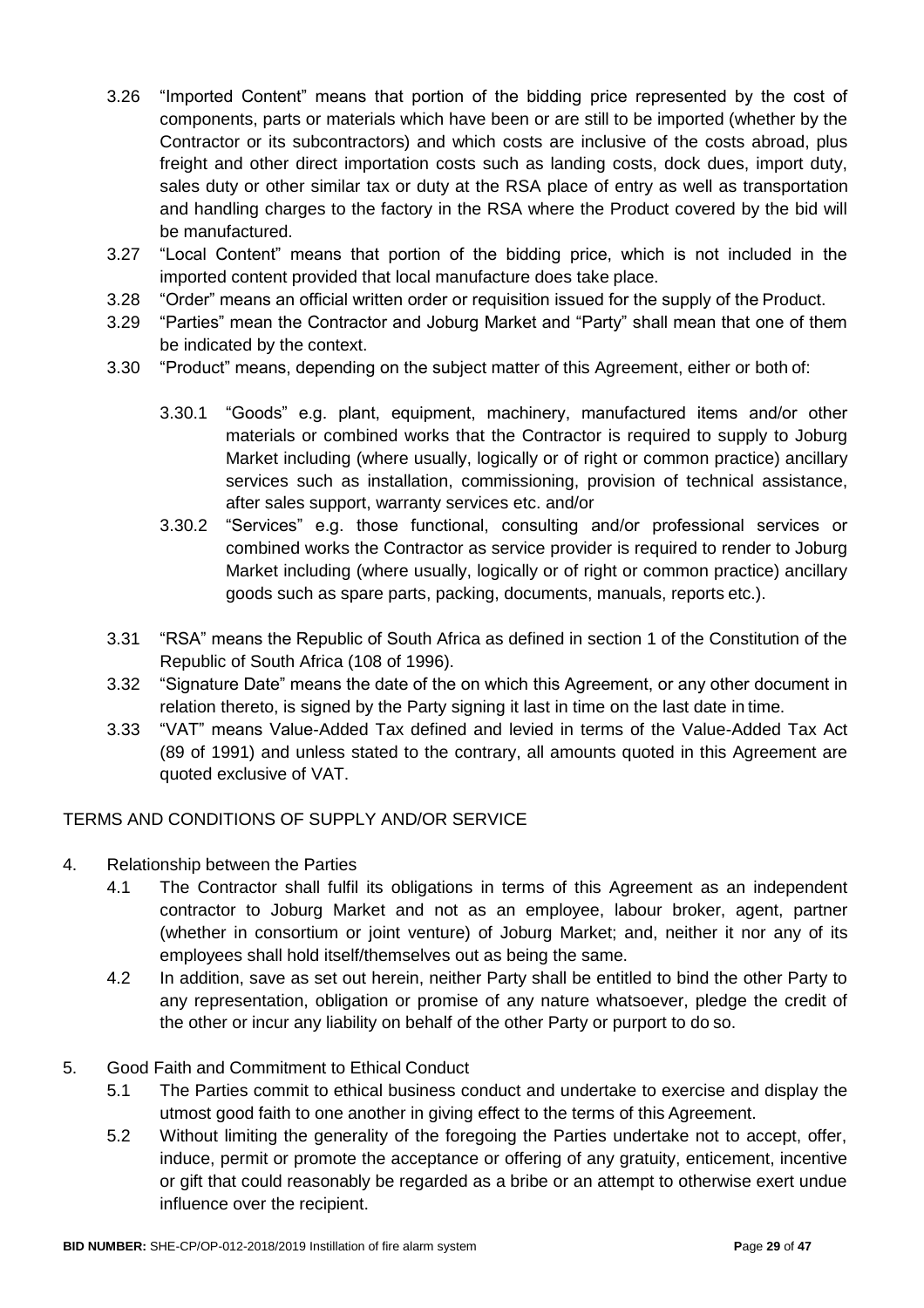- 5.3 The Parties will use their best endeavours to prevent their officers, employees, agents and contractors from doing any of the foregoing; or, to otherwise act in a manner which a reasonable and informed person would regard as unethical or do anything which could reasonably be expected to damage or diminish the reputation or business image of the other.
- 6. Commencement, Duration and Renewal
	- 6.1 This Agreement shall commence on the Commencement Date and endure for the Contract Period, delimited in terms of time and/or the expenditure of a particular amount, as set out in the Contract Schedule.
	- 6.2 In the event that the Contractor's obligations is to be performed in terms of a project plan or in phased or other manner, the same shall be set out in a separate annexure.
	- 6.3 Unless provision is made for renewal in the Contract Schedule, this Agreement shall terminate on the expiry of the Contract Period unless terminated earlier in terms of this Agreement or at law. Any renewal shall be conditional upon the subject matter of this Agreement being susceptible for renewal and, the proper performance by the Contractor of its obligations during the initial Contract Period.
	- 6.4 However, notwithstanding anything to the contrary contained in this Agreement or any terms contained in any document produced whether in relation to this Agreement of otherwise by Joburg Market or the Contractor, any renewal of this Agreement shall at all times:
		- 6.4.1 remain within the discretion and at the option of Joburg Market,
		- 6.4.2 be express and in writing, and
		- 6.4.3 executed no sooner than three (3) months before and no later than the termination date.
- 7. Product Scope / Scope of Work

The relevant part of Annexure A shall apply in relation to the description, quality and quantity of the Product (goods, services, works or any combination thereof) to be delivered to Joburg Market in terms of this Agreement.

- 7.1 The Product shall conform to the standards, specifications and/or scope of work set out in the bidding documents and, where applicable, be packed in a manner designed to prevent damage or deterioration during transit to its final destination / Joburg Market, which packing, marking, case size, weights and documentation both inside and outside the packaging shall:
	- 7.1.1 be sufficient to withstand, without limitation, rough handling during transit and exposure to extreme temperatures, salt and precipitation during transit, and open storage.
	- 7.1.2 take into consideration, where appropriate, the location of the Product's final destination and the absence of heavy handling facilities at all points in transit.
	- 7.1.3 comply strictly with such special requirements expressly provided for in the bidding documents and in any subsequent instructions ordered by Joburg Market.

# Incidental Product / Services

7.2 The bid documents may require that the Contractor provide any or all of the following incidental Product (services, goods or works including materials, notifications, and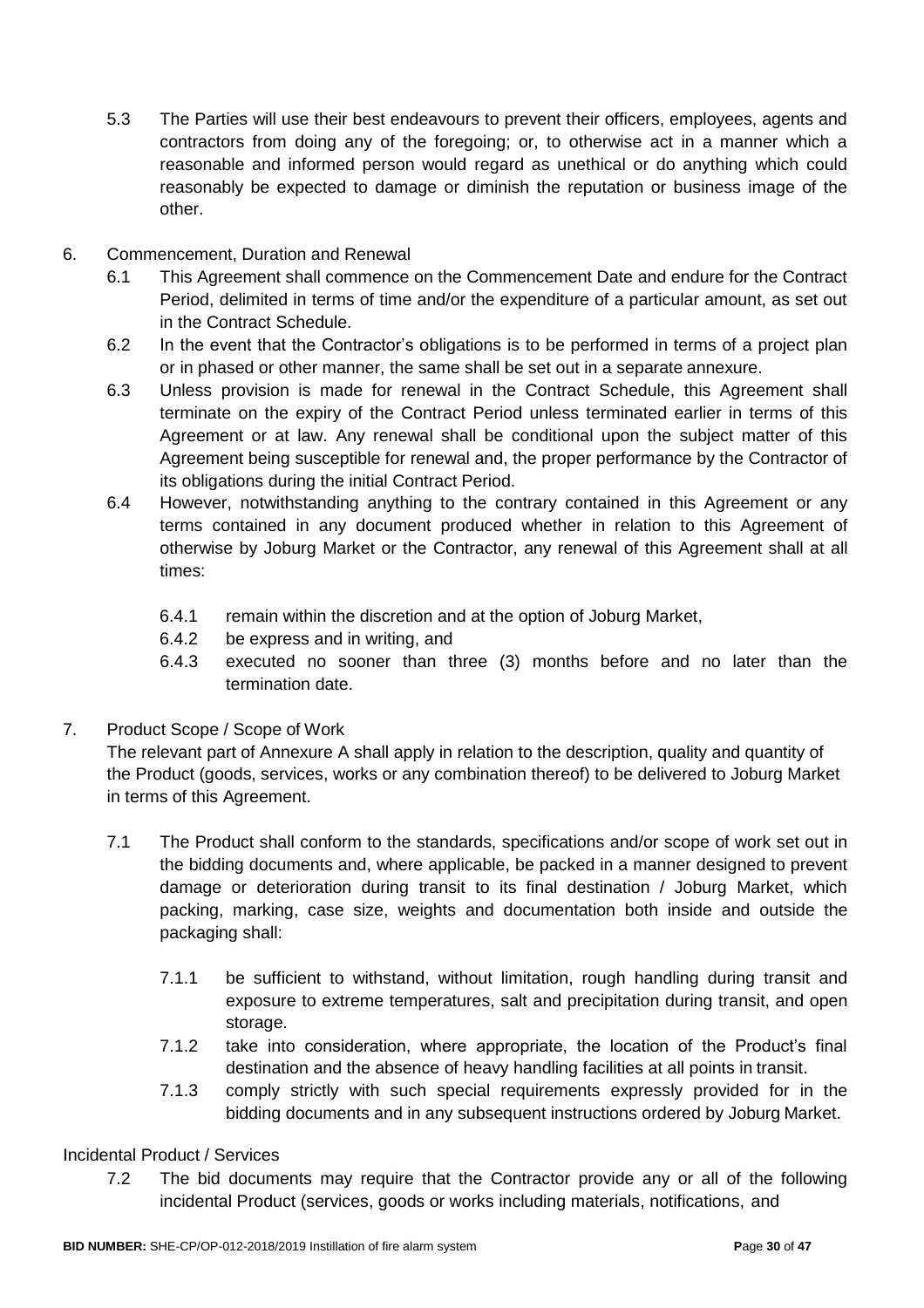information pertaining to spare parts manufactured or distributed by the Contractor or its principal):

- 7.2.1 performance or supervision of on-site assembly and/or commissioning of the Product.
- 7.2.2 furnishing of tools required for assembly and/or maintenance of the Product.
- 7.2.3 furnishing of a detailed operations and maintenance manual for each appropriate unit of the Product.
- 7.2.4 performance or supervision or maintenance and/or repair of the Product, for a period agreed by the Parties, provided that this shall not relieve the Contractor of any warranty obligations under this Agreement.
- 7.2.5 training of Joburg Market's personnel, at the Contractor's plant and/or on-site, in assembly, start-up, operation, maintenance, and/or repair of the Product.
- 7.2.6 such spare parts as Joburg Market may elect to purchase from the Contractor, provided that this election shall not relieve the Contractor of any warranty obligations under this Agreement and advance notification to the discontinuation of any particular model of Product, spare parts etc. in sufficient time to permit Joburg Market to procure needed requirements.
- 7.3 Prices charged by the Contractor for incidental Product and/or services, if not included in the Contract Price, shall be agreed upon in advance by the Parties and shall not exceed the prevailing rates charged to other Parties by the supplier for similar services.
- 8. Product Guarantee
	- 8.1 The Contractor warrants that the Product shall be fit for the intended purpose of use and free of defect, arising from design, materials, or workmanship (except when the design and/or material is required by Joburg Market's specifications) or from any act or omission of the Contractor and that it is new, unused, of the most recent or current model, and incorporates all recent improvements in design and materials unless provided otherwise in the bid documents.
	- 8.2 Unless a more favourable Product warranty is offered by the Contractor or warranty terms are expressly agreed between the Parties (refer annexures and Contract Schedule), this warranty shall remain valid for twelve (12) months after the Product have been delivered to Joburg Market or, for eighteen (18) months after the date of shipment from the port or place of loading in the source country, whichever period concludes earlier.
	- 8.3 Joburg Market shall notify the Contractor in writing of any claims arising under this warranty. Upon receipt of such notice, the Contractor shall, within the reasonable period specified therein and with all reasonable speed, repair or replace the defective goods or parts thereof, without costs to Joburg Market. If the Contractor, having been notified, fails to remedy the defect(s) within the period specified in the notice, Joburg Market may proceed to take such remedial action as may be necessary at the Contractor's risk and expense and without prejudice to any other rights, which Joburg Market may have against the Contractor.
- 9. Contractor Personnel

The Contractor shall employ and provide all qualified and experienced personnel required to perform the Services and shall take all measures necessary and shall provide all materials and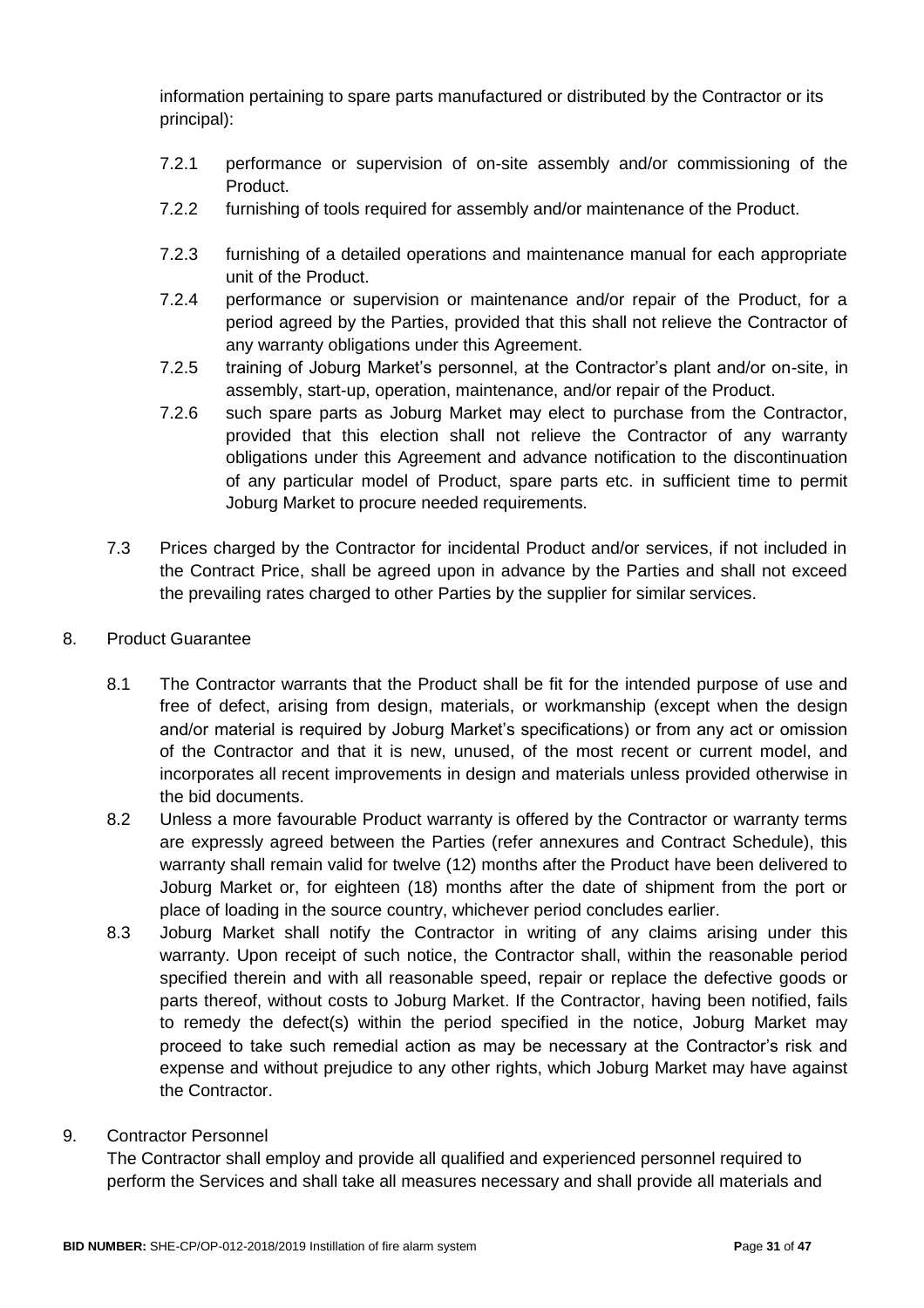equipment necessary to enable personnel to perform their duties in an efficient, workmanlike and professional manner.

#### Personnel Schedule

- 9.1 If required in terms of this Agreement, the Contractor shall provide key persons or named personnel listed (including titles, job descriptions, qualifications and estimated periods of engagement) in a Personnel Schedule who will perform specific duties for periods of time indicated therein in the delivery of the Product; and shall forward same to Joburg Market for approval within ten (10) days of the Signature Date or the Commencement Date (whichever is the earlier).
- 9.2 If at any time, a key person cannot be made available, the Contractor may engage a replacement who is equally or better qualified to perform the stated duty. Where the fees for the Product are time-based, the fee payable for a person provided as a replacement to a named key person shall not exceed that which would have been payable to the person replaced and the Contractor shall bear all additional costs arising out of or incidental to replacement of personnel.
- 9.3 Where the Contractor proposes to utilise a person not listed in the Personnel Schedule, it shall submit the name, relevant qualifications and experience of the proposed replacement person to Joburg Market for approval. Should Joburg Market not object in writing within ten (10) days of receipt of such notification, the replacement shall be deemed to have been approved by Joburg Market.

#### 10. Payment and Pricing

The Contract Price shall be fixed and not vary from the Contractor's tendered prices with the exception of variations allowed in the tender document.

- 10.1 The method and conditions of payment (in South African Rand) to be made to the Contractor under this Agreement shall be specified in relevant part of Annexure A. Unless specified to the contrary in Annexure A, payment shall be made thirty (30) days from the end of the month in which the relevant invoice is received.
- 10.2 Notwithstanding the foregoing, payment shall at all times remain subject to such deductions / penalties as may be allowed in terms of this Agreement and the Contractor upon fulfilment of its obligations furnishing Joburg Market with an valid tax invoice accompanied by a copy of the delivery note, completion certificate or such other document as may be prescribed or customary given the subject matter of the Product delivered.

#### Increases

10.3 The Contractor shall not be entitled to increase its rates or prices to Joburg Market; however, in the event of an annual of multi-year agreement, the Contractor shall be entitled, on the anniversary of the Commencement Date, to increase its rate and/or prices to Joburg Market by an amount not exceeding CPI.

#### Taxes and Duties

10.4 The Contractor shall be entirely liable for all taxes, stamp duties, license fees, and other such levies imposed in relation to the Product / this Agreement, whether levied in the RSA or abroad, until the Product is delivered to Joburg Market.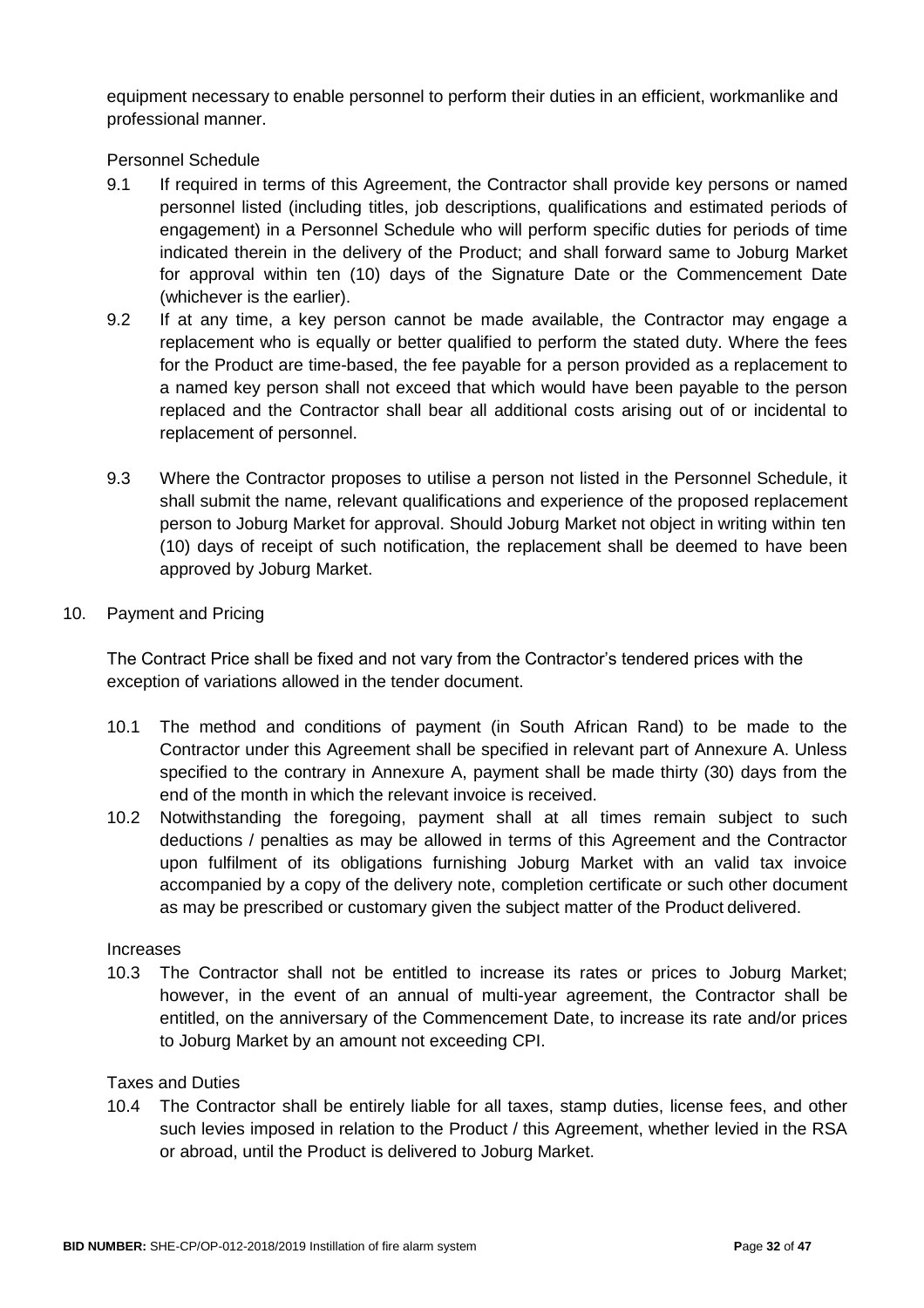Withholding and Set-Off

10.5 The Contractor shall not be entitled because of any (improvement) lien, set-off, counterclaim, abatement or other similar deduction to withhold delivery or hand-over of any of the Product under any circumstances including when same is disputed.

#### 11. Performance Security

If specified in the bid documents, Joburg Market may within thirty (30) days of the Signature Date, require the Contractor to furnish Joburg Market with performance security in the amount specified in the bid documents (refer Contract Schedule), the furnishing of which shall be a resolutive condition to the continued operation of this Agreement.

- 11.1 The performance security shall be denominated in South African Rand and shall be a bank guarantee or an irrevocable letter of credit issued by a reputable bank located in the RSA.
- 11.2 The bank guarantee shall be payable to Joburg Market on demand, in whole or in part, as either contractual penalties or, as compensation for any loss resulting from the Contractor's failure to comply with its obligations under this Agreement.
- 11.3 The performance security will be discharged by Joburg Market and returned to the Contractor not later than thirty (30) days following the date of completion of the Contractor's obligations under this Agreement, including any warranty obligations, unless otherwise specified.

#### 12. Performance Review and Contractual Penalties

The Contractor's performance of its obligations in terms of this Agreement may be monitored and evaluated by Joburg Market in terms of its performance measurement criteria and contract management systems from time to time against the requirements of this Agreement. In the event that the Contractor's performance is at any time, in Joburg Market's reasonable opinion:

- 12.1 not carried out in accordance with this Agreement and/or any instruction to rectify any performance shortcoming, whether or not the obligation arose as a result of a breach of this Agreement or a performance evaluation, or
- 12.2 of a quality not in conformance with the specifications that places the objectives of this Agreement or Joburg Market's public service delivery mandate at undue risk, or
- 12.3 represents a performance shortcoming or delay or a series or trend of such shortcomings or delays which is likely to continue or recur,

Joburg Market shall at its discretion and with reservation of Joburg Market's rights in terms of this Agreement and its remedies at law to:

12.4 suspend the Contractor and at the Contractor's cost take or cause corrective action and/or take over the rendering of the services / supply of the goods in whole or in part (itself or through another party) to the extent and for the time deemed necessary to remedy or rectify the performance shortcomings or delays, or

without prejudice to claim damages in lieu of the following and/or Joburg Market's right to terminate this Agreement, to deduct from any payments due and payable to the Contractor:

12.5 a contractual penalty, calculated on the delivered price or Contract Price of the delayed goods or underperformed services, per instance, in an amount equal to the Default Interest pro-rated per day of delay or as a percentage of underperformance, and/or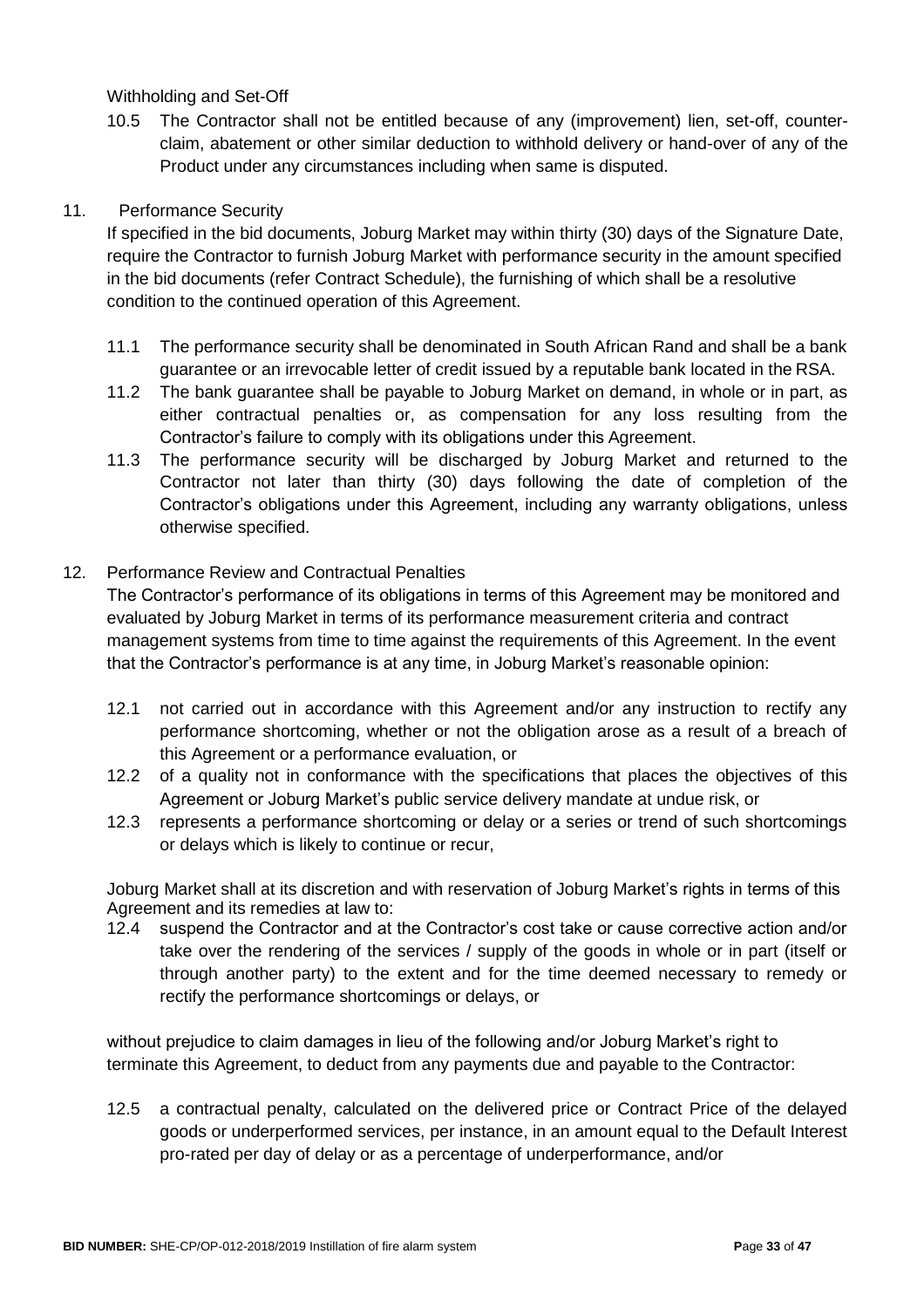- 12.6 calculated as the reasonable cost of repair or replacement, any damage to Joburg Market's property, plant, equipment and/or infrastructure attributable to the wilful or negligent actions and/or omissions of the Contractor.
- 13. Inspections, Tests and Analyses
	- 13.1 All pre-bidding testing will be for the account of the bidder / Contractor. If it is a bid condition that Product to be produced or rendered should at any stage during production or execution or on completion be subject to inspection, the premises of the bidder or Contractor shall be open, at all reasonable hours, for inspection by a representative or nominee of Joburg Market.
	- 13.2 If there are no inspection requirements indicated in the bidding documents but during the Contract Period Joburg Market in its discretion decide that inspections shall be carried out, the Contractor shall make the necessary arrangements, including payment arrangements with the testing and/or certification authority concerned. If the results of the foregoing inspections, tests and/or analyses reflects that the Product is:
		- 13.2.1 in good order and/or complies with the bid requirements, the cost of the inspections, tests and analyses shall be defrayed by Joburg Market, or
		- 13.2.2 defective and/or does not comply with the bid requirements, tests and analyses shall be defrayed by the Contractor.
	- 13.3 Joburg Market shall, irrespective of whether defective and/or non-compliant Product was previously accepted by it, be entitled to reject the same based on the inspections, tests and/or analyses result.
	- 13.4 Any Product may on or after (subject to the Product guarantee) Delivery be inspected, tested or analysed and may be rejected if found not to comply with the requirements of this Agreement. Such rejected Product shall be held at the cost and risk of the Contractor who shall, when called upon, remove them immediately at its own cost and forthwith substitute them with Product which do comply with the requirements of this Agreement. Failing such removal, the rejected Product shall be returned at the Contractor's cost and risk. Should the Contractor fail to provide the substitute supplies forthwith, Joburg Market may, without giving the Contractor further opportunity to substitute the rejected Product, purchase such Product as may be necessary at the expense of the Contractor.
	- 13.5 Joburg Market's right (whether personally or through a third party) to test, inspect, analyse or certify the Product and the remedies set out above, shall be without prejudice to Joburg Market's right to terminate this Agreement for breach, impose contractual penalties or to claim damages in lieu of the penalty.

#### 14. Limited Exclusivity

The appointment of the Contractor by Joburg Market is on an exclusive basis and Joburg Market shall for the duration of this Agreement obtain all of the Product listed in the scope of work from the Contractor, subject thereto that:

- 14.1 the Contractor is not in default of its obligations in terms of this Agreement, failing which the exclusivity afforded to the Contractor shall end and Joburg Market shall be free to conclude contractual arrangements with third parties.
- 14.2 no provision in this Agreement shall prohibit the procurement of similar Product from a national department, provincial department, or a local authority; or, outside of this Agreement in small quantities or to have minor essential Product executed if an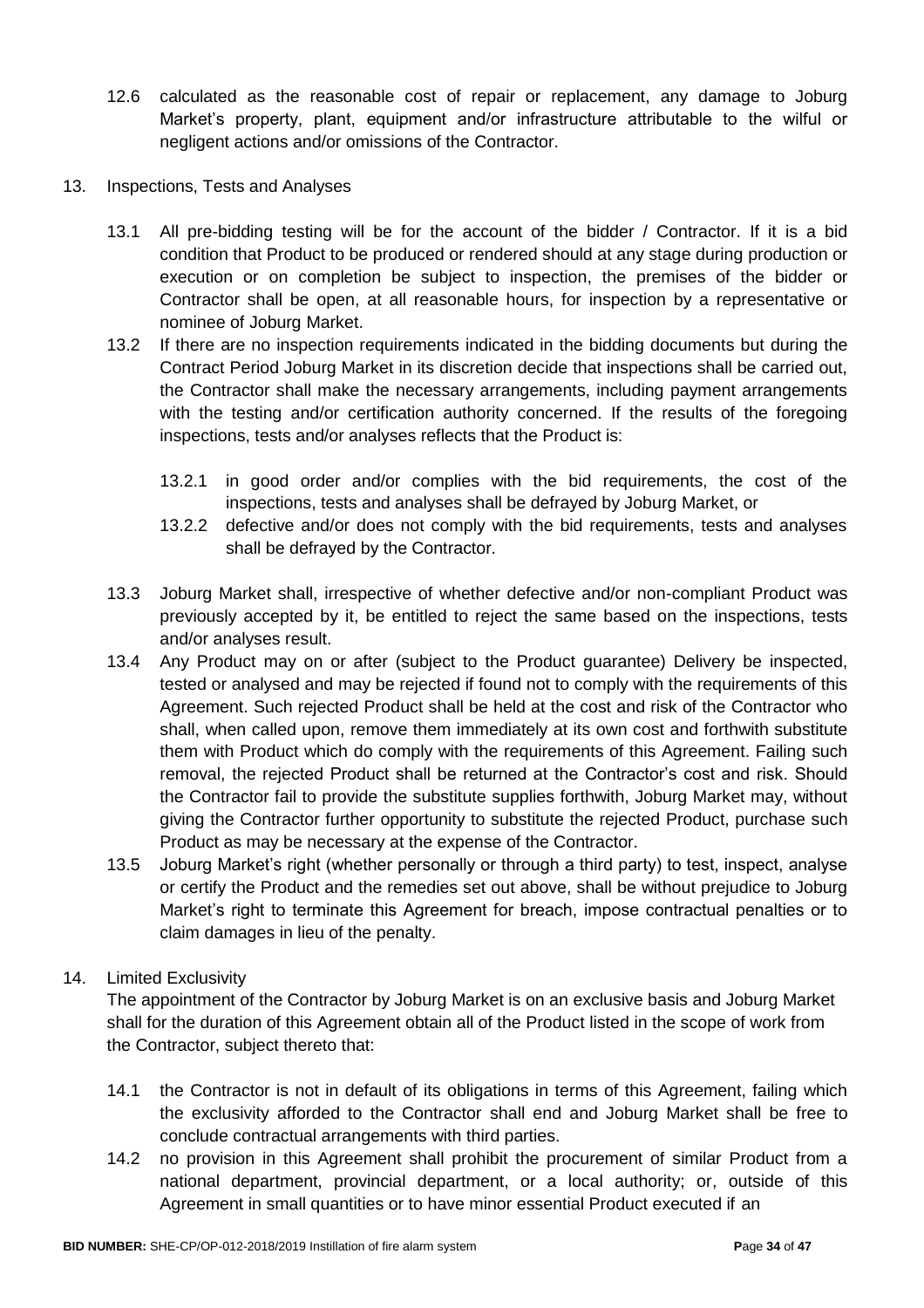emergency arises which in Joburg Market sole discretion cannot timeously be delivered / rendered by the Contractor.

- 15. Intellectual and Property Rights
	- 15.1 In respect of the Product any of the same that are either transferred or rendered to Joburg Market under this Agreement, including without limitation the items listed in the scope of work (if any) or any part of them, the Contractor warrants, to the best of its knowledge, that it has full clear and unencumbered title to all such items, and that at the date of delivery of such items to Joburg Market it will have full and unrestricted rights to sell and transfer the Product. For the avoidance of doubt, it is recorded that any Intellectual Property Rights created prior to the Commencement Date or the Signature Date (whichever is the earlier), shall vest exclusively with the Party who created same and this Agreement does not transfer to the receiving Party title to any Intellectual Property Rights so vested.
	- 15.2 The Contractor hereby indemnifies Joburg Market against losses arising directly out of any claim brought by a third party that operation, possession or use of the Product in accordance with the terms of this Agreement infringes an RSA patent or copyright or is subject to claims of misappropriation of trade secrets protected by RSA law. Where any Product become the subject of any such claims, the Contractor may, in consultation with Joburg Market, choose to either at the Contractor 's cost to:
		- 15.2.1 obtain the right of use of the Product if commercially practicable, or
		- 15.2.2 replace or modify the Product to avoid the claim of infringement, or
		- 15.2.3 require that Joburg Market cease use of the item of Product and return it to the Contractor / supplier, in which case the Contractor shall refund Joburg Market the consideration paid by Joburg Market for that item of Product and any additional costs incurred by Joburg Market in relation to such return including the costs of obtaining reasonably similar replacement Product.
	- 15.3 This indemnity shall not apply if such claim is made by a parent, subsidiary or affiliate of Joburg Market or Joburg Market's holding company, or results from any modification, alteration, repair or addition made by Joburg Market to the Product to the extent that if it were removed, the infringement or violation would cease, or arises out of the use by Joburg Market of the Product in combination with any other product, service or materials.
- 16. Confidentiality, Non-Disclosure and Use of Contract Documents
	- 16.1 All of Joburg Market's Confidential Information, Intellectual Property and know-how received by or exchanged with the Contractor, shall be kept confidential and not disclosed by the Contractor to any person other than a person employed by the Contractor in the performance of this Agreement. Disclosure to employed persons shall be made in confidence and shall extend only as far as may be necessary for purposes of such performance and the Contractor shall take all reasonable steps to minimise the risk of disclosure.
	- 16.2 Notwithstanding the foregoing, the Contractor may disclose Confidential Information to its own professional advisers and, if required to do so by law or any applicable regulatory requirement or requested to do so by any regulatory body to whose jurisdiction the Contractor is subject or with whose instruction it is customary to comply.
	- 16.3 All documents produced in the course of this Agreement or in relation thereto, shall remain or become, as the case may be, the property of Joburg Market and Joburg Market shall be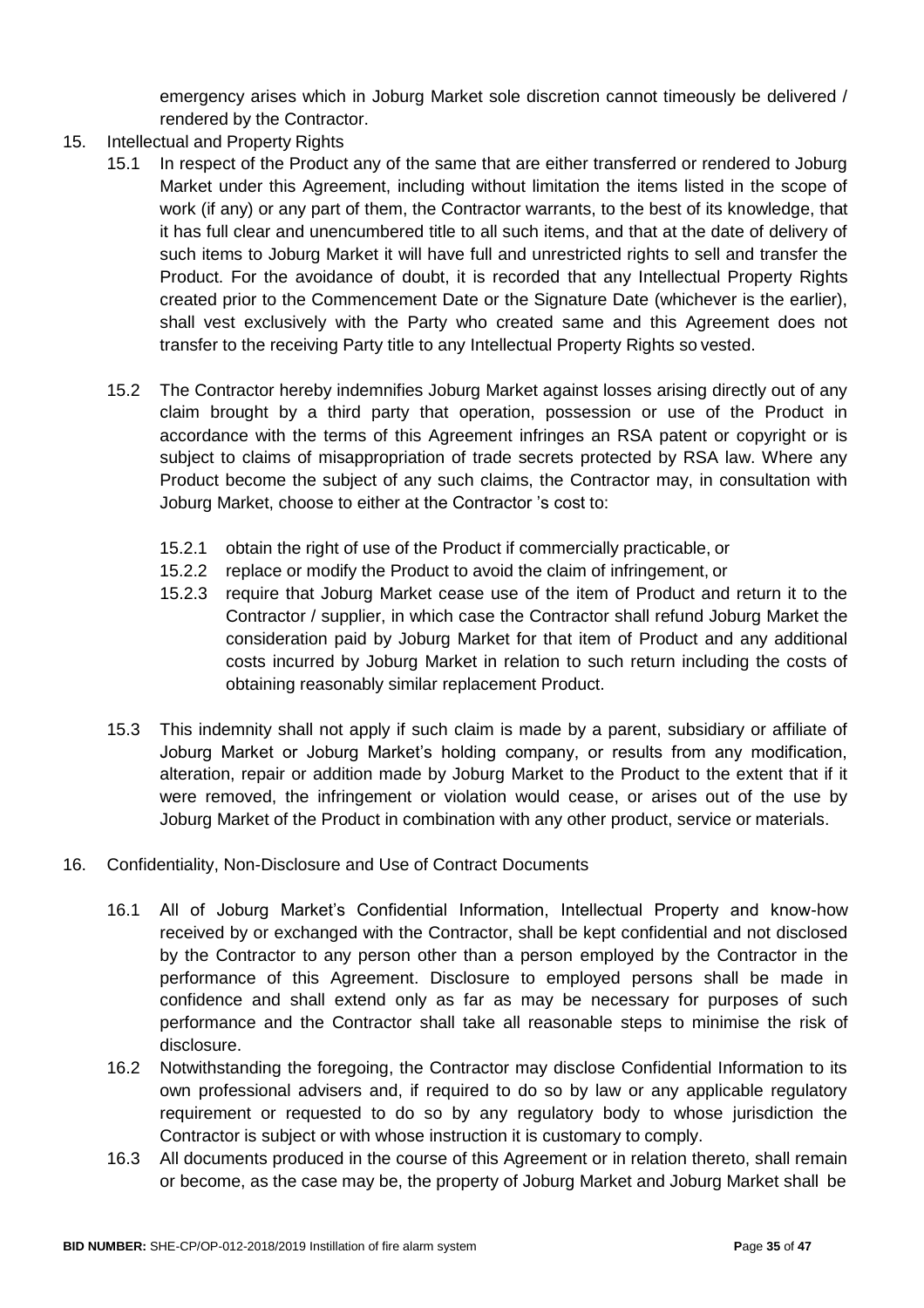entitled to require the return (all copies) to Joburg Market on completion of the Contractor's performance

16.4 The Contractor's confidentiality and non-disclosure obligations shall endure indefinitely beyond the termination of this Agreement until such Confidential Information enters the public domain.

# 17. Restraint

17.1 The Contractor undertakes in favour of Joburg Market that it shall not during the currency of this Agreement nor for a period of one year after its termination (for whatsoever reason) in any manner entice away, offer employment to or employ whether directly or indirectly, alone or jointly any of Joburg Market's employees in any capacity including that of advisor, agent, consultant, director, employee, financier, manager, member of a close corporation, member of a voluntary association, partner, proprietor, or trustee unless the express, prior written consent of Joburg Market is obtained thereto.

# 18. Cession and Assignment

18.1 The Contractor shall not without Joburg Market's prior written consent being obtained, which consent shall not unreasonably be withheld, be entitled to cede, assign, transfer, make over or otherwise part with or encumber its rights and/or obligations under this Agreement. When requesting such consent, or at any time thereafter, the Contractor shall notify Joburg Market in writing of all subcontracts awarded under this Agreement. Such notification shall not relieve the Contractor from its liability or obligation under this Agreement.

# 19. National Industrial Participation (NIP) Programme

19.1 The NIP Programme administered by the Department of Trade and Industry shall be applicable to all contracts that are subject to the NIP obligation.

#### 20. Indemnity and Insurance

- 20.1 The Contractor hereby indemnifies Joburg Market and agrees to keep it indemnified and hold it harmless against any loss or claim, including claims for damage to equipment or property or, personal injury resultant disability or, loss of profit, income or opportunity, howsoever caused and whether general or special, direct or consequential (collectively "any loss"), either on or about the premises of Joburg Market, including by or in relation to third parties arising out of this Agreement or the Product delivered, rendered or manufactured pursuant thereto.
- 20.2 The Contractor shall maintain a paid up policy of public liability insurance suited to the risks inherent to its business and the possible exposures it may encounter in the execution of this Agreement. The Contractor shall be obliged to notify Joburg Market of any claims made against the said policy.
- 21. Impossibility of Performance
	- 21.1 No Party shall be responsible to the other for its failure to perform or any delay in performing any obligation under this Agreement in the event and to the extent that such failure or delay is caused by impossibility of performance ("Force Majeure"). For the purposes of this Agreement, Force Majeure shall mean any circumstance which is beyond the reasonable control of the Party giving notice of Force Majeure ("the affected Party"), which may include but will not be limited to war (whether declared or not), revolution, invasion, insurrection, riot, civil commotion, mob violence, sabotage, blockage, embargo, boycott, the exercise of military or usurped power, fire, explosion, theft, storm, flood,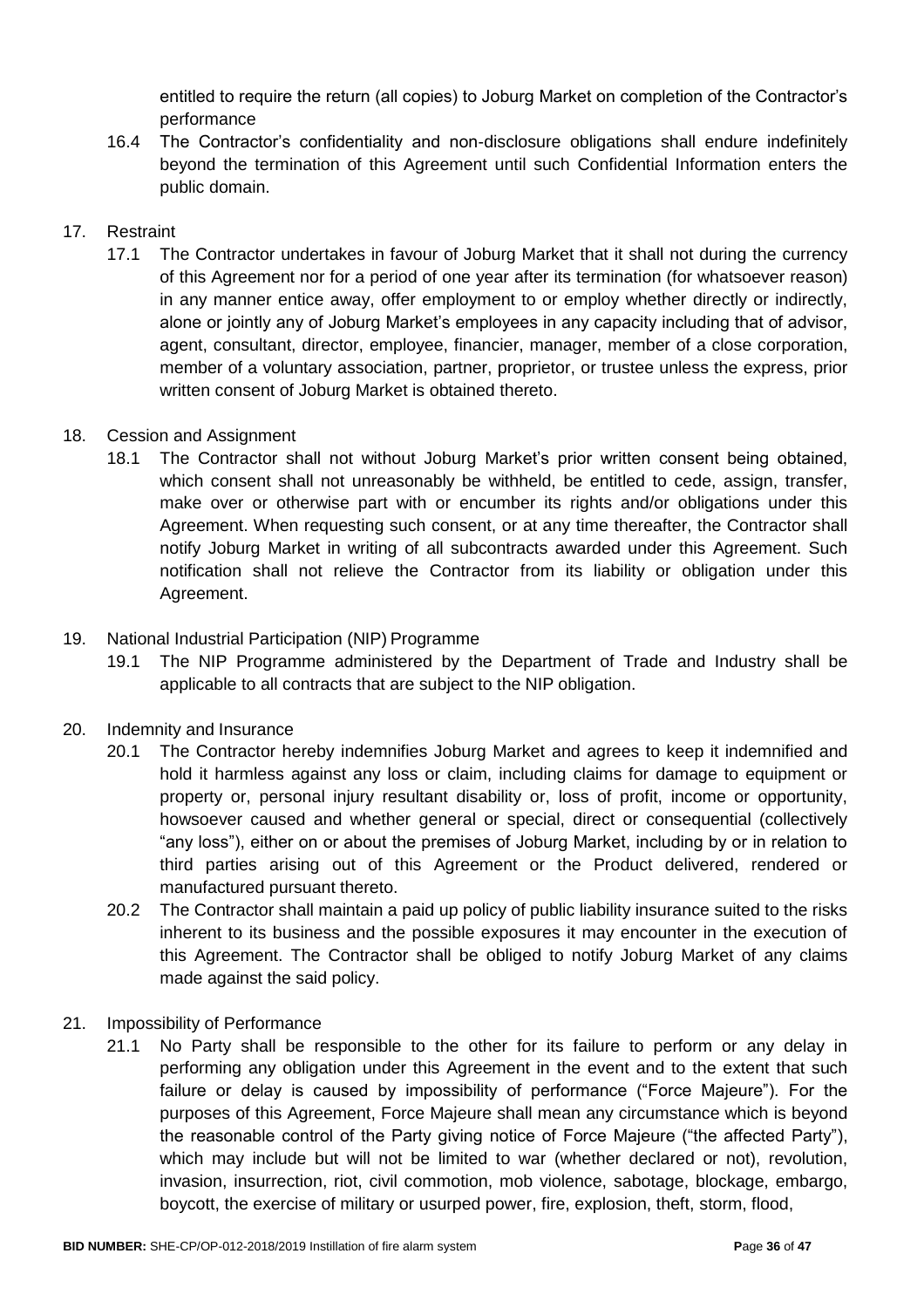drought, wind, lightening or other adverse weather condition, epidemic, quarantine, accident, acts or restraints of government imposition, or restriction of or embargoes in imports or exports.

- 21.2 Notwithstanding the foregoing, the following shall in no circumstances be treated as an event of Force Majeure:
	- 21.2.1 a labour dispute, strike or lockout that could have been averted had the Contractor reasonably acceded to the demands made of it.
	- 21.2.2 economic distress and/or inability to meet a payment because of a lack of funds or exchange rate fluctuation.
	- 21.2.3 breakdown or damage to Contractor equipment and/or other machinery.
- 21.3 The affected Party shall give notice to the Party not so affected ("the other Party") immediately upon the occurrence of an event of Force Majeure. If the event that the Force Majeure is of such a nature that it will:
	- 21.3.1 result in impossibility of performance of an obligation going to the root of the agreement, the other Party shall be entitled on receipt of notice of the Force Majeure event to terminate this Agreement upon notice to the Affected Party but shall not be entitled to recover any damages, which it may suffer as a result of premature termination.
	- 21.3.2 not result in impossibility of performance of the obligation in question but will delay its performance, the affected Party shall be entitled to such extension of time in which to perform that obligation as may be reasonable in the circumstances, taking into account the interests of both Parties, provided that if any Force Majeure event persists for a period in excess of three Months the other Party shall be entitled to terminate this Agreement forthwith but shall not be entitled to recover any damages which it may suffer as a result of such premature termination.
- 22. Breach and Early Termination
	- 22.1 Should a Party breach any of its obligations in terms of this Agreement and fail to remedy such breach within ten (10) days from receipt of a written notification calling upon such Party to do so, the aggrieved Party shall, without prejudice to any other right or remedies which it may have, be entitled to cancel this Agreement without further notice being required.
	- 22.2 Notwithstanding the foregoing and in addition to any other recourse Joburg Market may have, Joburg Market shall be entitled (without prior notice to remedy any particular breach having been given or being required) to cancel this Agreement forthwith on written notice should any of the following events occur:
		- 22.2.1 The Contractor and/or its officials, employees and/or representatives commit any crime of which dishonesty is an element against Joburg Market or maliciously destroys the property of Joburg Market or take any violent, abusive, coercive or threatening action against any person whilst on the Property or in relation to customers, Contractors or suppliers of Joburg Market or collude in such conduct.
		- 22.2.2 The Contractor repudiates this Agreement by acting, or omitting to act, in a manner that reasonably demonstrates to Joburg Market the Contractor's intention not to be bound by this Agreement.
		- 22.2.3 Any composition, compromise or arrangement with the creditors of the Contractor and/or procedure taken in relation to the suspension of payments, moratorium of any indebtedness, winding-up, dissolution, administration or re-organisation by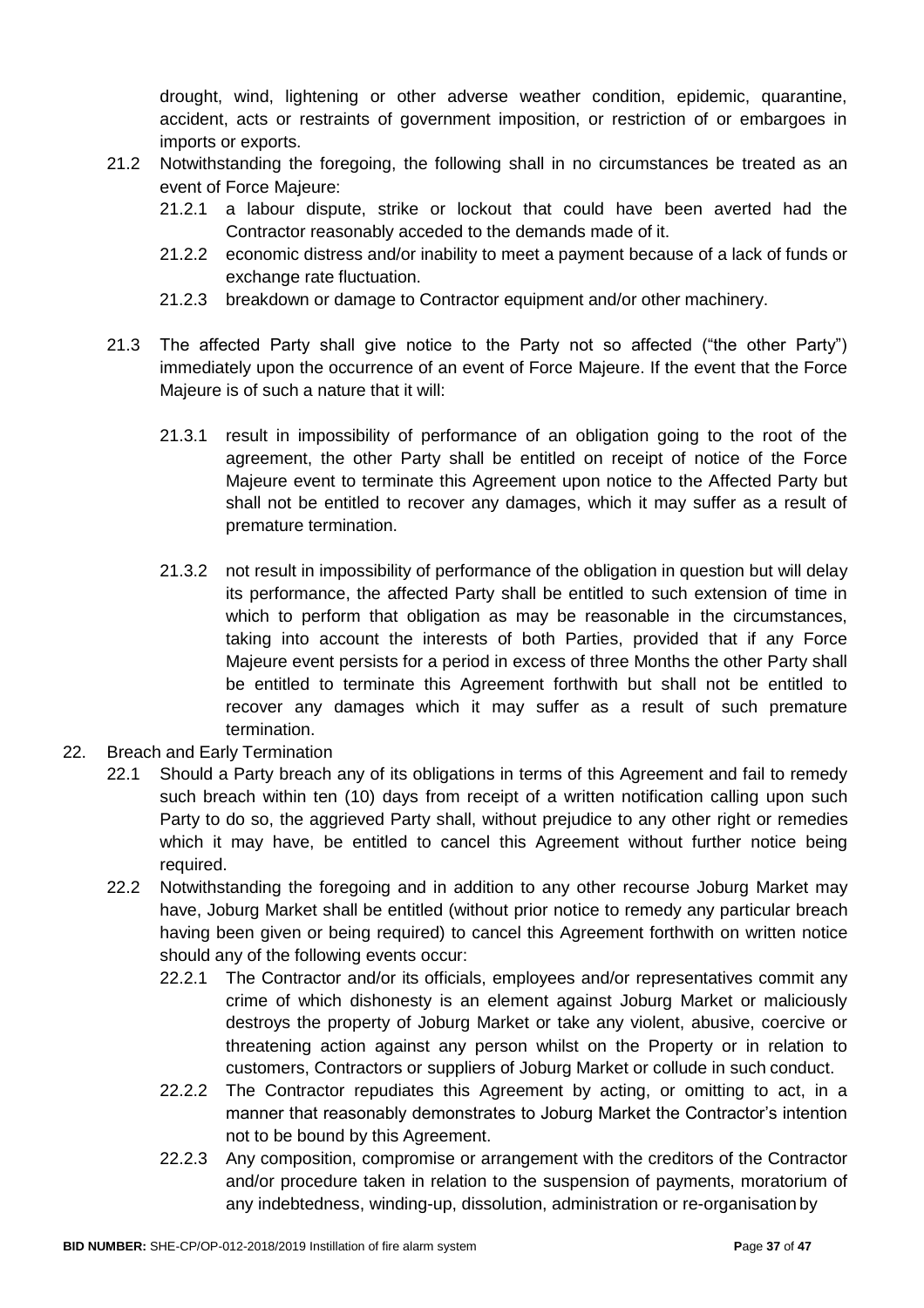way of arrangement or otherwise of the Contractor including the appointment of a liquidator, administrator, judicial manager other than where such action is dismissed, withdrawn or discharged within ten (10) days of being brought or, if demonstrated to the satisfaction of Joburg Market, within that ten-day period, that such action is frivolous or vexatious and is being contested by the Contractor.

22.2.4 The Contractor suspends or ceases to carry on, or threatens to suspend or cease to carry on, all or a material part of its business activities or, whether or not it has acted as aforesaid, abandons any works at Joburg Market's premises or the particular site of work.

# 23. Dispute Resolution

Save in respect of those provisions of this Agreement which provide for their own remedies or disputes which would be incompatible with arbitration, any dispute which arises and cannot be resolved by the operational personnel of the Parties shall be resolved through a process of alternative dispute resolution in accordance with the procedure set out below:

#### **Mediation**

23.1 In the event that the operational personnel of the Parties, acting within the scope of their (delegated) authority, are unable to resolve a dispute, that dispute shall be referred to a joint committee comprising of the Chief Executive Officer of each of the Parties (or their suitably authorised alternate or nominee) who will use their reasonable commercial endeavours to resolve the dispute within twenty (20) days of the dispute having been referred to them; however, should the joint committee be unable to resolve a dispute within that time period, any Party shall have the right to demand that the dispute be referred for determination by an arbitrator agreed on by the Parties.

#### **Prescription**

23.2 The Parties agree that upon the failure to reach a mediated resolution that a written demand given by either Party to submit such a dispute in terms of this clause to arbitration is to be deemed a legal process for interrupting extinctive prescription in terms of the Prescription Act (68 of 1969).

#### Arbitrator

- 23.3 The arbitrator shall be, if the matter in dispute is principally:
	- 23.3.1 an accounting matter independent auditors agreed between the Parties or, failing such agreement within five (5) business days after the arbitration has been demanded, at the request of either of the Parties shall be nominated by the president for the time being of the South African Institute of Chartered Accountants (or its successor body), whereupon the Parties shall forthwith appoint such person as the arbitrator,
	- 23.3.2 any other matter an impartial attorney or advocate of not less than ten (10) years' standing agreed between the Parties or, failing such agreement within five (5) business days after the arbitration has been demanded, at the request of either of the Parties shall be nominated by the president for the time being of the Law Society of the Northern Provinces (or its successor body), whereupon the Parties shall forthwith appoint such person as the arbitrator,
- 23.4 Should the Parties to the dispute fail to agree whether the dispute is principally an accounting or any other matter within five (5) business days after the arbitration was demanded, the matter shall be deemed to be any other matter and the provisions in relation to "any other matter" shall apply.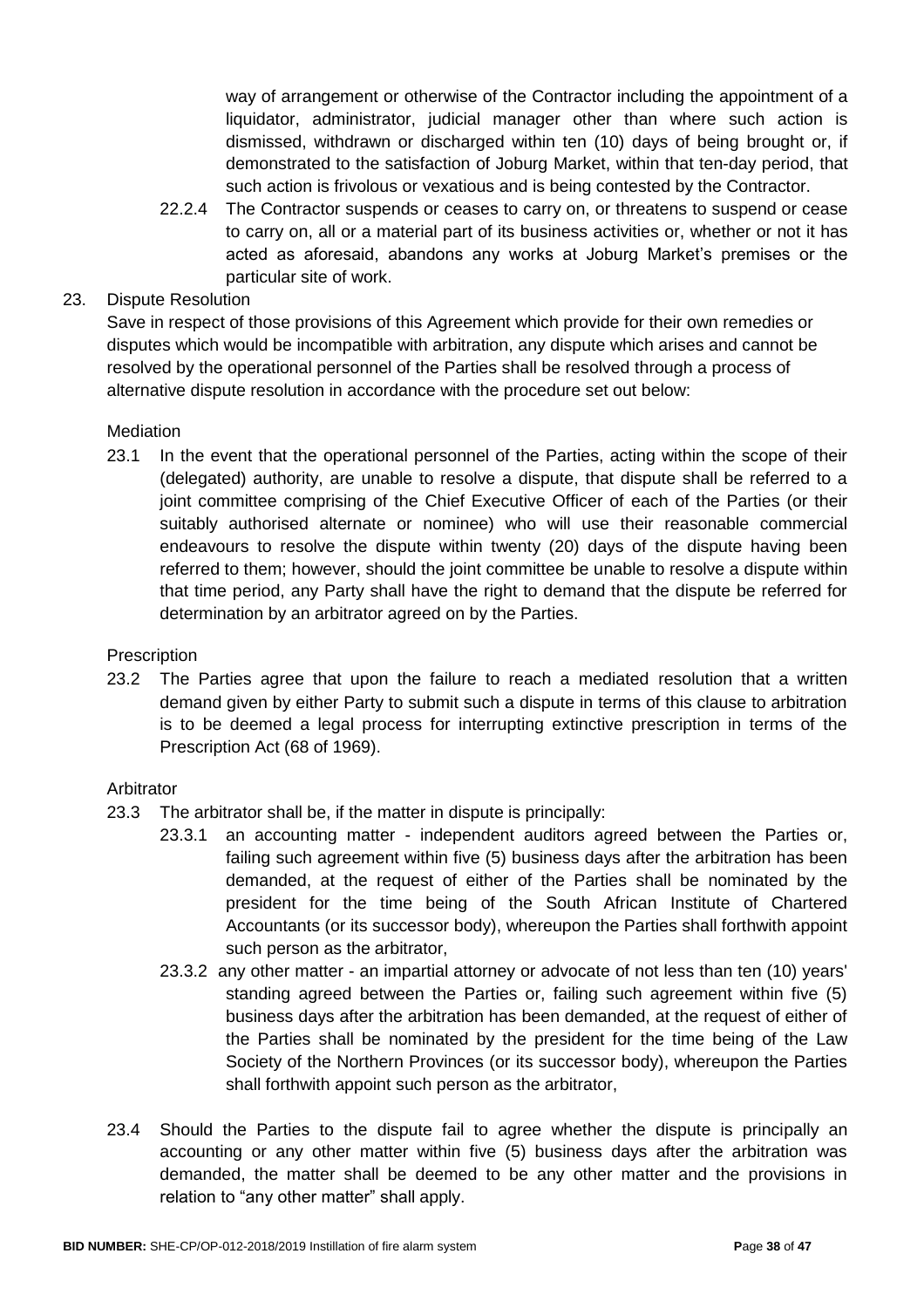- 23.5 Should any person appointed to do so fail or refuse to nominate an arbitrator, either Party may approach any court having jurisdiction to make such appointment and, to the extent necessary, such court is expressly empowered to do so.
- 23.6 The arbitrator shall:
	- 23.6.1 have power to open up, and review any certificate, opinion, decision, requisition or notice relating to all matters in dispute submitted to him and to determine all such matters in the same manner as if no such certificate, opinion, decision or notice had been issued.
	- 23.6.2 be obliged to give his award in writing fully supported by reasons and shall have the power to give default judgment if any Party fails to make submissions on due date and/or fails to appear at the arbitration.

**Arbitration** 

- 23.7 The arbitration shall be conducted in accordance with, save as set out herein, the Commercial Rules of the Arbitration Foundation of Southern Africa:
	- 23.7.1 held with only the Parties and their representatives present thereat at Johannesburg unless mutual agreement on an alternative place is reached between the Parties; and
	- 23.7.2 where possible, be concluded in twenty (20) days after it has been demanded and the Parties shall use their reasonable commercial endeavours to procure the expeditious completion of the arbitration.
- 23.8 The evidence, representations, transcript and information generally made available during the course of the arbitration and/or arbitrator's award constitute Confidential Information and shall be treated as such.
- 23.9 The costs of the arbitrator and the incidental costs of the arbitration shall be borne equally by the Parties to the dispute subject thereto that the arbitrator shall be competent to make any interim and/or final order as to the costs, or parts thereof, as he deems appropriate.
- 23.10 The award of the arbitrator shall be final and binding on the Parties and any Party shall be entitled to apply to a competent court to have the award made an order of court.
- 23.11 Nothing under this heading shall prevent any Party from seeking urgent relief in the High Court of South Africa.
- 24. Notices and Domicilia
	- *24.1* Any notice or communication required or permitted to be given in terms of this Agreement shall be valid and effective only if in writing. The addresses of the Parties set out in the Contract Schedule shall be the Parties' chosen as its *domicilium citandi et executandi.*
	- 24.2 A Party may by notice to the other Party change the physical address chosen as its *domicilium citandi et executandi* to another physical address provided that the change shall become effective on the tenth day from the deemed receipt of the notice by the other Party.
	- 24.3 Any notice to a Party, and it shall be competent to give notice by fax and email, unless the contrary is proved, deemed to have been received if delivered by:
		- 24.3.1 registered post to the Party's postal address, on the tenth (10th) Day after posting;
		- 24.3.2 hand to a responsible person during ordinary business hours at the Party's physical address, on the date of delivery; or
		- 24.3.3 fax to its usual fax number, on the date of dispatch.
		- 24.3.4 email to its usual email address, on the date of dispatch.
	- 24.4 Notwithstanding anything to the contrary herein contained a written notice or communication actually received by a Party shall be an adequate written notice or communication to it notwithstanding that it was not sent to or delivered at its chosen *domicilium citandi et executandi* or its usual fax number or email address.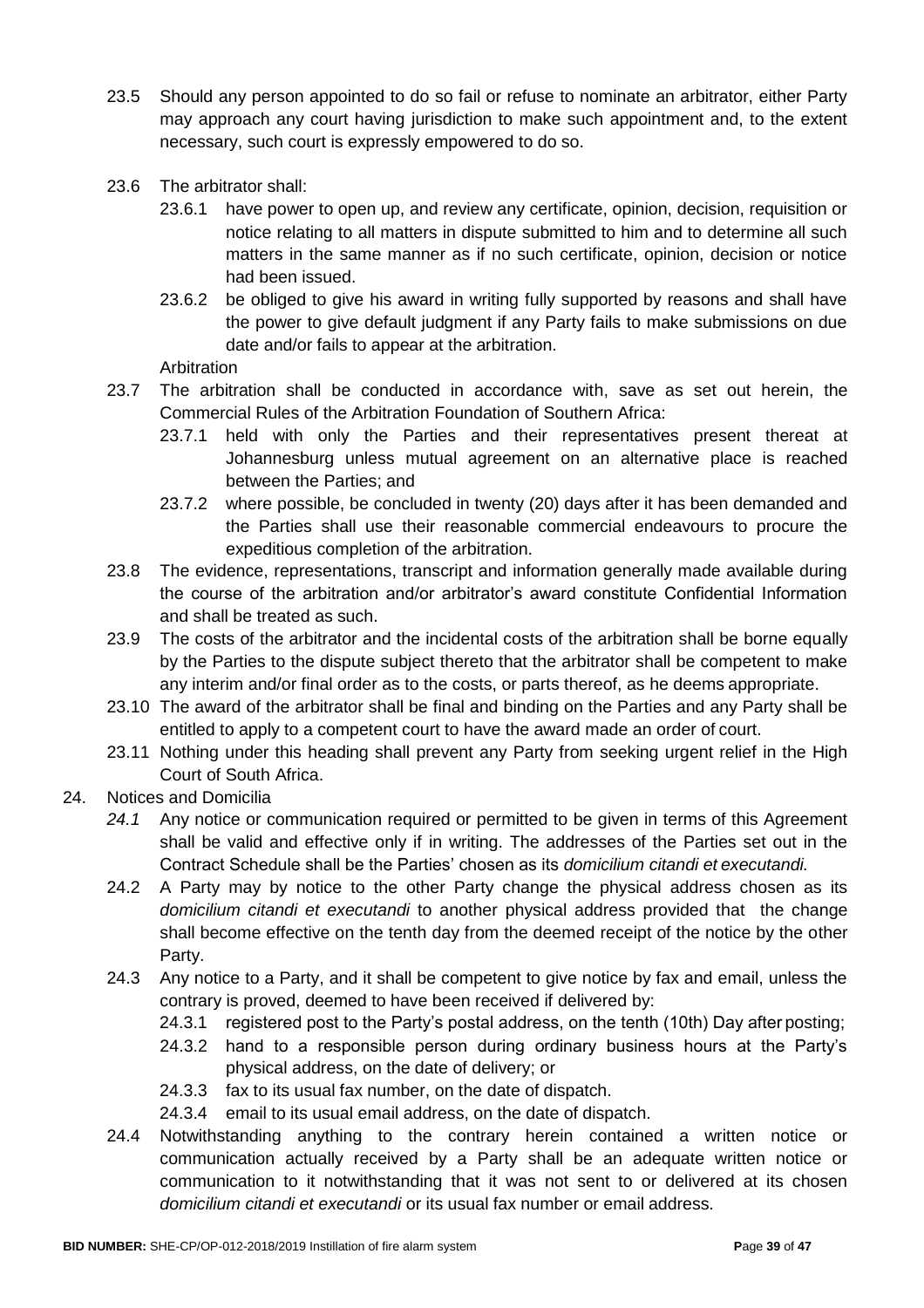#### 25. Counterparts

- 25.1 This Agreement may be executed in one or more counterparts, each of which shall be deemed an original, and all of which together shall constitute the same agreement as at the Signature Date of the Party last signing one of the counterparts.
- 26. Legal Advice and Costs
	- 26.1 The Parties acknowledge that the provisions of this Agreement are fair and reasonable in the circumstances and in accordance with the Party's intentions and they had been free to secure legal and professional advice as to the nature and effect of the provisions of this Agreement and that it had either taken such advice or dispensed with the necessity of doing so and, each Party will bear its own costs incidental to the negotiation and preparation of this Agreement
	- 26.2 In the event of a dispute arising between the Parties, the guilty Party shall be liable to the innocent Party for any costs, including attorney and client costs, the cost of expert witnesses, advocates costs as on brief and any other professional costs incurred by a Party arising out of the breach by a guilty Party of any of the provisions of this Agreement.
- 27. General
	- 27.1 This Agreement constitutes the whole agreement between the Parties and supersedes any other discussions, agreements and/or understandings regarding the subject matter hereof. To the extent permissible by law no Party shall be bound by any express or implied term, representation, warranty, promise or the like not recorded herein, whether it induced the contract and/or whether it was negligent or not.
	- 27.2 No amendment or consensual cancellation of this Agreement or any provision or term hereof or of any agreement or other document executed pursuant to or in terms of this Agreement and no settlement of any disputes arising under this Agreement and no extension of time, waiver or relaxation or suspension of or agreement not to enforce or to suspend or postpone the enforcement of any of the provisions or terms of this Agreement or of any agreement or other document issued pursuant to or in terms of this Agreement shall be binding unless recorded in a written document signed by the Parties.
	- 27.3 No extension of time or waiver or relaxation of any of the provisions or terms of this Agreement or any agreement or other document issued or executed pursuant to or in terms of this Agreement, shall operate as an estoppel against any Party in respect of its rights under this Agreement, nor shall it operate so as to preclude such Party thereafter from exercising its rights strictly in accordance with this Agreement.
	- 27.4 The Parties are in express agreement that it is not the intention of any Party to violate any public policy, statutory or common law, and that if any sentence, paragraph, clause or combination of the same is in violation of the law of the RSA, such sentence, paragraph, clause or combination of the same alone shall be void in the jurisdiction where it is unlawful, and the remainder of such clause and this Agreement shall remain binding upon the Parties hereto.

(full name) the undersigned hereby certify that I've read the content of the general conditions of contract and accept the conditions herein.

**Signature Date**

**Position Name of Bidder Name of Bidder**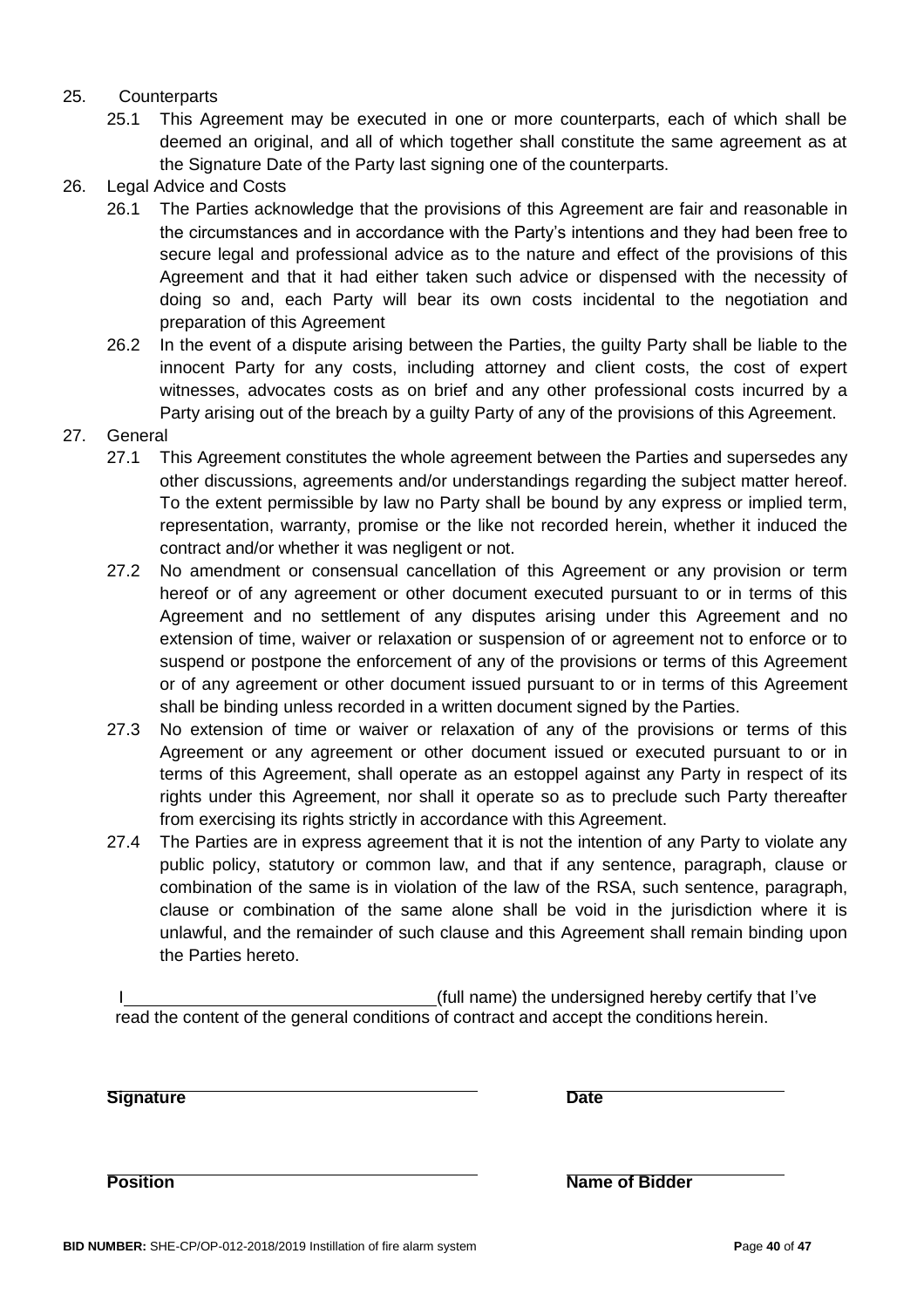## **Specification: Supply, delivery Installation, and maintenance of fire alarm system for a period of 36 months**

- 1. The Joburg Market main building consists of the following floors:
	- **Ground floor**
	- **Nezzanine floor**
	- 1-6 X floors of offices
	- 2 X elevators
	- 2 X sets of stairs (1 set emergency evacuation stairs)
- Each office floor houses a minor kitchen.
- Floors 1, 3, 4, 5 and 6 also have meeting/training rooms.
- Each floor is covered by at least 2 CCTV cameras (rotating).
- A security desk operates on the ground floor controlling access (Entry and exit).
- An IT Department with two server rooms is housed in the building (The server room is already protected by a fire suppression system).
- Each floors of the building (1, 2, 3, 4, 5 and 6) contains 2 doors leading to the emergency stairs and Mezzanine has one door leading to the stairs.
- Each of the above floors house a set of offices on each side of the elevator lobby/ablution/staircase tower.
- 2. The following functionality and peripherals are required:
	- A fire control panel in the CCTV room (This room is also housed in the main building) with the following functionality:
		- **•** Operator alert
		- **Sector identification**
		- **Indication of fire/heat locality**
		- Activation of building wide alarm to notify staff of emergency
		- Capacity to generate SMS warnings
		- **Fault indicators**
	- Peripherals and functionality:
		- Heat/smoke detectors to suitably cover minor kitchens and office sets on both sides of stair/elevator tower.
		- **Warning siren and mini red strobe lights on each floor**
		- Fire alarm switches/emergency activators on both sides of elevator/ablution/staircase tower
		- Heat/smoke detectors to detect smoke/temperature changes in IT server rooms and IT operating spaces
	- Installation requirements:
		- All cabling to be secured, labelled and channeled through accessible ceilings and service shafts.
- 3. Guarantees required:
	- The supplier is required to provide a suitable guarantee in line with norms of the security alarm system industry.
		- To provide a guarantee on the reasonable availability of all equipment/peripherals.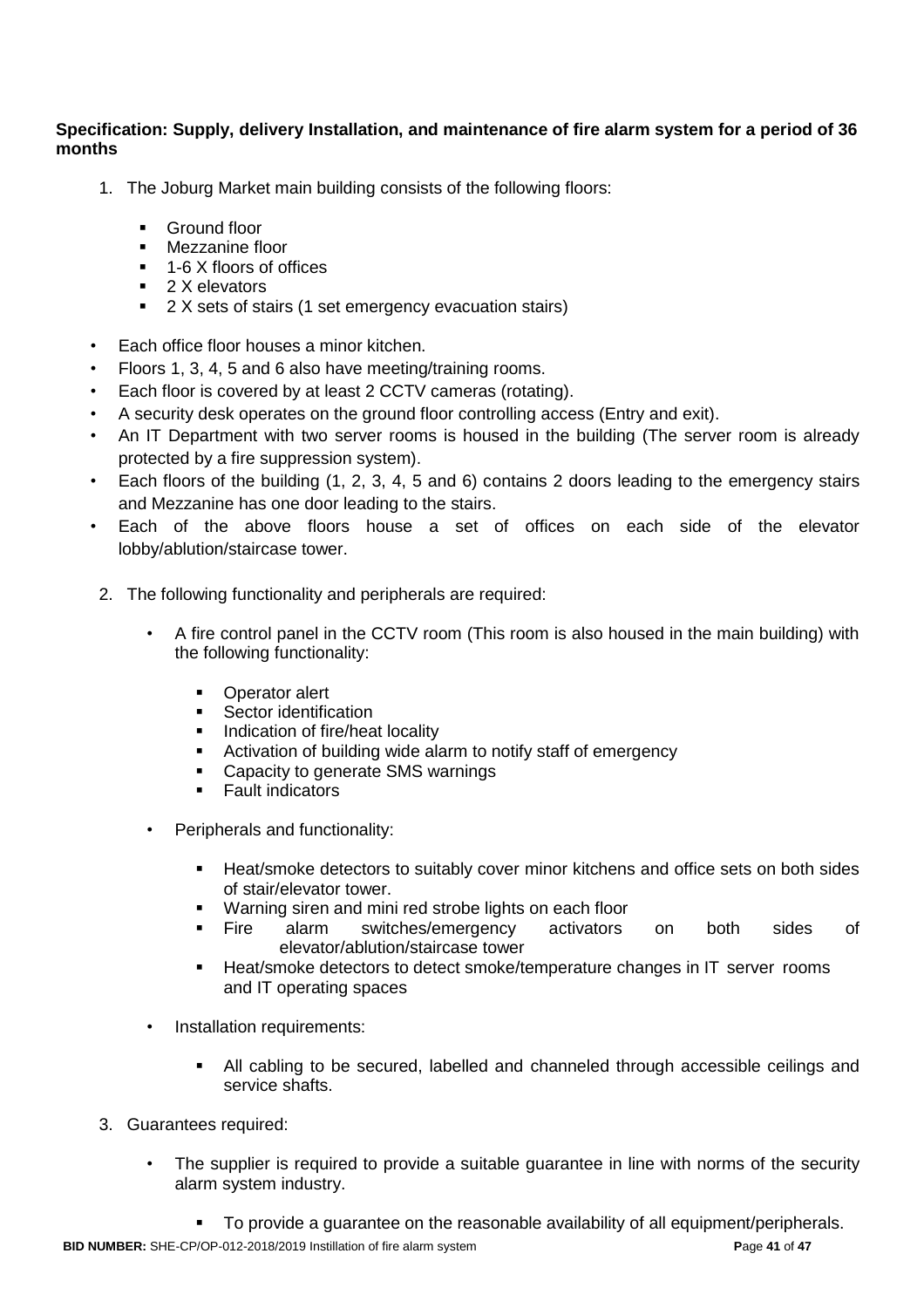- To include pricing for a service contract of the system for a period of 3 years.(Service intervals will conducted quarterly in accordance with SANAS 0139)
- To provide guarantee of "no grey" equipment and peripherals.

#### **1. MINIMUM REQUIREMENTS**

Please note that failure to meet the requirements or to lodge the following documentation and/or proof thereof will lead to an immediate disqualification:

Mandatory Requirements:

a) Registration on the National Treasury Central Database illustrating required compliance 1,2 and 3 below

Or

- 1. Submissions of a valid Tax Clearance Certificate, Master Registration Number or alternatively supply the unique pin number to access the Tax compliance status
- 2. Proof of company registration documents.
- 3. Certified I.D. copies for directors/shareholders and share certificates, certification not older than three months

#### **Including the following**

- b) Completed and signed MBD 1,4,6.1, 8 and 9
- c) General Condition of Contract (GCC) must be signed
- d) Initial / sign for ALL alterations in the tender document, failure to do so **may** lead to a disqualification
- e) Signed JV agreement for Joint Venture companies

Note: Joint Ventures must submit a consolidated BBBEE certificate

Additional Requirements:

#### **These documents may be submitted with the bid but will be required prior to award**

- a) Rates and taxes account not older than three months or signed lease agreement
- b) Proof of JV bank account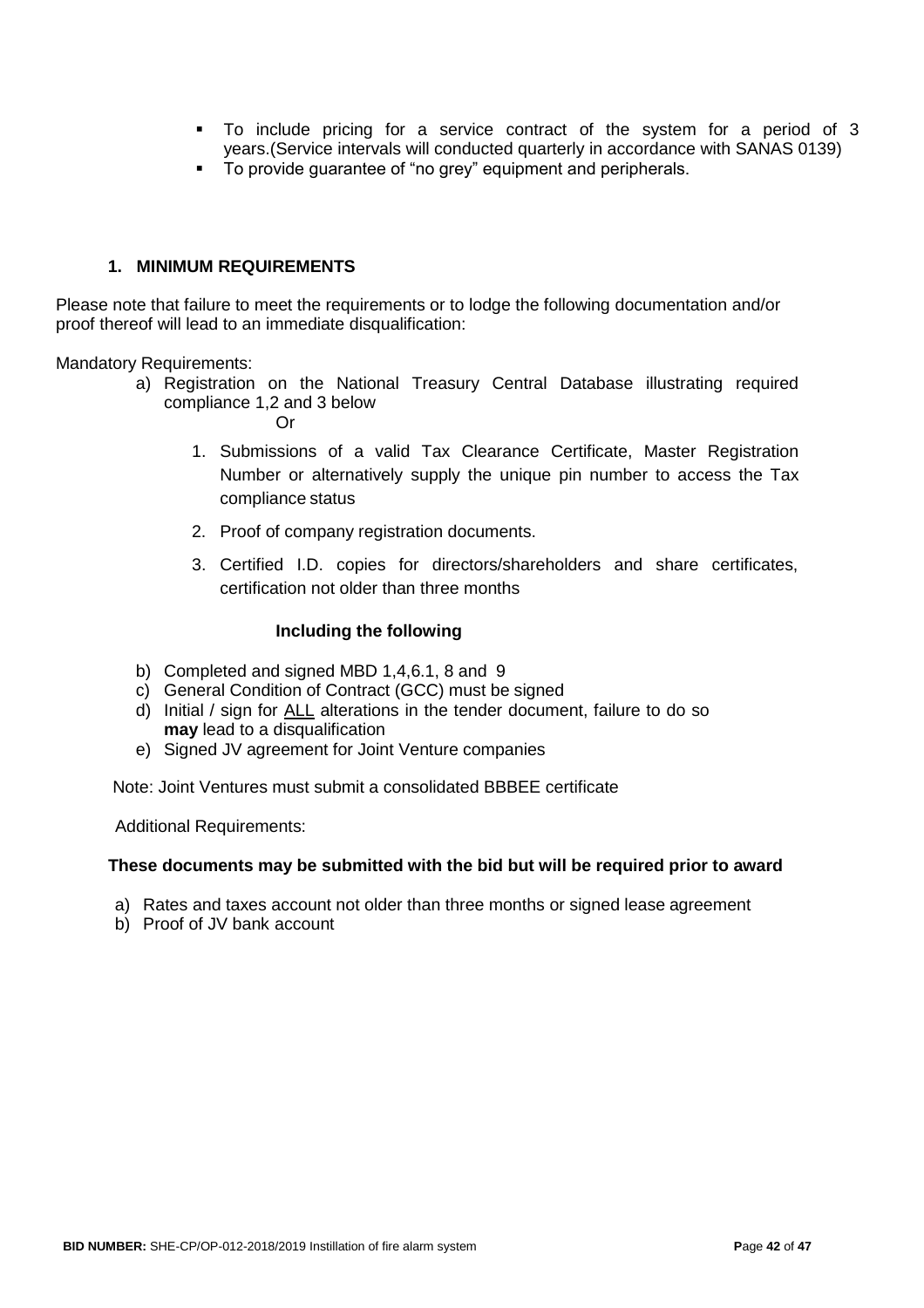# **2. EVALUATION CRITERIA**

#### • **FUNCTIONALITY**

| <b>CRITERION</b>                                                                       | WEIGHTING |
|----------------------------------------------------------------------------------------|-----------|
| Proven installation expertise for the equipment according to the manufacturer's        |           |
| specifications met (Proof of expertise/accreditation submitted)                        | 25        |
| Past Relevant Experience and Reputation (Attach 2 letters and contactable details of   |           |
| reference from clients for similar services)                                           | 25        |
| Two reference letters or a list of client's past experience (12.5 points<br>$\bullet$  |           |
| per letter)                                                                            |           |
| SANAS certification (valid certificate attached) OR Equivalent                         | 25        |
| Qualified technical staff for service and repairs to the equipment on a Call-Out basis |           |
| (proof of qualifications and experience - CV and certificates attached)                | 25        |
| <b>Qualifications breakdown:</b><br>$\bullet$                                          |           |
| Valid SANAS certification for technical staff                                          |           |
| <b>TOTAL</b>                                                                           | 100       |
|                                                                                        |           |

**The minimum cut off points for functionality is 80 points out of 100 points and any bidder scoring less than 80 points will not be considered for further evaluation.**

**Indicate lead time** (must be indicated)

**Note:** A bidder/s that scores less than 80 points in respect of functionality, or submits solutions that are not according to requirements will be regarded as submitting a non-responsive bid and will be disqualified.

Bidder/s that meets the minimum required percentage or minimum points will be subject price and preference points evaluation as per the PPPFA Act, No.5 of 2000 as amended and its associated Regulations,2017 issued by the National Treasury.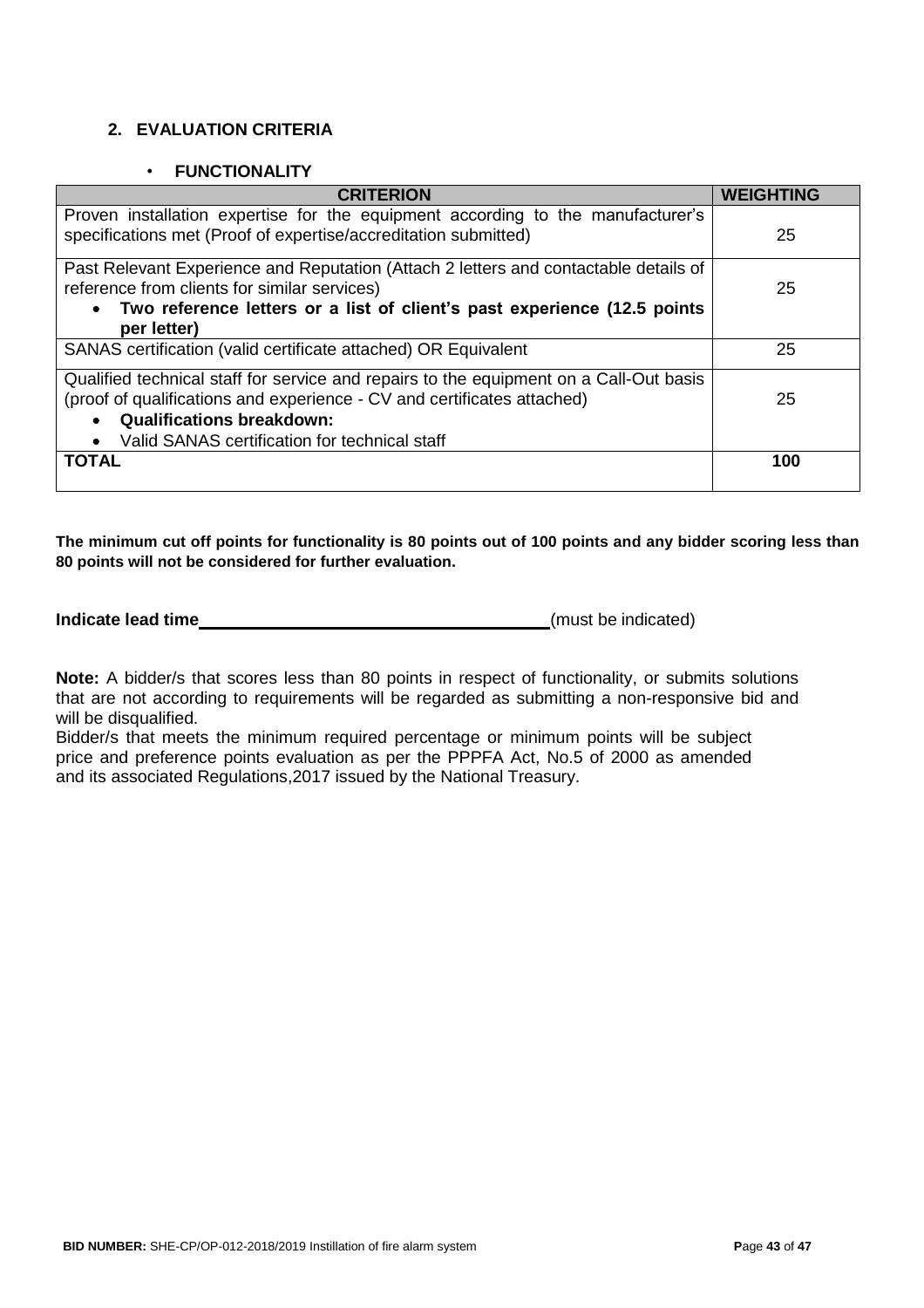

# **Joburg Market**

| Heidelberg Road  | PO Box 86007         | Tel +27(0) 11 992 8000                            |
|------------------|----------------------|---------------------------------------------------|
| <b>City Deep</b> | City Deep,           | Fax +27(0) 11 613 7381                            |
| Johannesburg     | Johannesburg         | E-mail:                                           |
| 2049             | South Africa<br>2049 | info@joburgmarket.co.za<br>www.joburgmarket.co.za |
|                  |                      | www.joburg.org.za                                 |

a world class African city

# **3. PRICING SCHEDULE FOR THE SUPPLY, DELIVERY AND INSTALLATION OF FIRE ALARM SYSTEM**

| <b>SCOPE OF WORK</b>                                             | <b>QUANTITIES</b> | <b>UNIT PRICE</b> | <b>TOTAL</b> |
|------------------------------------------------------------------|-------------------|-------------------|--------------|
| <b>ITEMS</b>                                                     |                   |                   |              |
| Fire control panel (Installed and fully configured)<br>$\bullet$ | $\mathbf{1}$      |                   |              |
| Heat/smoke detectors<br>$\bullet$                                |                   |                   |              |
| Meeting rooms/training rooms                                     | $\overline{7}$    |                   |              |
| Kitchens                                                         | $\overline{7}$    |                   |              |
| Foyer                                                            | $\overline{7}$    |                   |              |
| Corridors                                                        | 23                |                   |              |
| Reception                                                        | 1                 |                   |              |
| Cashiering                                                       | $\overline{2}$    |                   |              |
| Server rooms                                                     | 3                 |                   |              |
| Warning siren<br>$\bullet$                                       | 9                 |                   |              |
| Mini red strobe lights<br>$\bullet$                              | 9                 |                   |              |
| Fire alarm switches/emergency activators<br>$\bullet$            | 9                 |                   |              |
| Cabling and labelling<br>$\bullet$                               |                   |                   |              |
| Sub-total                                                        |                   |                   |              |
| <b>VAT at 15%</b>                                                |                   |                   |              |
| <b>Total tender price (VAT inclusive)</b>                        |                   |                   |              |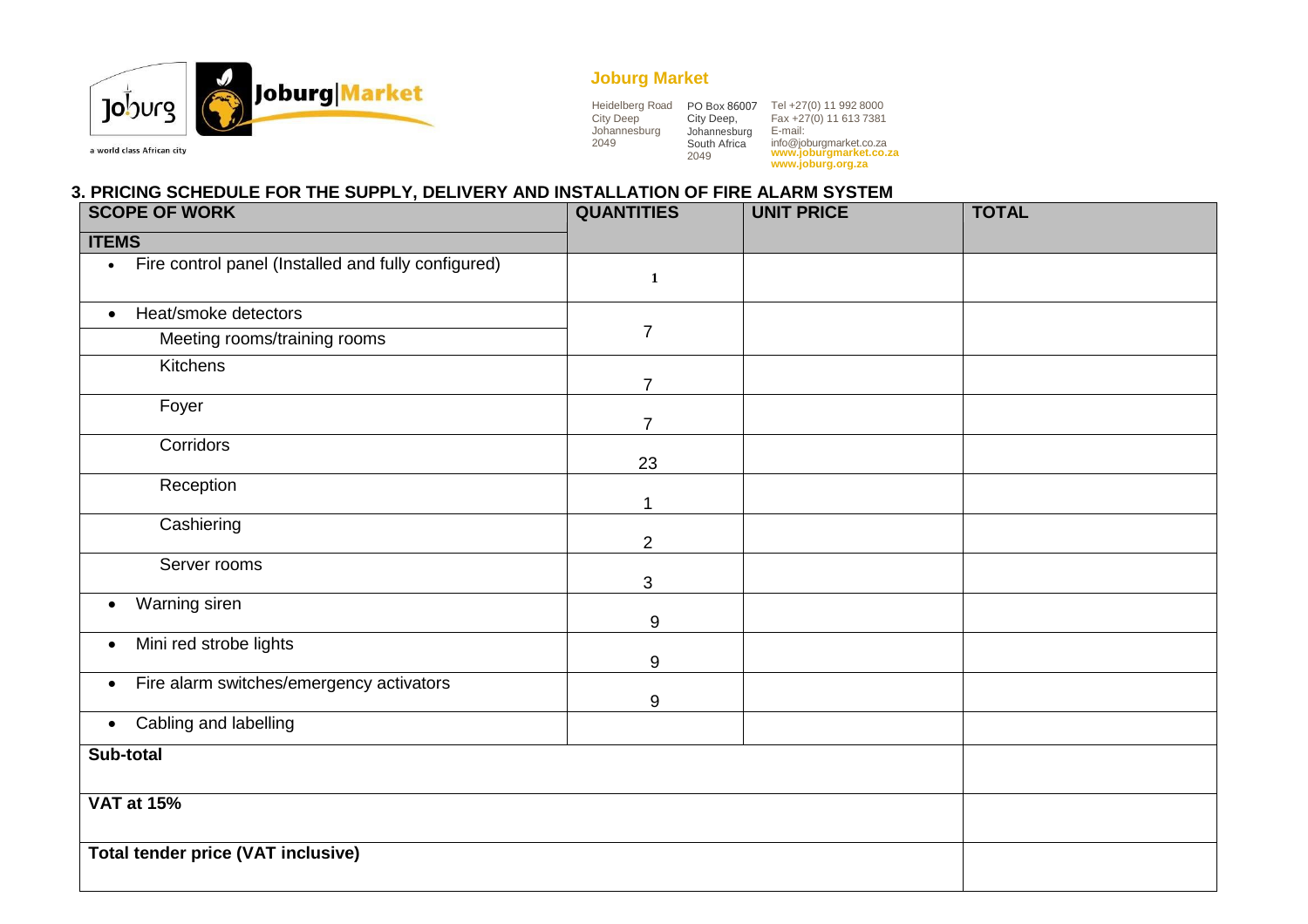# **3. MAINTENANCE OF FIRE ALARM SYSTEMS FOR A PERIOD OF 36 MONTHS**

| <b>Descriptions</b>                         | <b>Price excluding VAT</b> | <b>Year 1 Price</b> | <b>Year 2 Price</b> | <b>Year 3 Price</b> |
|---------------------------------------------|----------------------------|---------------------|---------------------|---------------------|
| Quarterly maintenance                       |                            |                     |                     |                     |
| Sub-total                                   |                            |                     |                     |                     |
|                                             |                            |                     |                     |                     |
| <b>VAT at 15%</b>                           |                            |                     |                     |                     |
|                                             |                            |                     |                     |                     |
| Total price for maintenance (VAT inclusive) |                            |                     |                     |                     |
|                                             |                            |                     |                     |                     |

**For the purpose of evaluation all bidders are requested to assume a CPI figure of 6.5% for year 2 and year 3 pricing, however escalation will not exceed CPIX**

| <b>TOTAL PRICING FOR PRICING SCHEDULE 3</b><br>(INCLUDING VAT) | <b>TOTAL PRICING FOR PRICING SCHEDULE 4</b><br>(INCLUDING VAT) | NET TOTAL BID PRICE INCLUDING VAT |
|----------------------------------------------------------------|----------------------------------------------------------------|-----------------------------------|
|                                                                |                                                                |                                   |
|                                                                |                                                                |                                   |

## **PLEASE NOTE THAT THE TOTAL TENDER PRICE MUST BE INDICATED ON MBD 1**

#### **ADHOC SERVICES**

Adhoc services will require a quotation to be pre-approved and a maximum of 10% admin fee will be allowed

**The total tender price will be used for evaluation purposes and is not indicative of the total tender value.**